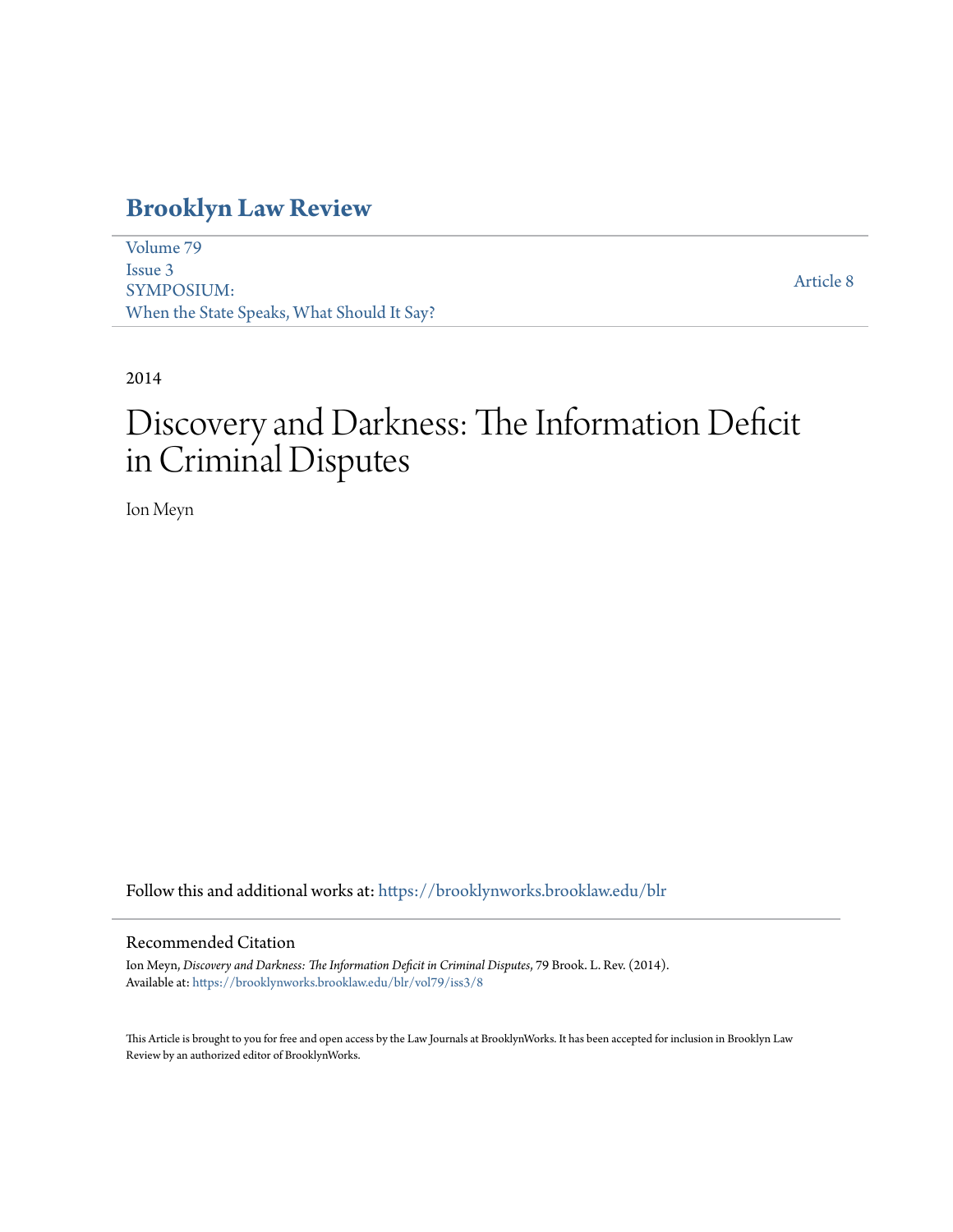# ARTICLES

# Discovery and Darkness

# THE INFORMATION DEFICIT IN CRIMINAL **DISPUTES**

#### *Ion Meyn*†

#### **INTRODUCTION**

Does a defendant have the right to investigate the crime for which he is charged? Courts would say yes, and in fact impose a duty upon defense counsel to investigate.<sup>1</sup> The prevailing scholarship would also say yes, as it presumes a defendant will perform a pretrial investigation that uncovers evidence the State does not.<sup>2</sup> Yet despite these duties and presumptions, a criminal defendant is not structurally assigned an investigatory role in his case.

The typical discovery statute only permits a criminal defendant to view fragments of the State's evidence against him, deeming him a passive recipient of information.<sup>3</sup> In contrast, the

<sup>3</sup> *See, e.g.*, FED. R. CRIM. P. 16 (delineating what is and is not subject to disclosure); STANDARDS RELATING TO DISCOVERY AND PROCEDURE BEFORE TRIAL pt. 2

<sup>†</sup> Assistant Clinical Professor, University of Wisconsin Law School. I am indebted to the members of the University of Wisconsin Law School Junior Faculty Group and to Alex Huneeus, David Schwartz, Howard Wasserman, Mary Leary, Jennifer Laurin, Babe Howell, Gary Sloboda, Keith Findley, and Cecelia Klingele for their close reads and insight. I thank Leslie Kuhn, Alisha McKay, and Monica Mark for their tireless work and contribution.

<sup>1</sup> Williams v. Taylor, 529 U.S. 362, 396 (2000) (holding that a criminal defense attorney has a duty to investigate, which implies that the criminal defense attorney has the power to do so).

<sup>2</sup> *See, e.g.*, Darryl K. Brown, *The Decline of Defense Counsel and the Rise of Accuracy in Criminal Adjudication*, 93 CALIF. L. REV. 1585, 1601 (2005) ("Defense attorneys conduct separate investigations and uncover evidence the government overlooks."); Rodney J. Uphoff, *The Criminal Defense Lawyer as Effective Negotiator: A Systemic Approach*, 2 CLINICAL L. REV. 73, 95-97 (1995) (assuming a defense attorney's first step in effectively negotiating a plea is to perform an investigation).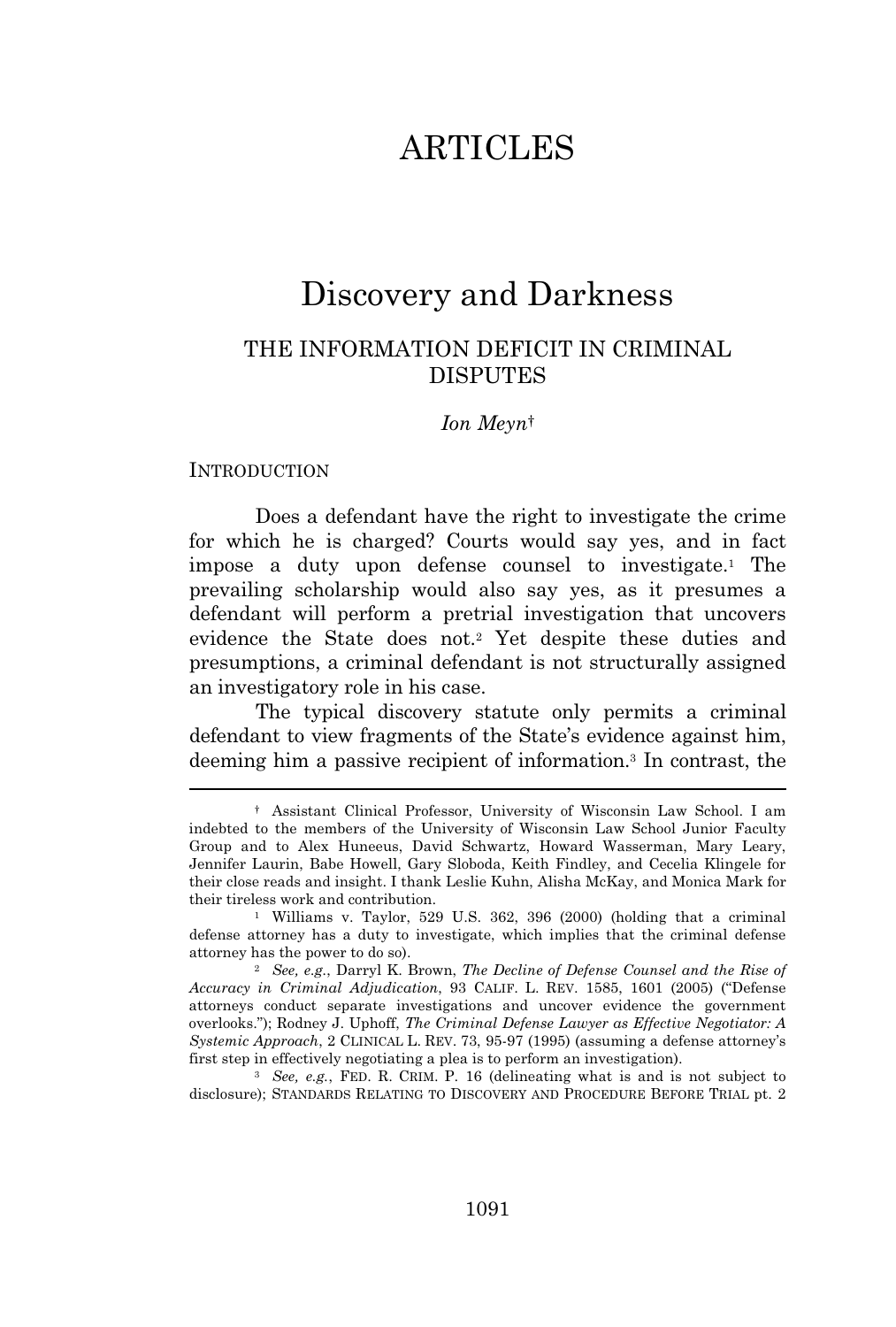State is assigned a central role in conducting a formal investigation and, in fulfilling that duty, exercises powerful police powers to search property, seize evidence, and interrogate witnesses. Granted the discretion to compel information from any source, civil litigants on both sides of the dispute are likewise structurally assigned pretrial roles to assess liability.<sup>4</sup> A criminal defendant, having no discretion to compel pretrial discovery and permitted but a keyhole view of the State's evidence, is the only litigant relegated to darkness. To grant a criminal defendant the discretion and power to conduct an independent inquiry into the incident would be to recast a defendant as having a formal role to play in the criminal investigation.

In recognizing some degree of information disparity, scholars advocate for more resources (adequate staffing and sufficient funds for investigators and experts) $5$  and for open-file policies that increase access to prosecutorial files.<sup>6</sup> These reforms would go some distance in mitigating the existing information gap. An open-file policy has the laudatory goal of encouraging a more informed outcome. But affording a better view of a prosecutor's file will rarely permit an alternative view of the crime. The prosecutor's file is populated with police reports narrated by authors who have determined that the defendant is guilty. Further, an open-file policy is not as open as the term suggests. The policy only calls for documents from

<sup>(</sup>Advisory Comm. on Pretrial Proceedings, Tentative Draft 1969) [hereinafter ABA STANDARDS] (enumerating limited categories of evidence that prosecutor must disclose); *see also* Jenny Roberts, *Too Little, Too Late: Ineffective Assistance of Counsel, the Duty to Investigate, and Pretrial Discovery in Criminal Cases*, 31 FORDHAM URB. L.J. 1097, 1098 (2004) (noting the disparity between discovery rights afforded to civil and criminal litigants); *infra* note 57 and Figure 3.

<sup>4</sup> *See, e.g.*, FED. R. CIV. P. 26 (requiring initial disclosures); FED. R. CIV. P. 30 (allowing depositions); Fed. R. Civ. P. 33 (allowing use of interrogatories); FED. R. CIV. P. 34 (permitting a party to request production of documents and things from another party); FED. R. CIV. P. 45 (granting broad subpoena power to secure third-party documents and things).

<sup>5</sup> *See, e.g.*, Laurence A. Benner, *The Presumption of Guilt: Systemic Factors that Contribute to Ineffective Assistance of Counsel in California*, 45 CAL. W. L. REV. 263, 277 (2009) ("The most important finding from our study is the discovery that indigent defense providers in many California counties lack the resources necessary to conduct adequate defense investigations."); Brown, *supra* note 2, at 1602 (defense attorney's ability to investigate is limited by budgetary constraints); Máximo Langer, *Rethinking Plea Bargaining: The Practice and Reform of Prosecutorial Adjudication in American Criminal Procedure*, 33 AM. J. CRIM. L. 223, 236 n.42 (2006) (same).

<sup>6</sup> Alafair S. Burke, *Revisiting Prosecutorial Disclosure,* 84 IND. L.J. 481, 514 (2009) (arguing for an open-file policy); *see also* Brown, *supra* note 2, at 1637 (stating openfile discovery is best option); Peter A. Joy, Brady *and Jailhouse Informants: Responding to Injustice*, 57 CASE W. RES. L. REV. 619, 641 (2007) (favoring open-file policy); Langer, *supra* note 5, at 276 (open-file policy may diminish the coercive nature of plea bargaining); Roberts, *supra* note 3, at 1153-55 (concluding open-file discovery is best solution).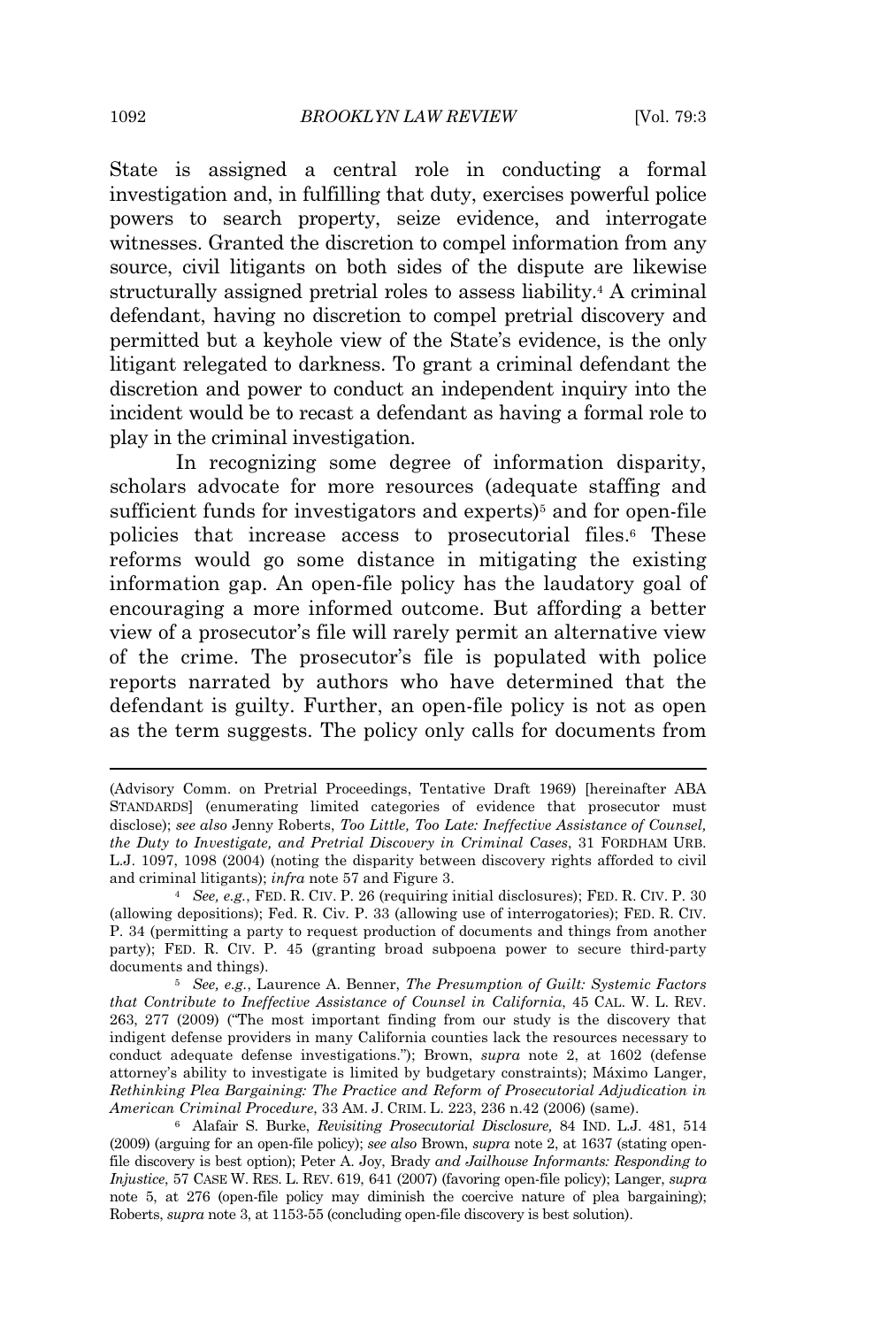the prosecutorial file, not the larger investigative file where any reports that do not support the State's theory likely reside. More fundamentally, an open-file policy does not alter the *nature* of the discovery disparity. Because the policy does not grant any discretion to compel discovery, it does not assign an investigatory role to a defendant. In merely expanding a defendant's entitlement to discrete categories of information from one source, the State, the policy maintains the status quo. The defendant remains a passive recipient of information.

This article contends that the existing dynamic in criminal cases is inconsistent with the design of the adversarial system and results in a factual deficit that undermines the legitimacy of outcomes. Even assuming a defense attorney is well trained and well resourced, she is structurally precluded from compelling information from witnesses, which hinders her ability to conduct an independent inquiry into the question of who committed the crime, and, if a defendant did commit a crime, the degree of culpability. Only entitled to limited disclosures of the State's evidence, the defense counsel is instead forced to suggest a counter-narrative based largely on documents selected and prepared by the opposing party. Part I of this article explores the difference between an informal investigation, to which a criminal defendant is confined, and that of a formal investigation, from which a criminal defendant is excluded. Part II identifies common formal investigative powers that are extended to civil litigants, and it employs a case study to ascertain what is lost in the absence of formal powers to investigate. Part III surveys potential arguments against assigning to a criminal defendant a central role in the investigation, and responds to these concerns.

### I. A STRUCTURAL EXCLUSION FROM THE CRIMINAL **INVESTIGATION**

Once the State initiates its investigation, some portion of the universe of relevant facts becomes known to the State these facts make up the State's *investigatory file*. Some smaller subset of these facts is forwarded to the prosecutor, making up the *prosecutorial file*. In the typical jurisdiction, a defendant is only entitled to a limited view of the prosecutorial file—these are statutorily required *disclosures*.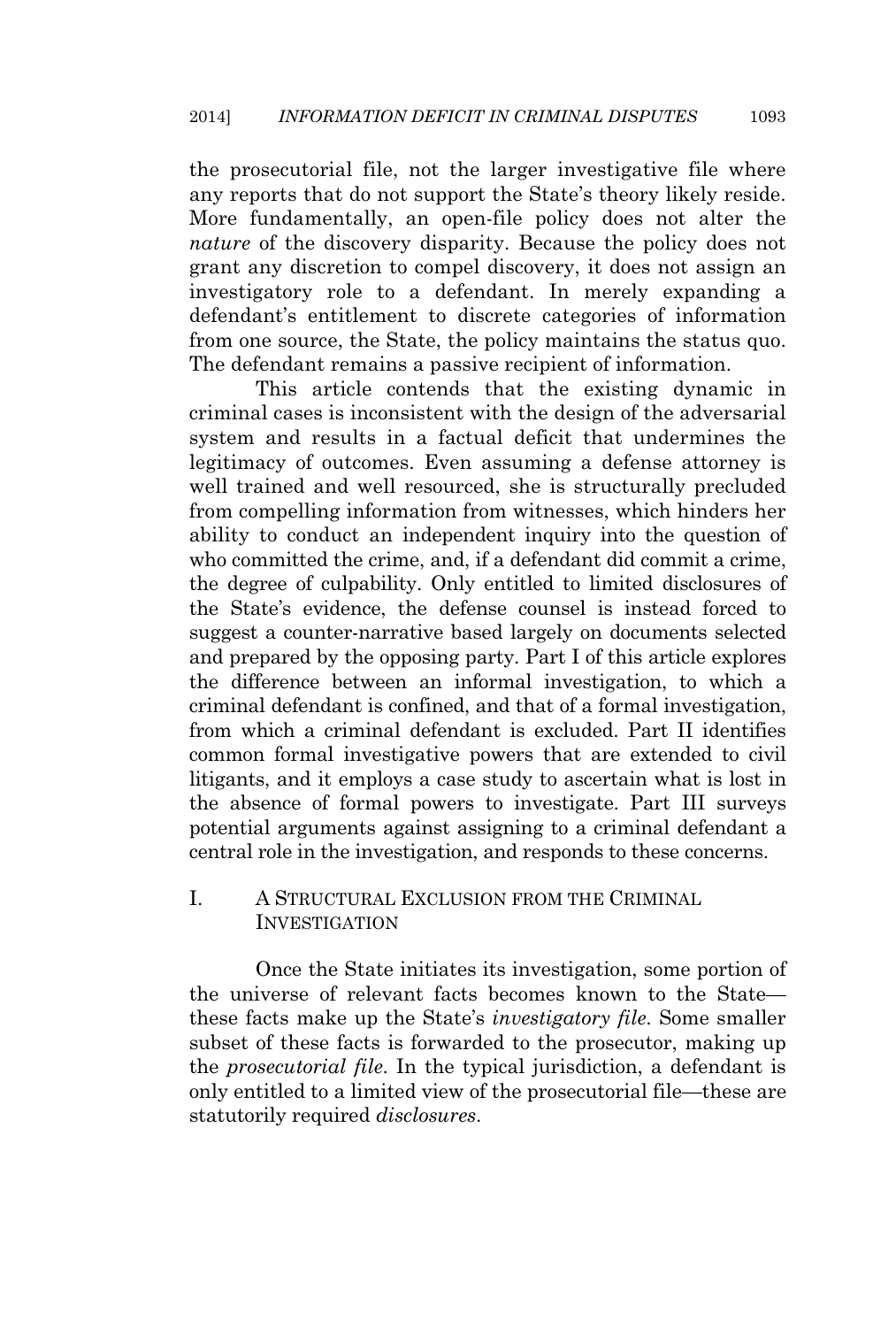# FIGURE ONE: DISCOVERY FROM A CRIMINAL DEFENDANT'<sup>S</sup> PERSPECTIVE:



The typical criminal discovery statute does not grant a defendant *formal* pretrial investigatory power, defined as the discretion to compel facts from multiple sources. Formal investigatory powers may be expressed in various ways. In civil litigation, these powers take the form of depositions, interrogatories, and document requests. A criminal defendant, however, is rarely afforded such tools. He is instead entitled to discrete categories of opponent-sourced information found in the prosecutorial file. A defendant is rarely authorized to view the entire prosecutorial file or to view any part of the more expansive investigative file. Alternate routes are closed off, as most openrecord laws prohibit access to documents that are part of an open investigation.<sup>7</sup> A criminal defendant does not typically have the power to compel information from evidentiary territory uncharted by the State that may provide an alternative theory of liability. Rather, a defendant's statutory role is limited to receiving what is forwarded to him by the prosecutor. In contrast, the State wields

<sup>7</sup> *See, e.g.*, Neer v. State, No. 0-985, 2011 Iowa App. LEXIS 154, at \*11-12 (Iowa Ct. App. Feb. 23, 2011); Barros v. Martin, No. 941, 2014 Pa. Commw. Unpub. LEXIS 138, at \*16 (Pa. Commw. Ct. Mar. 5, 2014); City of Alamo v. Espinosa, No. 13- 99-704, 2001 Tex. App. LEXIS 6132, at \*9 (Tex. App. Aug. 31, 2001) (recognizing exemption from the open records law for documents "integral to the criminal investigation and prosecution process"); Nichols v. Bennett, 544 N.W.2d 428, 431 n.4 (Wis. 1996) (same).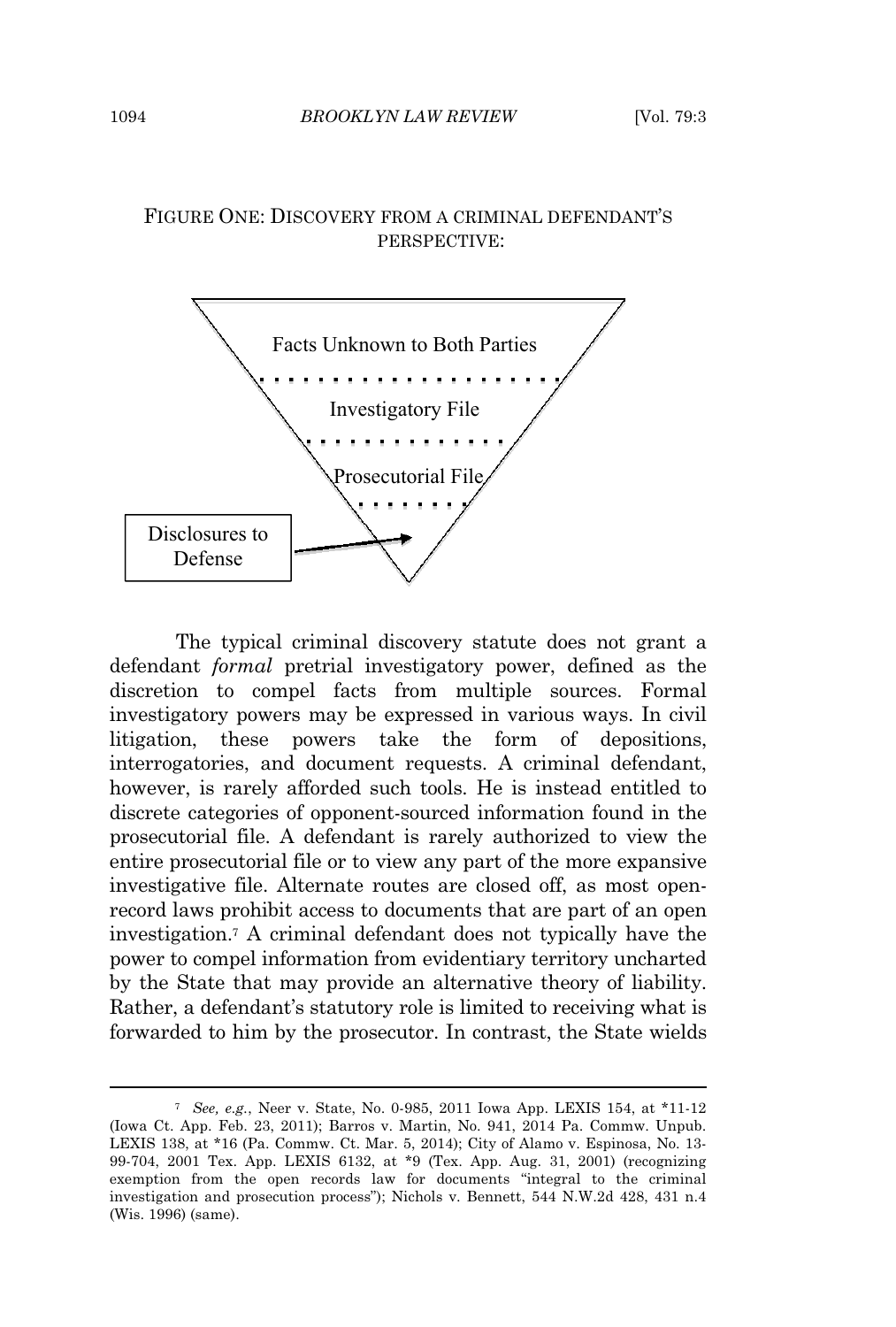extraordinary formal powers in collecting information from any source it deems relevant to the investigation.

These asymmetrical privileges to information create a dynamic unique to criminal law. The prosecutor assesses the particular facts that executive agents forward to her, releases facts she determines a defendant should view,<sup>8</sup> and adjudicates the dispute through a plea offer that is supported by facts she selects.<sup>9</sup> Though a criminal defendant has no structurally assigned role in the investigation, he is subjected to an adversarial process. If the integrity of the adversarial system depends on testing the pretrial conclusion made by the executive in its investigation, the failure to create the conditions for a counter-investigation undermines that integrity. To be clear, no statute prohibits a defendant from engaging in an *informal* investigation. Nothing precludes a defendant (with the exception of pretrial custody) from asking around for names of individuals who might have heard something about the crime, to ask the manager of a gas station for surveillance tapes, or to press a detective for information about who told him what during the course of the investigation. But while there is no prohibition to asking these questions, there is also no right to a response.

### *A. Informal Investigation: Best When the Stakes are Low and There Are Multiple Sources of Information*

A body at rest will remain at rest unless it is subject to an outside force.<sup>10</sup> Information, too, tends to remain undisturbed in the absence of an outside force. The more force applied to a source of information by an investigatory tool, the more is revealed. If statutorily granted tools of investigation backed by subpoena power and the threat of judicial sanction define what information is subject to discovery, statutory power not afforded defines what information tends to remain protected. In remarkably uniform fashion, civil litigants who meet low jurisdictional minimums can

<sup>8</sup> Bennett L. Gershman, *Preplea Disclosure of Impeachment Evidence*, 65 VAND. L. REV. E<sup>N</sup> BANC 141, 142 (2012) ("As a former state prosecutor, I recall the issues surrounding preplea disclosures in practice. The give and take of the relatively informal bargaining process typically focused on how much information about the case I was willing to share with defense counsel.").

<sup>9</sup> Gerard E. Lynch, *Our Administrative System of Criminal Justice*, 66 FORDHAM L. REV. 2117, 2120 (1998) ("[F]or most defendants the primary adjudication they receive is, in fact, an administrative decision by a state functionary, the prosecutor.").

<sup>10</sup> This is Newton's first law of motion, the law of inertia. 1 ISAAC NEWTON, THE MATHEMATICAL PRINCIPLES OF NATURAL PHILOSOPHY 19 (Andrew Motte trans., 1729) (1687); *see also* STEVE HOLZNER, PHYSICS FOR DUMMIES*,* 64-65 (2006).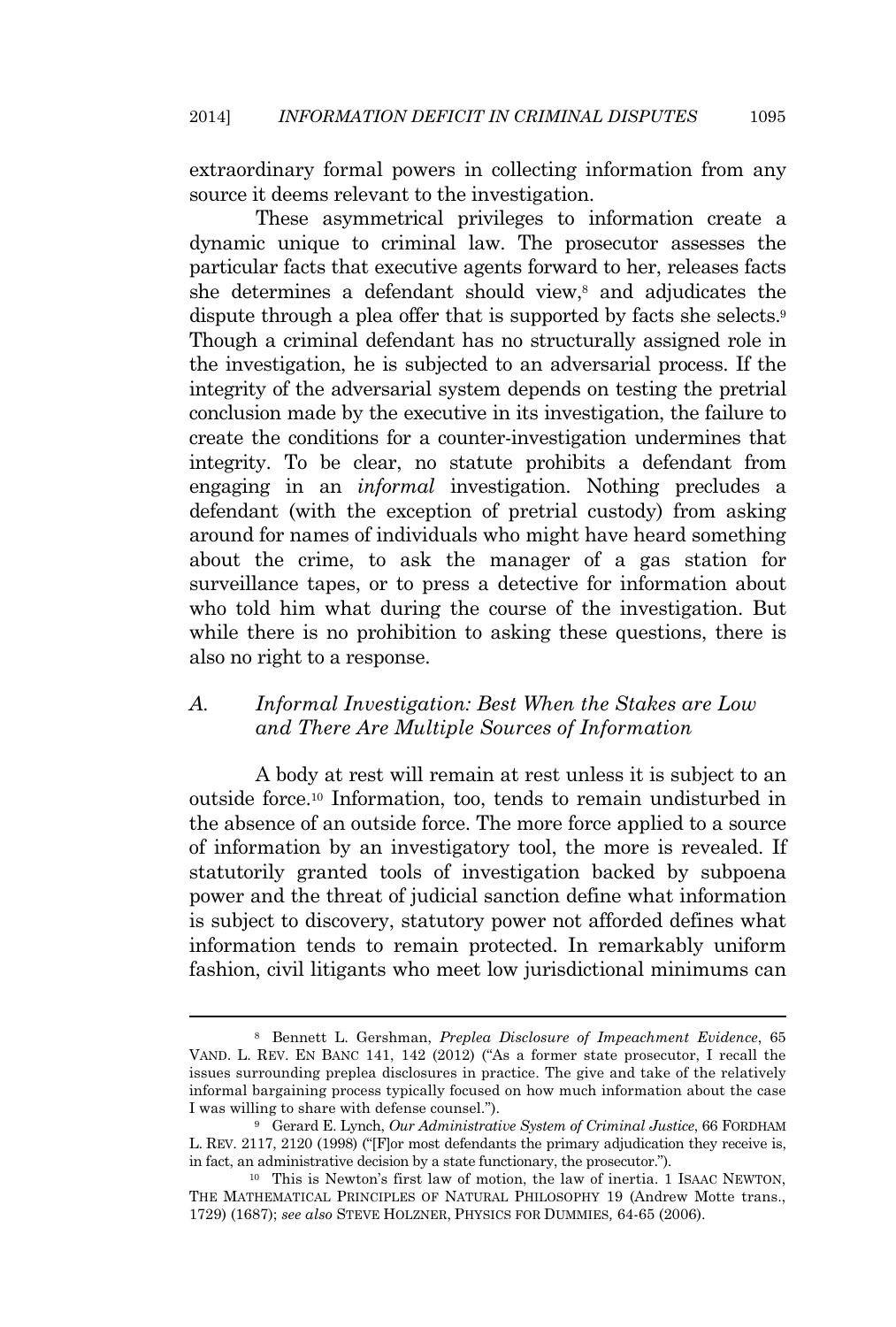utilize a powerful array of formal investigatory tools.<sup>11</sup> In criminal law, the State maintains a monopoly over investigative choices<sup>12</sup> and is afforded formal investigatory tools that in some respects eclipse those available to civil litigants.<sup>13</sup> Yet, a criminal defendant, unassigned a formal investigatory role, is left to initiate an investigation by *informal* means.

Anyone has the ability to conduct an informal investigation. It is a method we use daily. By definition, an informal investigation consists of asking a question with the hope of receiving an answer. When we ask a passerby for the time, we almost expect an answer. If we fail in our attempt, we can usually turn to another passerby and obtain the same information. In this scenario, the stakes are typically low. The responding party faces little consequence in providing an answer, maybe annoyance, maybe a fleeting sense of satisfaction for engaging in an act of civility. Any negative repercussions for failing to obtain an answer are mitigated because the requested information is not limited by the source. The asking party can ask any number of individuals for the time of day. In these low-stakes, multiple-source scenarios, the informal method is adequate to satisfy the asking party's objectives.

The informal method's potential limitations begin to emerge as the stakes increase and the sources of information begin to decrease. Take the Cabbage Patch doll shortage in 1982. The hysteria to secure a doll for one's child and bring holiday happiness to the home gained national attention. Other than resorting to bribes or violence, parents had at their disposal only informal powers of investigation to learn whether a store had a doll in stock.<sup>14</sup> If sales associate #1 denied having dolls for sale, a

<sup>13</sup> Such powers include a threat of a probation hold and revocation, the power to arrest, the power to search a person or place, the power to seize evidence, and the opportunity to falsely assert that the failure to cooperate will lead to negative consequences.

<sup>14</sup> *See, e.g.*, JAKKS Pacific, *Cabbage Patch Kids Craze!*, YOUTUBE (May 1, 2008), http://www.youtube.com/watch?v=9sOlIvx7Pvs.

<sup>11</sup> *See, e.g.*, rules cited *supra* note 4; *infra* Figure 3. Civil litigants in federal court are entitled to seek discovery of "any nonprivileged matter that is relevant to any party's claim or defense." FED. R. CIV. P. 26. States typically adopt statutes that are similarly broad in scope. *See, e.g*., CAL. CIV. PROC. CODE § 2017.010 (West 2012) (stating that parties may obtain discovery regarding any relevant, non-privileged matter, that is admissible or "reasonably calculated to lead to the discovery of admissible evidence").

<sup>12</sup> *See* William J. Brennan, Jr., *The Criminal Prosecution: Sporting Event or Quest for Truth? A Progress Report*, 68 WASH. U. L.Q. 1, 15 (1990) (noting the "many and manifest advantages" in investigation "enjoyed by the prosecution"); Langer, *supra* note 5, at 250; Andrew D. Leipold, *How the Pretrial Process Contributes to Wrongful Convictions*, 42 AM. CRIM. L. REV. 1123, 1152 (2005) ("Because it has the burden of proof, the prosecutor collects most of the evidence."); Alexandra Natapoff, *Deregulating Guilt: The Information Culture of the Criminal System*, 30 CARDOZO L. REV. 965, 989- 92 (2008) (noting that the investigative sphere of the criminal justice system depends upon "choices made by police and prosecutors," with no role described for the defense).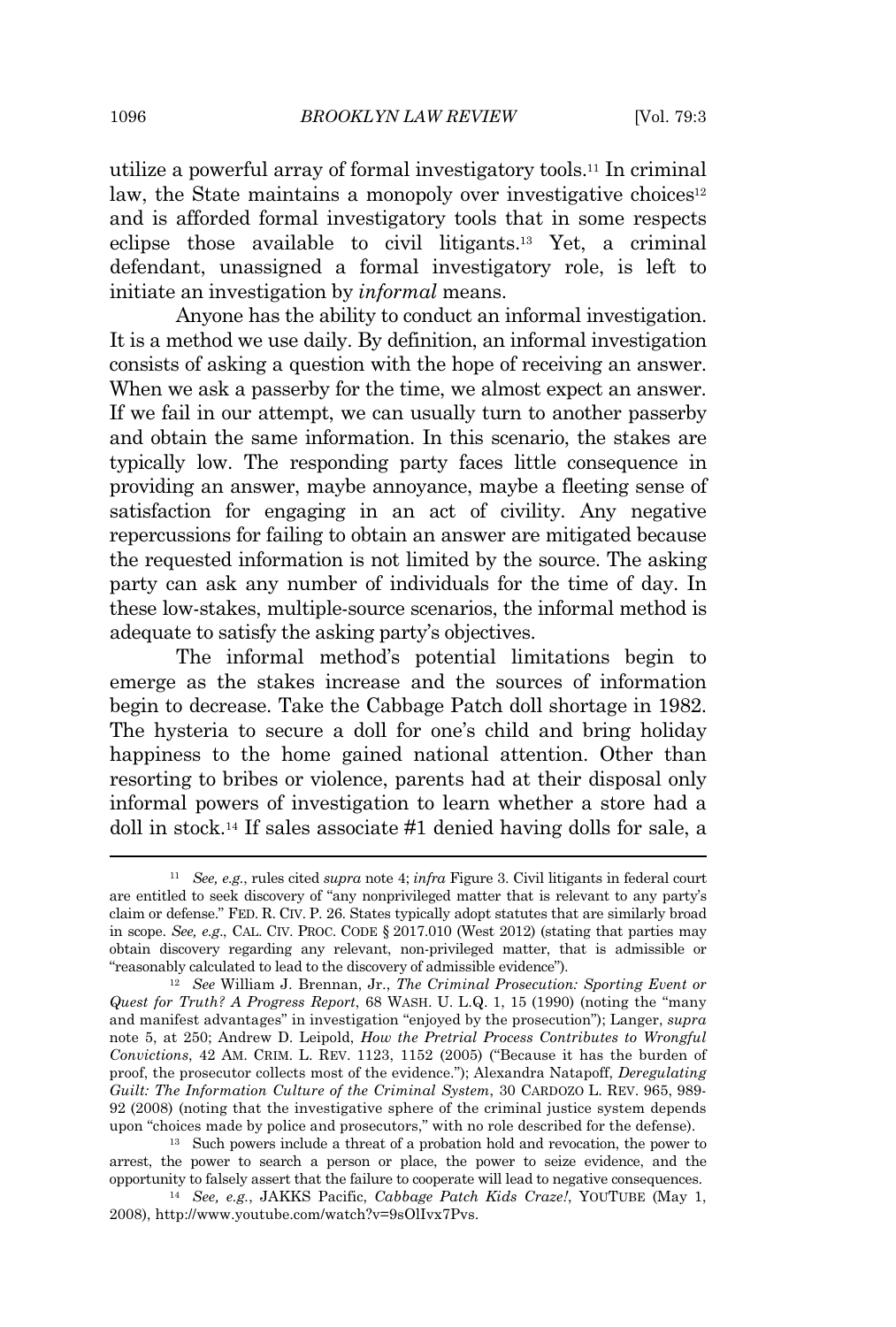motivated parent might seek to undermine or corroborate this answer by questioning sales associate #2. But a parent could not compel production of inventory records and sales receipts or inspect inventory to verify these representations. And the parent would have a difficult time sufficiently testing the personal knowledge of any sales associate. We may not trust the answer we receive in an informal investigation, but such a method does not readily permit the sustained inquiry that is required to gather information, assess critical facts, and test credibility.

The informal method presents unique challenges for a criminal defense attorney. The stakes are high with a felony charge—a defendant's long-term liberty interest is at issue, and any witness to the crime may face negative consequences for furnishing an answer. Sources of information tend to be limited and may be restricted to one person, as in the case of a sole eyewitness. From the perspective of an experienced defense counsel, the eyewitness may be a potential alternate suspect. In such a scenario, the eyewitness will likely be reluctant, even hostile, to the idea of voluntarily disclosing information to the defendant. Unlike turning to another passerby to ask the time, a defense attorney cannot seek out another source if only one person witnessed the crime. Where the informal method *may* succeed in a single-source, high-stakes scenario, the formal method will provide a better chance of success in a criminal case: either the witness will comply with a pretrial subpoena, or, if a witness refuses, the party seeking information can request appropriate procedural or evidentiary sanctions. If the witness is the opposing party's sole witness, for example, a court might prohibit that witness from being able to testify at trial due to the failure to comply with a pretrial subpoena.

### FIGURE TWO: WHERE INFORMAL AND FORMAL POWERS ARE MOST EFFECTIVE:

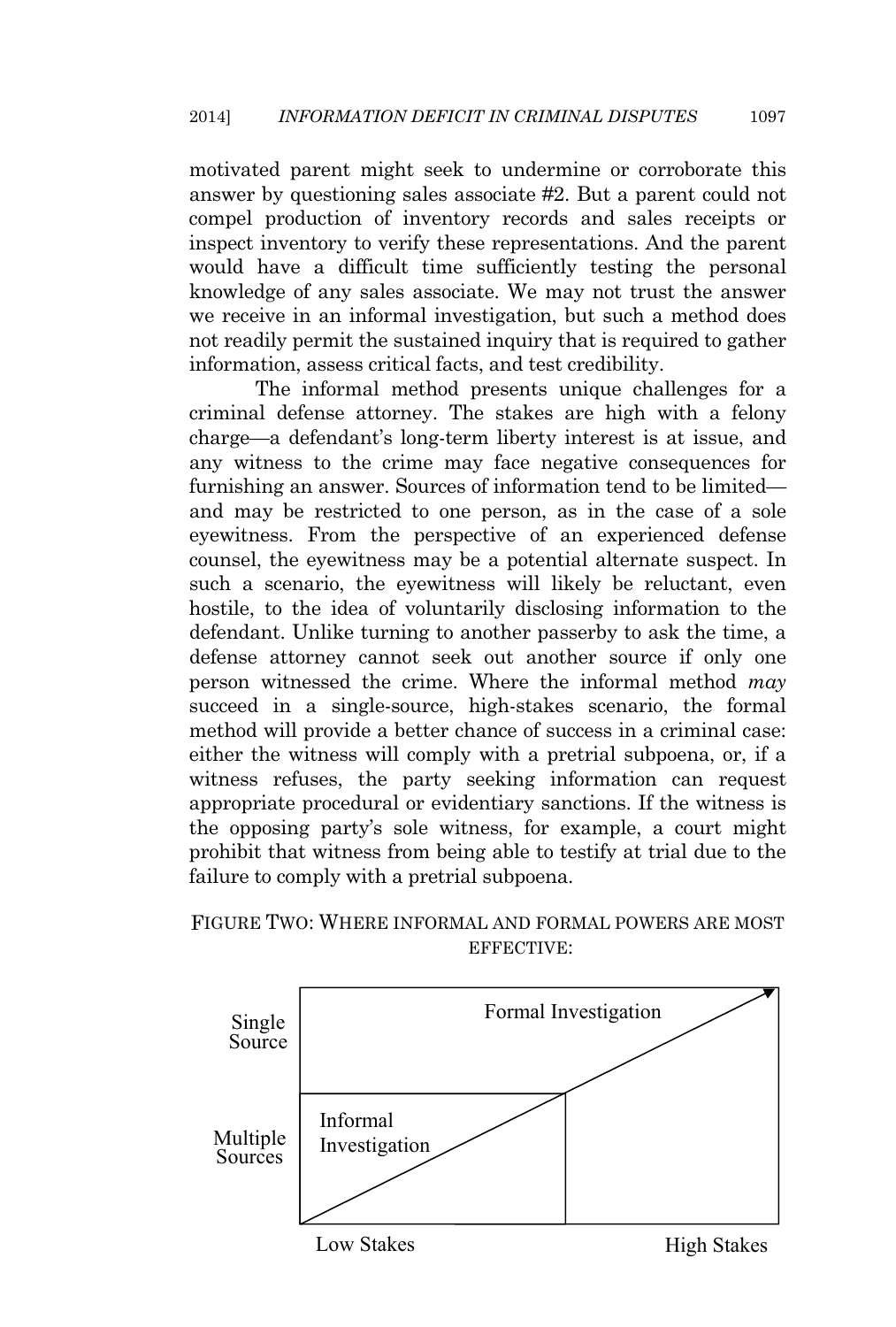This is not to say that the informal method lacks value in a criminal investigation. The informal method, for example, avoids a strategic shortcoming inherent in a deposition—the cost of transparency. One must notify the opposing party before taking a deposition, and what the deponent reveals is revealed to the opposing party. A litigant must consider the risk that the opposing party will benefit from the deposition more than he will. (The State does not incur these risks, as it is the only litigant in the common law system privileged to conduct interrogations and secret grand jury hearings without notice.15) The use of informal methods to interview a witness, in contrast, occurs in the deep woods—if the opposing party does not hear a tree fall, the tree has not fallen. An attorney is under no pretrial obligation to share harmful revelations with the State. The informal method is also potentially more efficient than the formal method. There is no need to serve a witness or to schedule a deposition, and there are no costs associated with a court reporter's transcript.<sup>16</sup> Interviewing a witness on her own stoop may uncover valuable information. In this setting, she may be more candid, provide unsolicited information, and criticize actions of police that in the presence of a prosecutor she may not express.

Still, witnesses from neighborhoods where the line between being a witness and a suspect is viewed as arbitrary tend to be reluctant to divulge information. Even where a witness initially cooperates, it is not uncommon for her to evade questions as they become more probative and implicitly confrontational. In an informal interview, the litigant is subject to the will of the witness. In a formal investigation, a witness is subject to the will of the asking party, and ultimately, the judicial sanctions that accompany any non-compliance. Depositions permit unyielding examination. Any obfuscation is

<sup>15</sup> This information is subject to any discovery statute or *Brady*, which, as further discussed *infra*, will result in little daylight for a defendant.

<sup>&</sup>lt;sup>16</sup> Though not required to do so, civil litigants generally use a stenographer in a deposition, which arguably provides the most accurate record. Stenographers generally charge an hourly rate and then charge the requesting party more per page than a non-requesting party who wants a transcript copy. A legal blog in Minnesota surveyed local transcription services—the commentary to the blog provides color to an otherwise dry survey. Jack Smith, *Do You Know What Your Court Reporter is Charging Your Clients for Depositions?*, MINNESOTA LITIGATOR (Feb. 28, 2012), http://www.minnesotalitigator.com/2012/02/28/court-reporter-charging-clients-depositions/. At 40 pages per hour, an eight-hour deposition using a court reporter might cost a requesting party \$1,600 (\$40 hourly charge + \$4 per deposition page). Other options, however, are available—like a "dirty deposition" in which a party records the deposition and has its own office prepare a transcript, which after review is deemed accurate by party stipulation.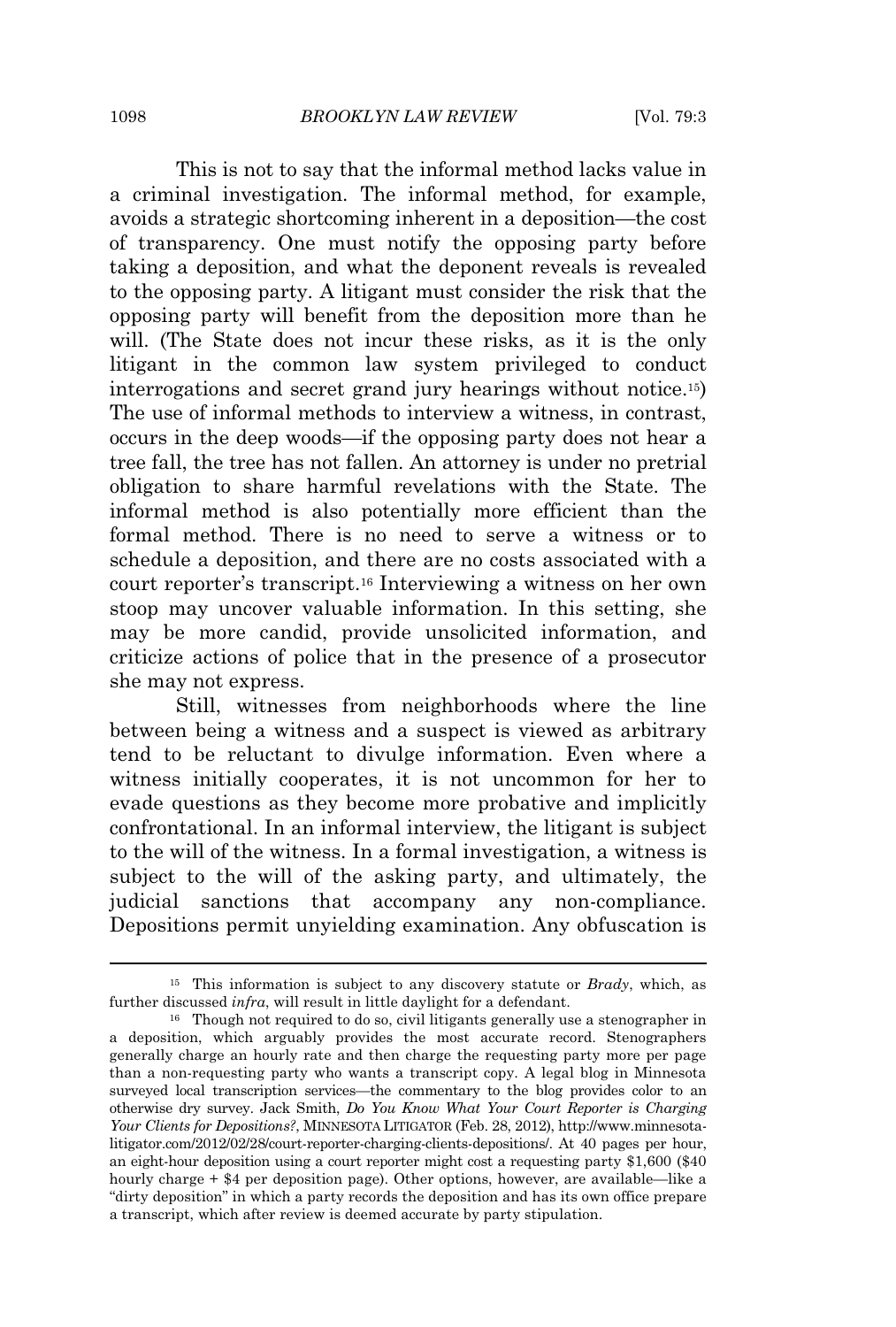on the record and may demonstrate the witness' bias.<sup>17</sup> Use of formal tools permits a more ordered implementation of an investigative strategy; to move deliberately from peripheral witnesses (to gather background information) to critical witnesses (to expose inconsistencies and challenge credibility). One can attempt the same using informal tools—but in the absence of subpoena power, it is difficult to schedule witness testimony according to any preconceived plan. Use of the formal method to compel documentation and testimony potentially provides a nuanced and comprehensive pretrial understanding of the facts at issue and the motivations of witnesses. This sort of sophisticated approach is difficult to implement with only informal methods, where, despite the high stakes at issue and limited sources of information, growling dogs and refusals to open a door may leave a defendant with no recourse.

In contrast to the informal method that relies on voluntary compliance, the power to compel a person to appear at a place and time to answer questions under oath may be in many circumstances the only feasible way to capture critical pretrial information. Other than the State—which historically has had at its disposal police powers to conduct a formal investigation—the power to compel information from any source was not extended to private litigants until the advent of the modern discovery era.<sup>18</sup> Modern-era reforms afforded formal investigatory tools to civil litigants, but not to criminal defendants.

# *B. Modern Era: Extending Formal Powers to Private Litigants*

In 1938, Congress ushered in the modern era of pretrial fact development and testing in civil litigation.<sup>19</sup> Before this time, plaintiffs were first required to conduct an informal investigation to substantiate the complaint, and only after this burden was met could they petition the court to compel pretrial information.<sup>20</sup> The new rules directly afforded litigants formal

<sup>17</sup> *See, e.g*., TMZ, *Lil Wayne Deposition—I Don't Recall!*, YOUTUBE (Sept. 25, 2012), http://www.youtube.com/watch?v=YQsMqRvPzRw.

<sup>18</sup> See *infra* Part I.B.

<sup>19</sup> John H. Beisner, *Discovering A Better Way: The Need for Effective Civil Litigation Reform*, 60 DUKE L.J. 547, 549 (2010) (discussing the expansion of discovery in civil cases since adoption of the Federal Rules of Civil Procedure in 1938); Stephen N. Subrin, *Fishing Expeditions Allowed: The Historical Background of the 1938 Federal Discovery Rules*, 39 B.C. L. REV. 691, 692 (1998) (discussing adoption of the Federal Rules of Civil Procedure).

<sup>20</sup> Beisner, *supra* note 19, 554.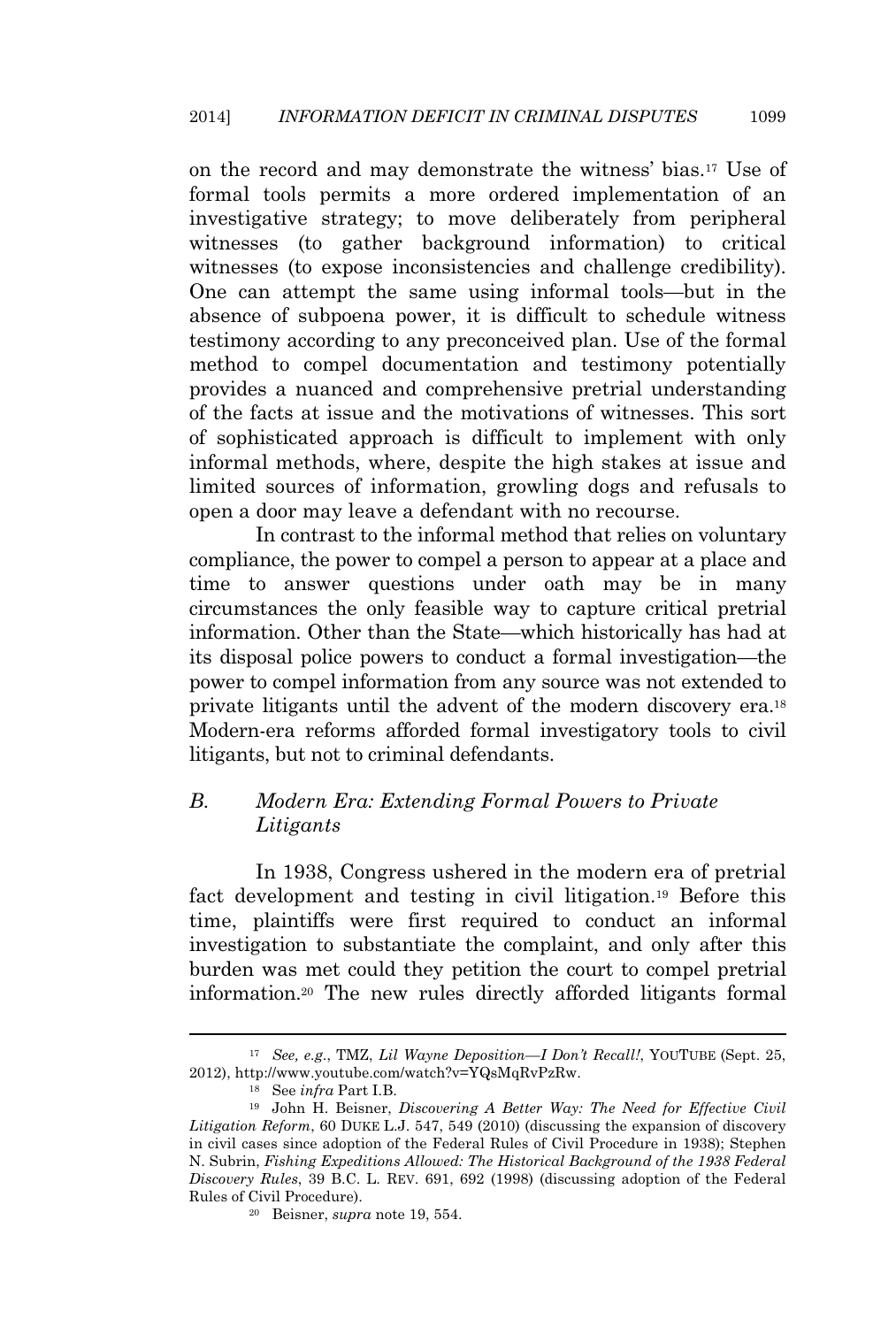tools of investigation.<sup>21</sup> A formal investigatory tool grants discretion to compel relevant information from any source, protecting only privileged information.<sup>22</sup> Discretion is given directly to the litigant—a court order is not needed to wield the power. Underscoring the significance of these reforms to civil litigation, Martin Redish likened these rights to the gift of fire.<sup>23</sup>

A formal investigatory tool does not guarantee consideration of every relevant fact. A host of privileges protects against the production of information—what one tells his priest during confession may result in penance but not in paying up or doing prison time. The low value of a case may negate the feasibility of a full-throttled formal investigation. Other casespecific circumstances may prevent disclosure. A witness might live in the litigant's zip code—she is easy to find, serve, and depose. But if the witness lives in rural Portugal, it may be prohibitively expensive to find her (third gravel road after apple tree), serve her (one must refer to the Hague Convention on Taking of Evidence Abroad in Civil or Commercial Matters<sup>24</sup>), and to question her (travel, translation, and lodging).<sup>25</sup>

Though the causal basis for this sweeping shift in civil procedure is subject to debate—"exactly *why* this dramatic change was made was never fully clarified by any of the key actors" <sup>26</sup>—there is some agreement that reforms were "premised in some sense on the notion that '[m]utual knowledge of all the relevant facts gathered by both parties is essential to proper litigation."<sup>27</sup> There were also aspects of the old civil litigation system that invited reform—plaintiffs who did not have access to facts were somehow expected to allege facts with specificity before gaining access to the courts.<sup>28</sup> Reform lowered the entrance fee (liberalizing pleading requirements) and provided pretrial mechanisms to discover, collect, and test otherwise

<sup>23</sup> Martin H. Redish, *Pleading, Discovery, and the Federal Rules: Exploring the Foundations of Modern Procedure*, 64 FLA. L. REV. 845, 870 (2012).

<sup>21</sup> FED. R. CIV. P. 26 advisory committee's note (1937) ("This rule freely authorizes the taking of depositions under the same circumstances and by the same methods whether for the purpose of discovery or for the purpose of obtaining evidence . . . [t]he more common practice in the United States is to take depositions on notice by the party desiring them, without any order from the court, and this has been followed in these rules.").

<sup>22</sup> *See, e.g.*, FED. R. CIV. P. 26(b)(1), 30, 33, 34.

<sup>24</sup> Before engaging in civil discovery across international borders, a prudent attorney determines whether this multi-lateral treaty applies and whether the particular request is covered by its guidelines.

<sup>25</sup> 28 U.S.C. § 1782 (2006).

<sup>26</sup> Redish, *supra* note 23, at 847.

 $^{27}\,$   $Id.$  (citation omitted).

<sup>28</sup> *Id.* at 870-71.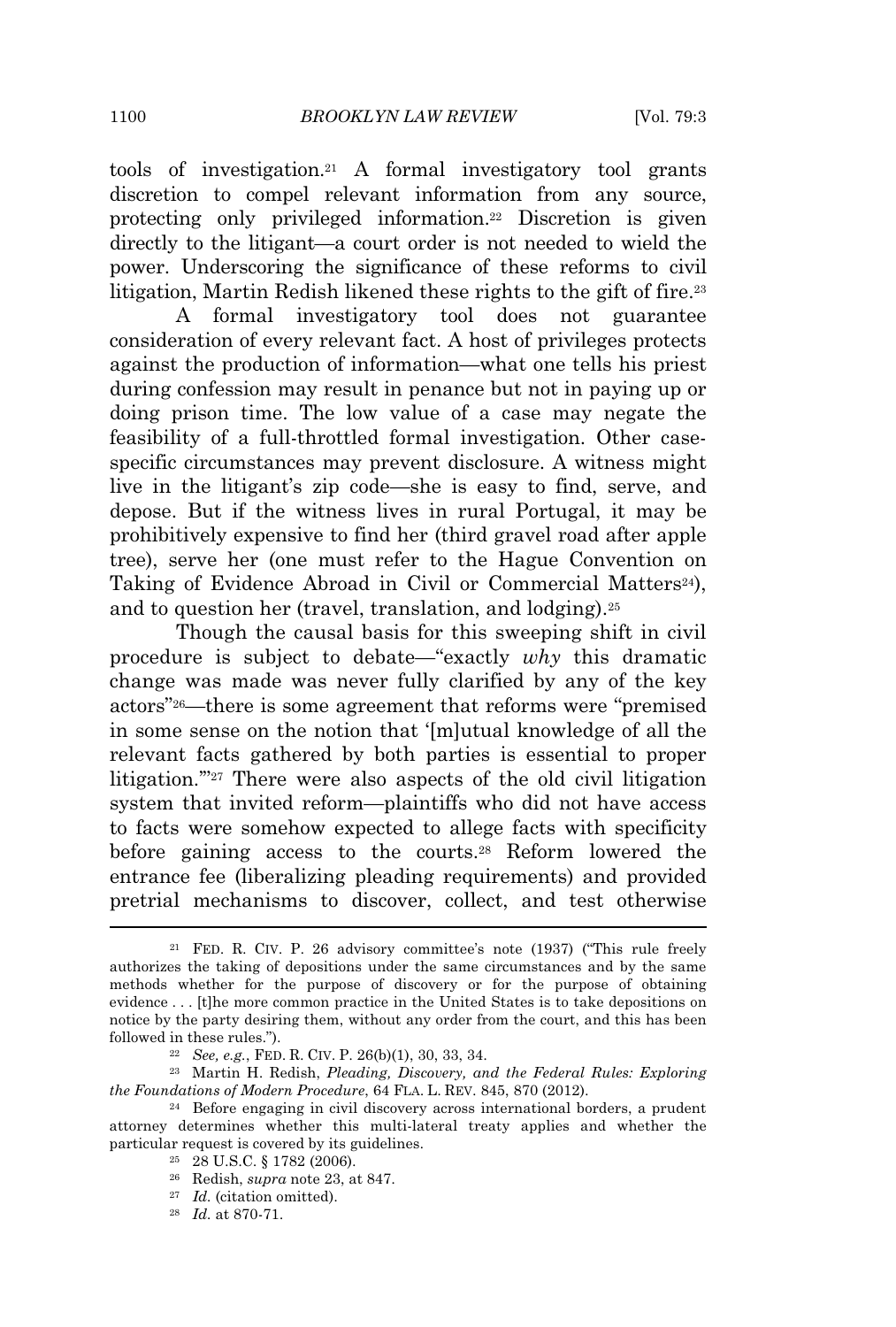unattainable information. These conditions, however, are not wholly unique to civil plaintiffs. A criminal defendant squares off against an opponent in possession of critical facts necessary to assessing guilt. Nevertheless, criminal procedure reforms have not attempted to counter this systemic imbalance. Commentators have also observed procedure's connection to the intended expression of the substantive law. In improving procedural fairness, civil reforms attempted to "employ procedure as a more effective means of implementing substantive law." 29

#### *C. Criminal Procedure Reform: The Birth of Disclosure*

Federal criminal law has retained fidelity to the *premodern* conception of discovery—neither party is statutorily granted discretion to compel the production of pretrial information. Yet the need for reform is arguably most acute in criminal disputes. Creating a dramatic disparity, the State exercises police powers to compel information through nontransparent methods during an unregulated, pre-complaint period. In 1944, when it was a foreign concept for the State to furnish a criminal defendant with any facts, a new federal rule permitted a defendant the post-complaint, pretrial right to inspect any of his things the government had impounded.<sup>30</sup> Where civil procedure reform had already granted robust investigative powers to litigants during this pretrial period, a criminal defendant was merely afforded the right to inspect what was once his. Subsequent federal reforms did not disrupt a criminal defendant's passive-recipient status. Rather, additional reforms resulted in a list of *disclosures*—entitlements to discrete categories of evidence. In 1966, a criminal defendant was granted access to his own statement, his grand jury testimony, and to reports of scientific tests—all disclosures.<sup>31</sup> A defendant was also entitled to documents "material" to presenting a defense—a disclosure intended to "limit the scope of the government's obligation to search its files while meeting the legitimate needs of the defendant."<sup>32</sup>

<sup>29</sup> *Id.* at 870.

<sup>30</sup> FED. R. CRIM. P. 16 advisory committee's note to 1944 amendment.

<sup>31</sup> FED. R. CRIM. P. 16 advisory committee's note to 1966 amendment.

<sup>32</sup> *Id.* Subsequent reform entitled defendant to the disclosure of anticipated expert opinion testimony. *See* FED. R. CRIM. P. 16 advisory committee's note to 1993 amendment.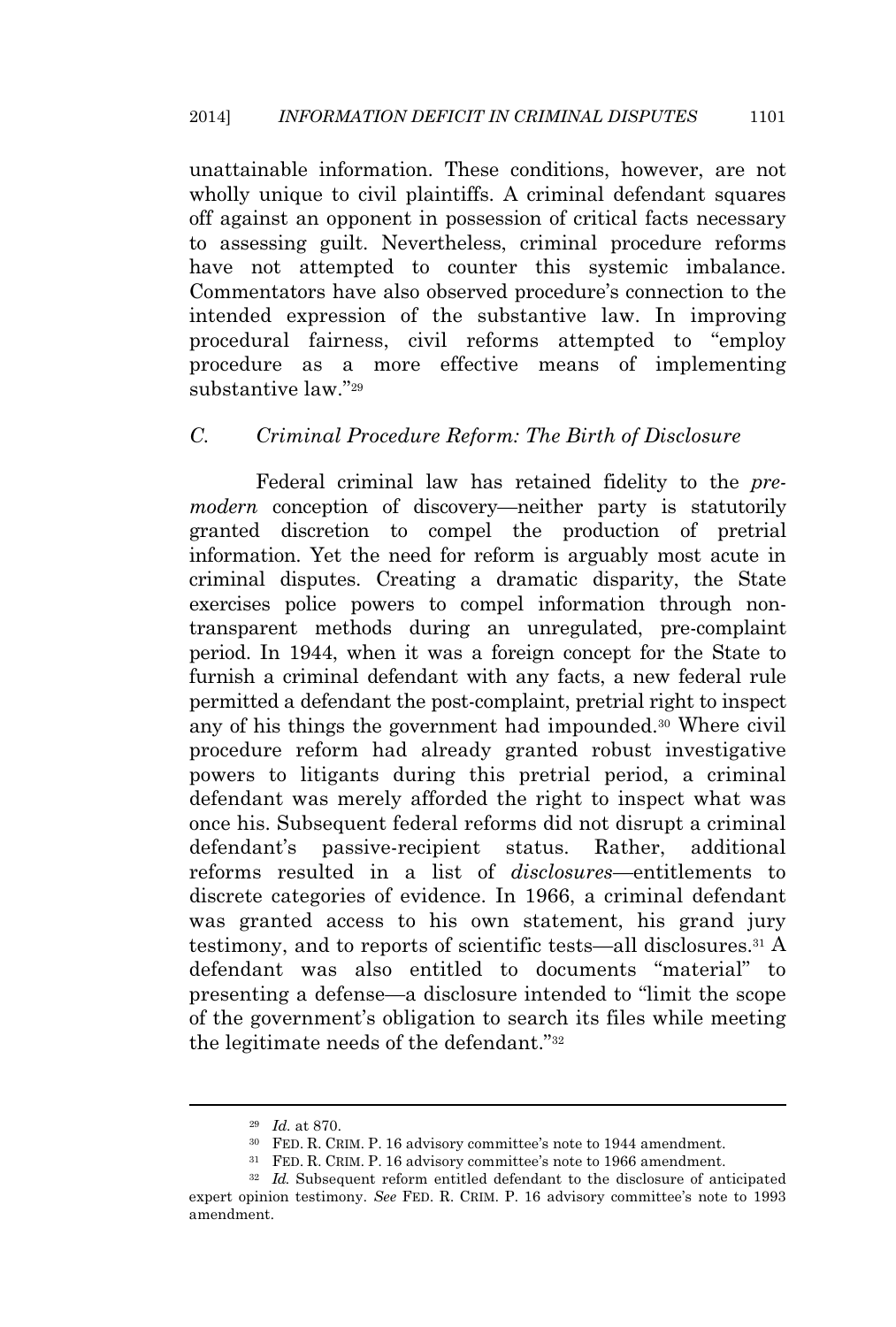Likewise, constitutional rights do not disrupt the passive-recipient status of a criminal defendant. Premised on the idea that access to certain information is essential to due process, the *Brady* right requires a prosecutor to turn over information that is exculpatory (favorable to defendant) and material (consideration of this information would lead to a reasonable likelihood of different outcome).<sup>33</sup> According to one casebook, *Brady's* obligation "to disclose exculpatory evidence overrides any limitations on discovery provided for by a jurisdiction's discovery statutes or rules." <sup>34</sup> This characterization overstates *Brady's* impact—though a constitutional right indeed overrides any statutory provision that impedes its application, *Brady* is a weak taskmaster. *Brady* confers no discretion to a defendant to compel the production of information he believes relevant to the dispute. *Brady* in fact may not provide a defendant with any pretrial discovery rights at all.<sup>35</sup> *Brady* is arguably available to only those who advance to trial, excluding 90% of defendants who resolve the dispute before trial.<sup>36</sup>

In the remaining instances where *Brady* applies, eligible information must satisfy a demanding test. The prosecutor must determine whether any information in the State's possession *favors* a defendant, would be *admissible* at trial, and would have a reasonable likelihood of *changing the outcome*. <sup>37</sup> Under this test, the prosecutor has ample room to undervalue evidence that might otherwise be exploited by a

<sup>33</sup> Kyles v. Whitley, 514 U.S. 419, 432 (1995); Brady v. Maryland, 373 U.S. 83, 87 (1963).

<sup>34</sup> RUSSELL WEAVER ET AL., CRIMINAL PROCEDURE: CASES, PROBLEMS & EXERCISES 888 (3d ed. 2007).

<sup>35</sup> United States v. Ruiz, 536 U.S. 622, 633 (2002) (holding *Brady* right does not attach until trial). There is a split regarding whether *Ruiz* applies only to impeachment evidence, or to any and all exculpatory evidence. United States v. Conroy*,* 567 F.3d 174, 179 (5th Cir. 2009) (rejecting argument that "the limitation of the Court's discussion [in *Ruiz*] to impeachment evidence implies that exculpatory evidence is different and must be turned over before entry of a plea"); *cf*. McCann v. Mangialardi*,* 337 F.3d 782, 788 (7th Cir. 2003) (stating, in dicta*,* "*Ruiz* indicates a significant distinction between impeachment information and exculpatory evidence of actual innocence. Given this distinction, it is highly likely that the Supreme Court would find a violation of the Due Process Clause if . . . [state] actors have knowledge of a criminal defendant's factual innocence but fail to disclose such information to a defendant before he enters into a guilty plea").

<sup>36</sup> Robert C. Black, *FIJA: Monkeywrenching the Justice System?*, 66 UMKC L. REV. 11, 24 (1997) ("[o]nly about ten percent of felony cases go to trial"); Frank H. Easterbrook, *Plea Bargaining as Compromise*, 101 YALE L.J. 1969, 1978 n.22 (1992) (percentage of pleas in federal cases ranges from "80% to 90%"); H. Richard Uviller, *The Neutral Prosecutor: The Obligation of Dispassion in a Passionate Pursuit*, 68 FORDHAM L. REV. 1695, 1699 n.7 (2000) (finding that trials occur in about ten percent of criminal matters).

<sup>37</sup> *Brady*, 373 U.S. at 87-89,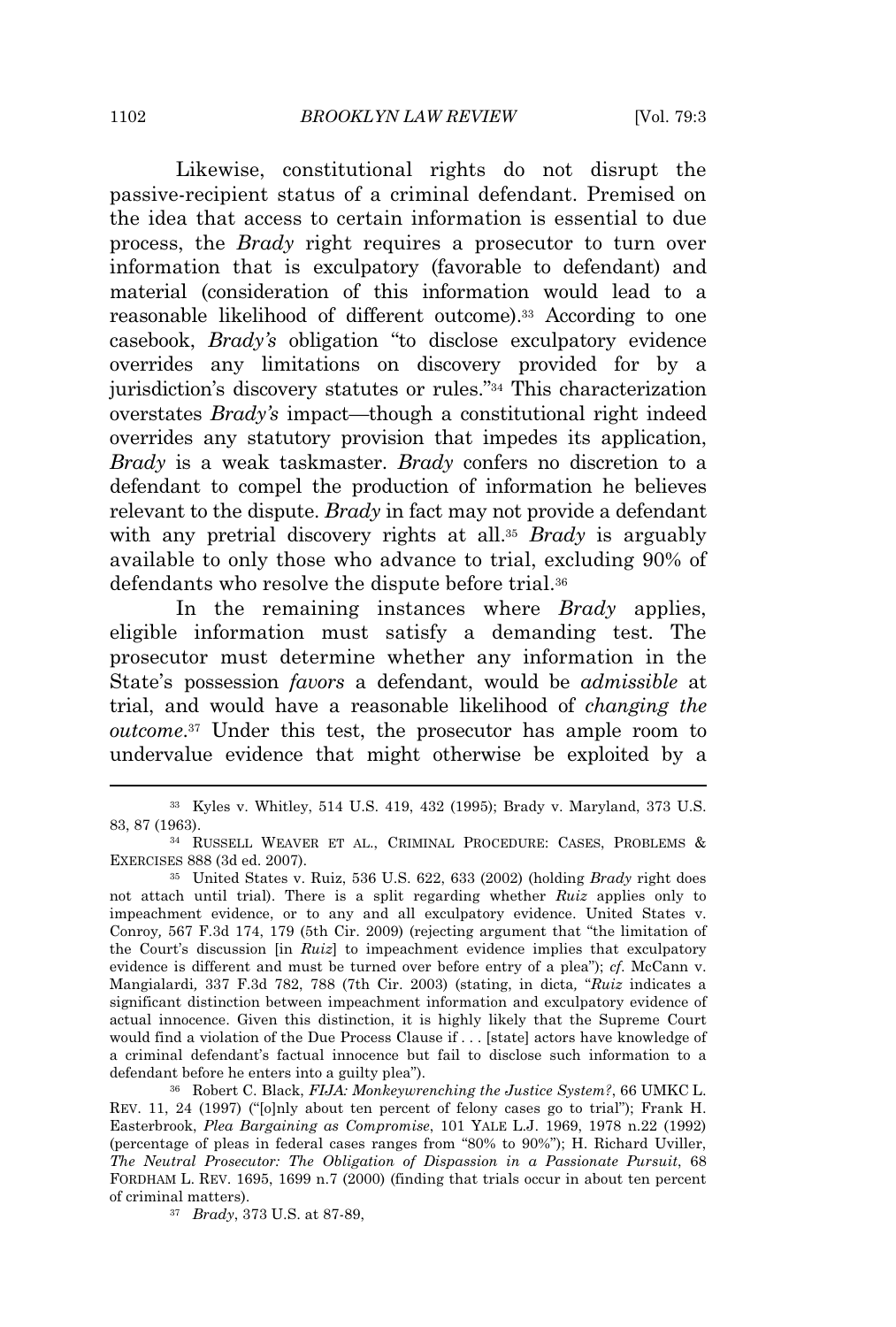defendant.<sup>38</sup> She may think that the evidence is favorable but inadmissible. She may believe the evidence admissible, but not likely to change the outcome. A prosecutor may also misapprehend the standard, thinking it narrower than it already is. In a major Wisconsin case, an experienced special prosecutor announced to the circuit court that *Brady* constitutes "evidence that clearly indicates, if you will, the guilt of a third party or absolutely minimizes the guilt of the defendant" <sup>39</sup>—leaving one to wonder what prosecutor would pursue a case against a defendant where evidence established the guilt of a third party.

*Brady* is also susceptible to being undermined by investigators. Law enforcement may deliver an investigatory file that, unknown to the prosecutor, excludes exculpatory and material evidence. In these circumstances, the prosecutor herself will be unaware of information that should be turned over to the defendant. As to the 10% of those defendants who advance to trial and fall under *Brady's* purview, *Brady* applies to and benefits only the select few who in post-conviction proceedings manage to find a hidden document that the defendant did not know existed. Such efforts are typically thwarted in jurisdictions that protect the State's files from open-record requests during the pendency of a direct appeal. Once a defendant has lost his direct appeal, he is likely permitted access to law enforcement files—but he no longer has any right to counsel. Even if such documents are discovered, courts tend to forgive prosecutorial neglect and favor finality.<sup>40</sup>

Where civil litigants are granted statutory power to compel relevant information from any source, federal rules dictate that a criminal defendant is merely entitled to limited

<sup>38</sup> Keith A. Findley & Michael S. Scott, *The Multiple Dimensions of Tunnel Vision in Criminal Cases*, 2006 WIS. L. REV. 291, 351 (2006). The analysis in cases finding *Brady* violations underscores these prosecutorial tendencies to diminish the importance of the "material" evidence. *See, e.g.*, Smith v. Cain, 132 S. Ct. 627, 630 (2012); *Kyles*, 514 U.S. at 436-38; *Brady*, 373 U.S. at 88. A court's inclination to do the same is exemplified in the Justice Clarence Thomas' dissent in *Smith*. *Smith*, 132 S. Ct. at 640-41 (Thomas, J., dissenting).

<sup>39</sup> *See* Brief for Defendant-Respondent at 7-8, State v. Vollbrecht, 820 N.W.2d 443 (Wis. Ct. App. 2012) (No. 2011AP425) ("The case law makes it very clear that the defense is entitled to exculpatory evidence, and there's a fairly high standard for what that means. It's evidence that clearly indicates, if you will, the guilt of a third party or absolutely minimizes the guilt of the defendant. We don't see that sort of evidence in our files." (internal quotation marks omitted)).

<sup>40</sup> *See, e.g.*, *Smith*, 132 S. Ct. at 630-31. *Smith* split the Court's conservative wing and strengthened the *Brady* doctrine by providing a *per se* right to a new trial in narrow circumstances. *Id.* Justice Thomas' dissent reveals how far a judge will go to give the State a pass for its failure to turn over evidence. *Id.* at 640 (Thomas, J., dissenting).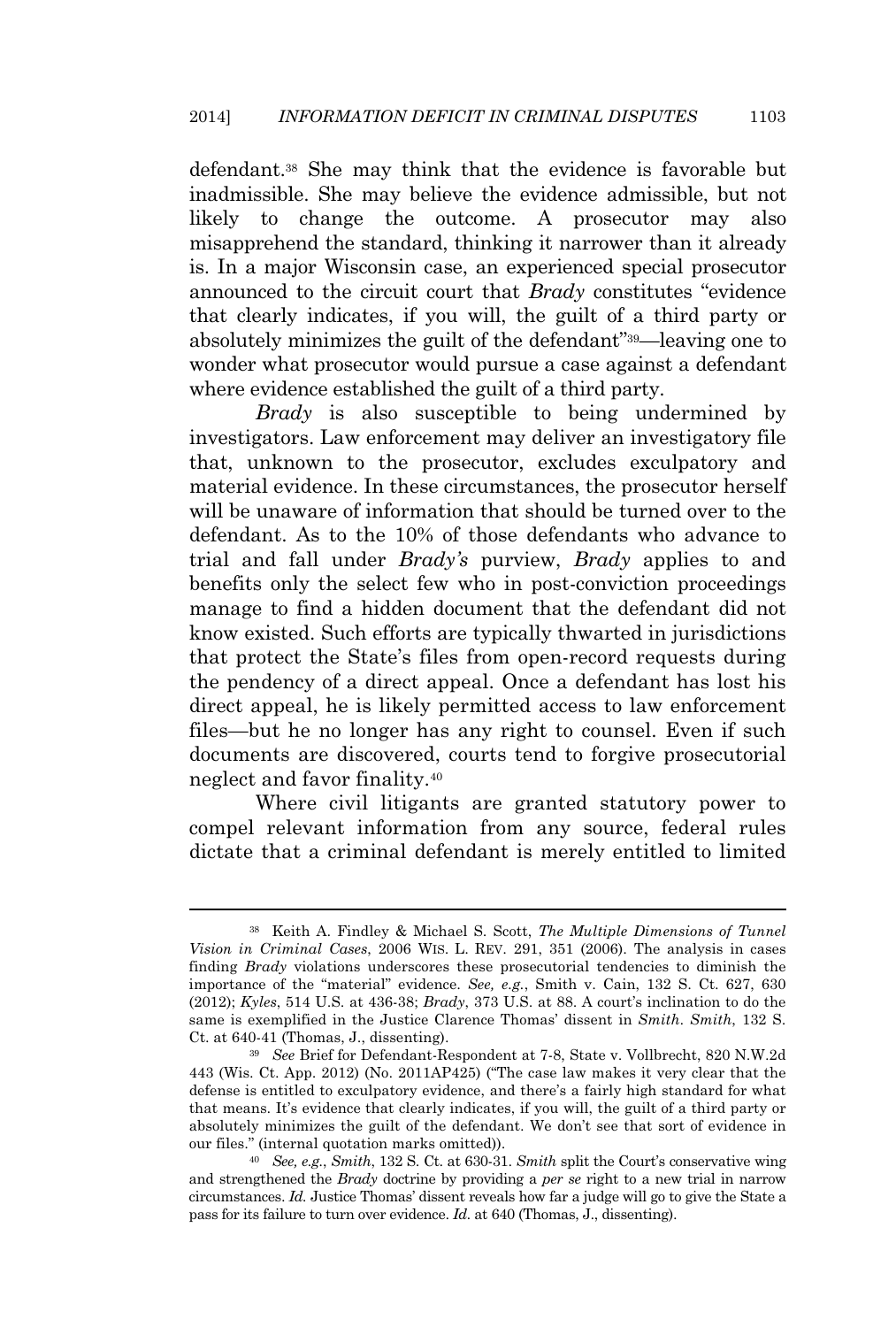disclosures of State's evidence.<sup>41</sup> The federal rules influence a significant number of states.<sup>42</sup> Of equal influence is the ABA Standard, the alleged liberal bookend to the federal model's conservative approach.<sup>43</sup> Unlike the federal rules, the ABA Standard provides for the pretrial disclosure of the prosecutor's witness list.<sup>44</sup> More importantly, the ABA Standard requires that disclosures occur immediately, establishing a dynamic that emphasizes the disclosures' relationship to informing a plea.<sup>45</sup> In contrast, the federal disclosures are predominantly oriented toward trial preparation, despite trials' rare occurrence. In the end, however, there is little daylight between the two standards—the ABA Standard does not change the nature of the discovery disparity. Both standards envision the defendant as a passive recipient of information and provide for *prix fixe* menus of State's evidence—limited *disclosures* from one party, the State, to its opponent, the defendant.<sup>46</sup> The ABA Standard does not extend any discretion to a defendant to compel information from multiple sources. The ABA Standard explicitly rejects the idea that the prosecutor should be required to turn over information relevant to the investigation, observing that the

<sup>43</sup> ABA STANDARDS, *supra* note 3; *see also* Roberts, *supra* note 3, at 1122 (noting that the ABA standard has influenced roughly a quarter of states).

<sup>41</sup> These observations are drawn from the Federal Rules of Criminal Procedure, the ABA's standard, and a sampling of civil and criminal procedures adopted by the federal government, as well as ten states that account for more than half of the nation's population and are geographically diverse: Alabama, California, Florida, Illinois, New York, Ohio, Pennsylvania, Texas, Virginia, and Wisconsin. *See infra* Figure 3. Of the ten states in the sampling, six share significant similarities with the federal rule, whereas three are more closely wedded to the ABA Standard. *See* YALE KAMISAR ET AL., MODERN CRIMINAL PROCEDURE: CASES, COMMENTS, AND QUESTIONS 1200-01 (13th ed. 2012) (surveying criminal discovery nationwide).

<sup>42</sup> CHARLES H. WHITEBREAD & CHRISTOPHER SLOBOGIN, CRIMINAL PROCEDURE: AN ANALYSIS OF CASES AND CONCEPTS 671 (5th ed. 2008) (discussing the adoption of Rule 16 of the Federal Rules of Criminal Procedure and "the proliferation of similar rules at the state level"); Lissa Griffin, *Pretrial Proceedings for Innocent People: Reforming* Brady, 56 N.Y.L. SCH. L. REV. 969, 980-81 n.69 (2011) (remarking that as to the *Brady*-based language of Fed. R. Crim. P. 16, the state must turn over evidence "material to the preparation of the [defendant's] defense"); Roberts, *supra* note 3, at 1122 (stating that almost a fourth of the states adopt the federal standard).

<sup>44</sup> ABA STANDARDS, *supra* note 3, at §§ 2.1(a)(i), (iii) (providing for disclosure of witness lists and for "those portions of grand jury minutes containing testimony of the accused and relevant testimony of persons whom the prosecuting attorney intends to call as witnesses at the hearing or trial" respectively). Given the infrequent use of the grand jury, this latter requirement would have little practical effect. Even if it did apply, the prosecutor would be able to make strategic adjustments that would minimize any disclosures required under this standard.

 $45$  *Id.* at § 5.1(a)(i-iii) (identifying three particular pretrial stages relevant to discovery obligations); *id.* at § 5.3(a)(ii) (providing for judicial hearing to ensure compliance with discovery obligations during initial exploratory stage).

<sup>46</sup> The most meaningful differences are that under the ABA standard the prosecution must turn over a witness list, and the timing of disclosures. *Id.* at § 2.1(a)(1).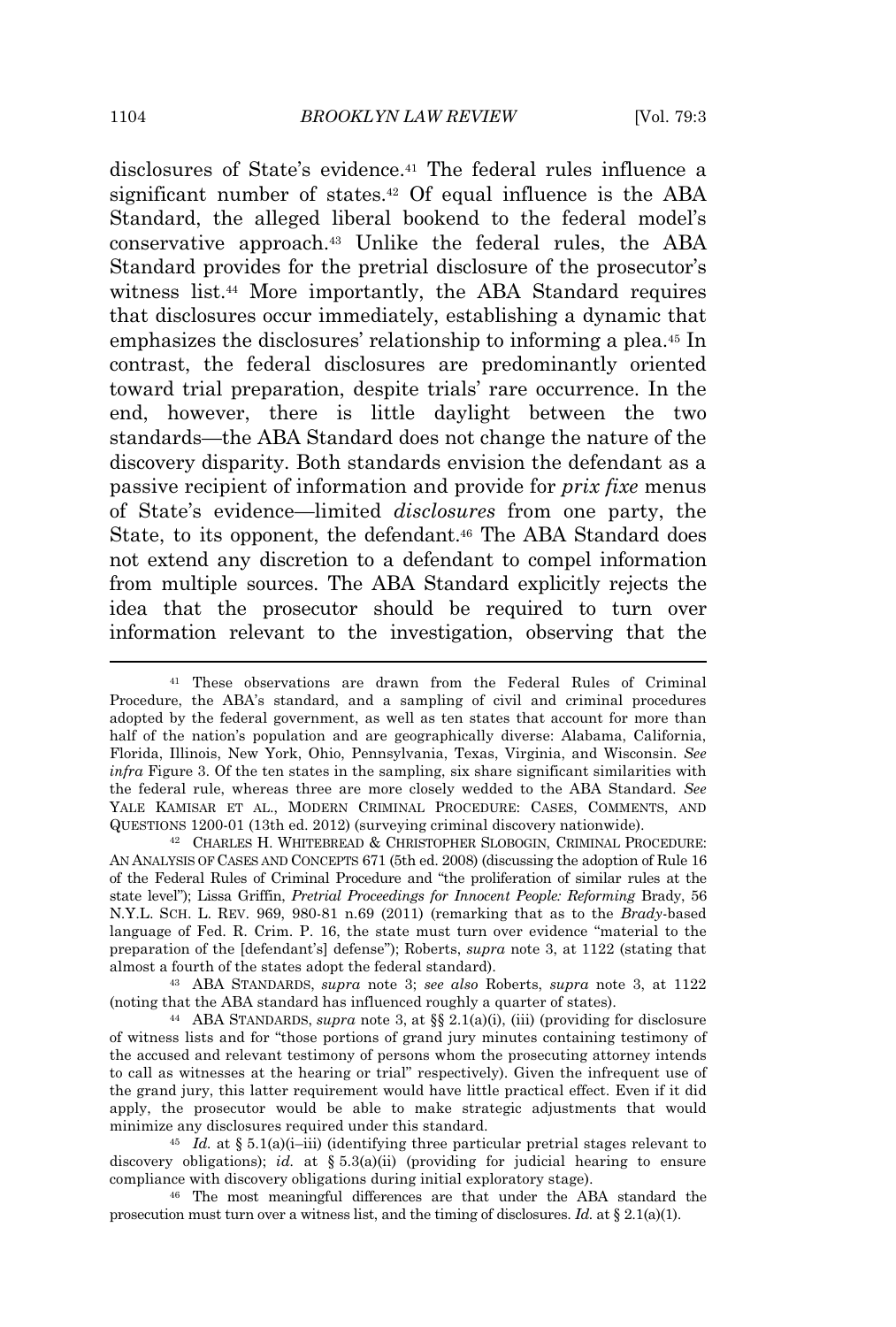relevancy standard "seems too far outside the mainstream of current American practice and expression." <sup>47</sup> Yet, the relevancy standard has governed the exchange of discovery in civil litigation since 1938.

#### *D. Disclosures versus Formal Powers of Investigation*

A formal investigatory tool permits a litigant the discretion to compel the production of information—she decides what source is potentially significant and what information she will seek. In order to refuse to comply with a formal request for information a responding party must persuade a court that the requested information has no potential to lead to admissible evidence.<sup>48</sup> Refusals to at least partially comply with a request are accordingly rare. A responding party will invariably make objections, but these in operation serve to protect against any subsequent allegation that the response is not adequate. Objections tend to be long-winded—comments like "hopelessly overbroad," "unapologetically vague and ambiguous," "truly burdensome," "mocks rules of grammar," or "a crushing blow for humanity" might, for example, all appear in one exuberant sentence. Through this noise, the sought after document or witness is typically produced.

A litigant only entitled to disclosures, however, has no discretion to make an independent inquiry into the universe of facts that might inform liability. A statute or opponent binds that discretion. A *statutorily defined* disclosure might require the State to turn over to defendant any statement he made to police.<sup>49</sup> The defendant cannot exceed that particular statutory constraint and request statements made by others that reference the defendant. An *opponent-defined* disclosure might require the prosecutor to turn over any document she intends to use at trial.<sup>50</sup> Discretion sits with the prosecutor; she may elect to turn over nothing. And if she plans to use documents at trial, they will favor the State, like photos of wounds. In jurisdictions influenced by federal

<sup>47</sup> *Id.* at § 2.1(d) (exculpatory material).

<sup>48</sup> *See, e.g.,* FED. R. CIV. P. 26(b)(1) ("Parties may obtain discovery regarding any nonprivileged matter that is relevant to any party's claim or defense—including the existence, description, nature, custody, condition, and location of any documents or other tangible things and the identity and location of persons who know of any discoverable matter.").

<sup>49</sup> *See, e.g*., FED. R. CRIM. P. 16(a)(1)(A), (B), (D).

<sup>50</sup> *See, e.g*., FED. R. CRIM. P. 16(a)(1)(E)(ii).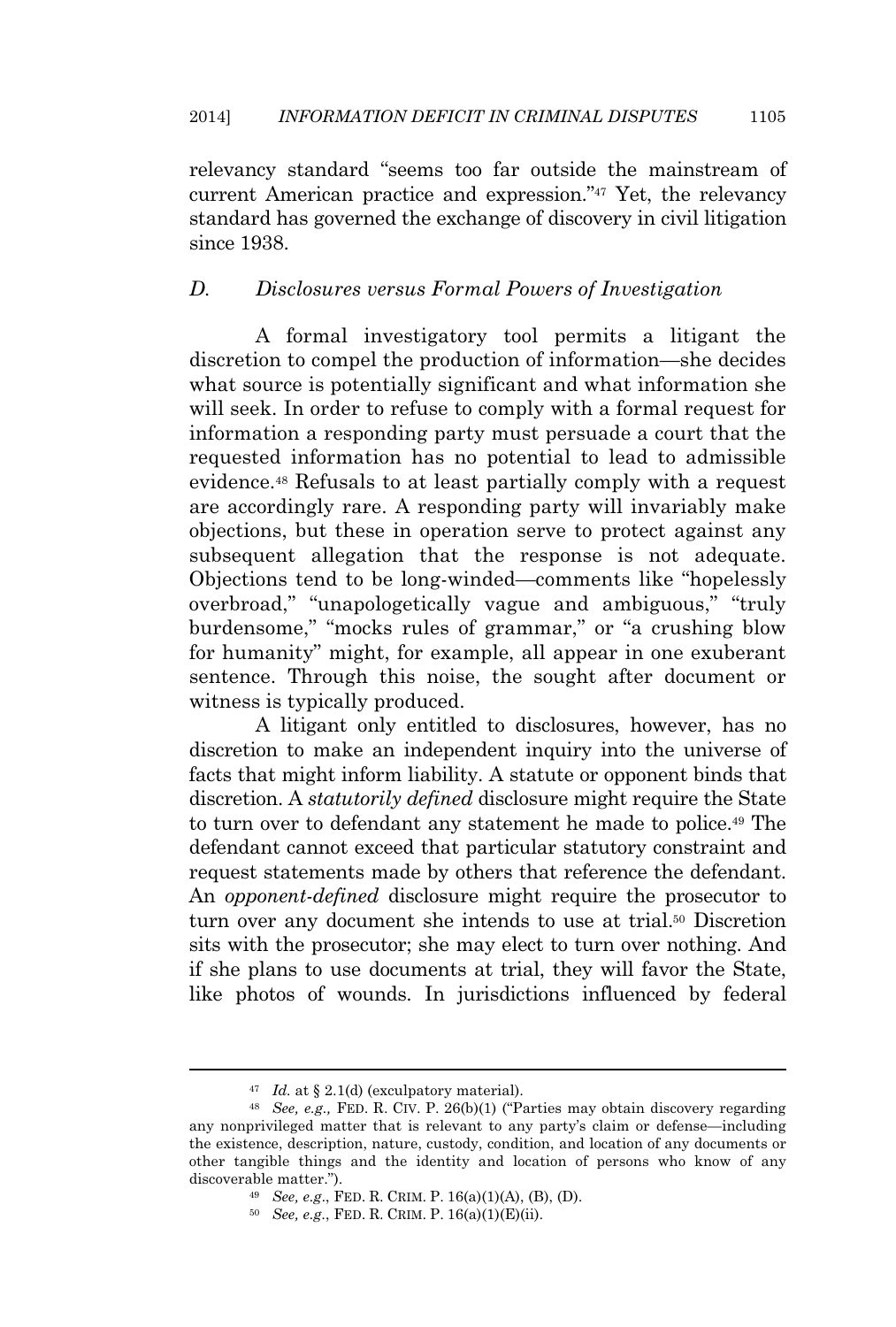constraints,<sup>51</sup> pretrial disclosures are so limited that a defendant has no discretion to obtain witness lists, police reports, or names of investigating detectives.<sup>52</sup> Further narrowing the significance of disclosures, a defendant is only authorized to obtain information from one source, the State.<sup>53</sup>

Disclosures granted in criminal law typically constitute the beginning and end of statutorily permitted discovery.<sup>54</sup> In contrast, civil procedure statutes that provide for disclosures serve a different purpose.<sup>55</sup> In federal court, the mandatory disclosures civil litigants make at the lawsuit's inception are intended to "accelerate the exchange of basic information," "focus the discovery that is needed," and "guide further proceedings in the case." <sup>56</sup> Though scholarship has recognized a discovery disparity between civil and criminal litigants,<sup>57</sup> what is most significant is the disparity's nature—a criminal defendant is a passive recipient of information whereas a civil litigant exercises discretion to compel information from multiple sources. Based on a sampling of jurisdictions, the following table underscores how a criminal defendant depends on disclosures from one party, the State. In contrast, though

<sup>53</sup> FED. R. CRIM. P. 16(a); *see also* ALA. R. CRIM. P. 16.1; CAL. PENAL CODE § 1054; FLA. R. CRIM. P. 3.220; ILL. SUP. CT. RULE 412; N.Y. CRIM. PROC. LAW § 240.20; OHIO R. CRIM. P. 16; PA. R. CRIM. P. 573; TEX. CODE CRIM. PROC. ANN. art. § 39.14.

<sup>54</sup> *See infra* Figure 3. Typically, jurisdictions in the sample only provide for disclosures at the request of defendant. The vast majority of discovery available to the criminal defendant is not mandatory, but only occurs via request.

<sup>55</sup> *See infra* Figure 3; FED. R. CIV. P. 26(a)(1)(A)(i) (requiring disclosure of individuals likely to have information and certain documents); ILL. SUP. CT. R. 213(f) (requiring disclosure of witness information if requested); N.Y. C.P.L.R. 3101(d) (McKinney 2012) (requiring disclosure, if requested, of information pertaining to expert witnesses); PA. R. CIV. P. 4003.4 (allowing discovery of statements from parties, nonparties, and witnesses that pertain to the action); TEX. R. CIV. P. 194.1-.2 (providing wide range of disclosure, including names of those with relevant information).

<sup>56</sup> FED. R. CIV. P. 26 advisory committee's note to 1993 amendment.

<sup>57</sup> Robert L. Fletcher, *Pretrial Discovery in State Criminal Cases*, 12 STAN. L. REV. 293, 294 (1960) (noting "a long and deeply imbedded practice designed to keep the defendant in the dark as long as possible"); Jean Montoya, *A Theory of Compulsory Process Clause Discovery Rights*, 70 IND. L.J. 845, 855-56 (1995) (noting that no criminal discovery procedures match the broad discovery possibilities in civil procedure); Roberts, *supra* note 3, at 1098 (noting disparity between discovery rights afforded to civil and criminal litigants).

<sup>51</sup> *See, e.g.*, FED. R. CRIM. P. 16(a); *see also* ALA. R. CRIM. P. 16.1; ILL. SUP. CT. R. 412(a); N.Y. CRIM. PROC. LAW § 240.20 (McKinney 2013); PA. R. CRIM. P. 573(B); TEX. CODE CRIM. PROC. ANN. art. 39.14(a) (West 2009); VA. SUP. CT. R. 3A:11(b).

<sup>52</sup> California, Illinois, and Ohio are states in the sampling that require the State to turn over the witness list. CAL. PENAL CODE § 1054.1(a) (West 2013); ILL. SUP. CT. R. 412(a)(i); OHIO R. CRIM. P. 16(I). California and Ohio provide for disclosure of exculpatory information. CAL. PENAL CODE § 1054.1(e) (West 2013); OHIO R. CRIM. P. 16(B)(5). Florida and Ohio require disclosure of all police reports and Florida requires disclosure of contact information of witnesses and the interviewing detectives. FLA. R. CRIM. P. 3.220(b)(1)(A)-(B); OHIO R. CRIM. P. 16(B)(1).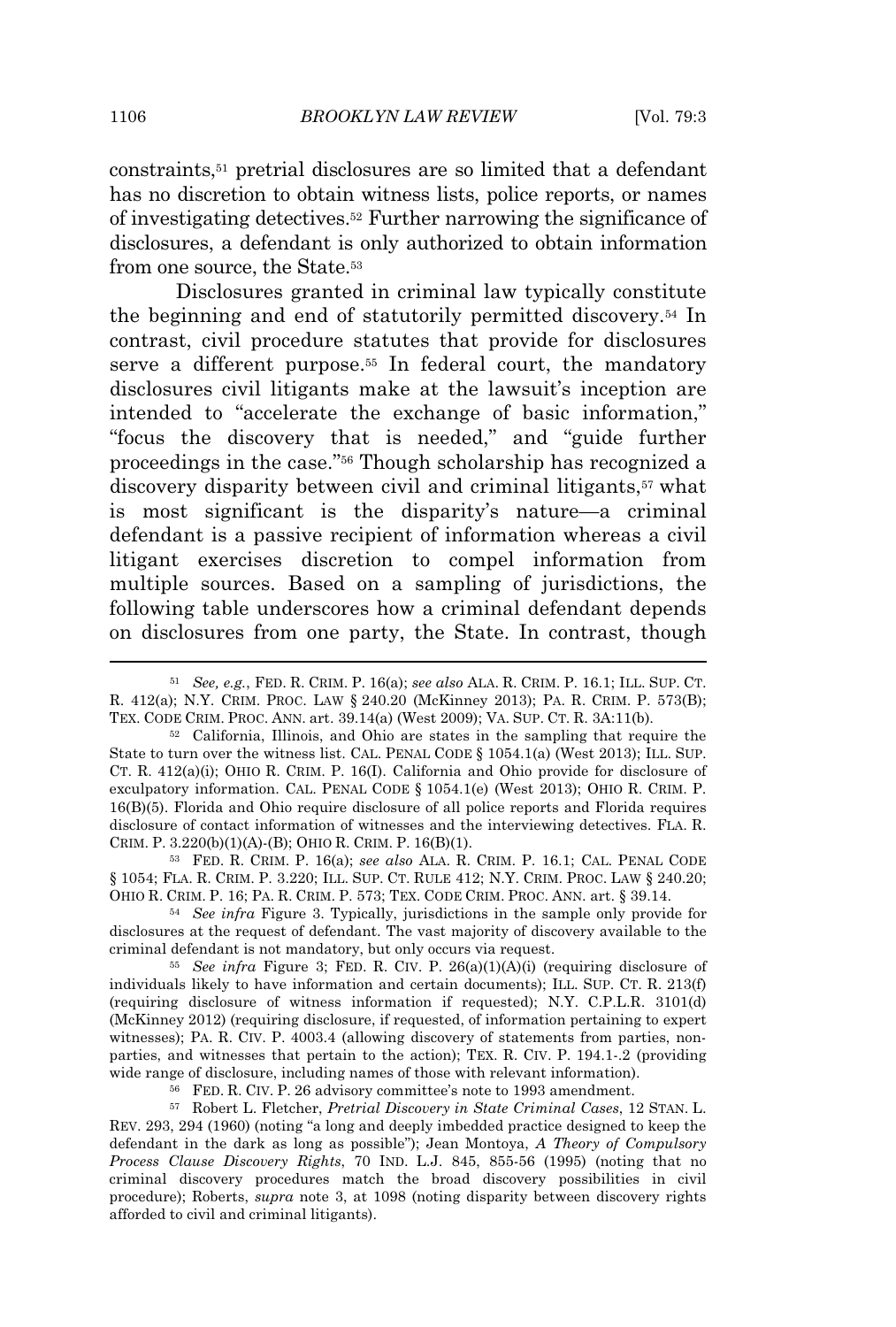civil litigants sometimes are provided disclosures to seed investigations, they are as a matter of course permitted discretion to compel information from any source.<sup>58</sup>

|                                   | Fed | AL | CA | FL | IL | NY | OH | PA | TX | VA | WI |
|-----------------------------------|-----|----|----|----|----|----|----|----|----|----|----|
| Disclosures                       |     |    |    |    |    |    |    |    |    |    |    |
| Interrogatories                   |     |    |    |    |    |    |    |    |    |    |    |
| Depositions                       |     |    |    |    |    |    |    |    |    |    |    |
| Documents<br>from Parties         |     |    |    |    |    |    |    |    |    |    |    |
| Documents<br>from Non-<br>Parties |     |    |    |    |    |    |    |    |    |    |    |

# FIGURE THREE<sup>59</sup>: DISCOVERY MECHANISMS: CIVIL LITIGANT

# DISCOVERY MECHANISMS: CRIMINAL DEFENDANTS

|                                   | Fed | AL | CA | FL | IL | NY | OH | PA | TX | VA | WI |
|-----------------------------------|-----|----|----|----|----|----|----|----|----|----|----|
| Disclosures                       |     |    |    |    |    |    |    |    |    |    |    |
| Interrogatories                   |     |    |    |    |    |    |    |    |    |    |    |
| Depositions                       |     |    |    |    |    |    |    |    |    |    |    |
| Documents<br>from Parties         |     |    |    |    |    |    |    |    |    |    |    |
| Documents<br>from Non-<br>Parties |     |    |    |    |    |    |    |    |    |    |    |

Not afforded any formal investigatory powers, a criminal defendant is not assigned an investigatory role. The typical statute permits him to passively receive pretrial evidence from one source. Collected and summarized by his

<sup>58</sup> *See infra* Figure 3.

<sup>59</sup> (X - Broad Discovery Right) (/ - Limited Discovery Right). There is no bright line test in determining what discovery rights afforded are "broad" versus "limited." It is a comparative analysis.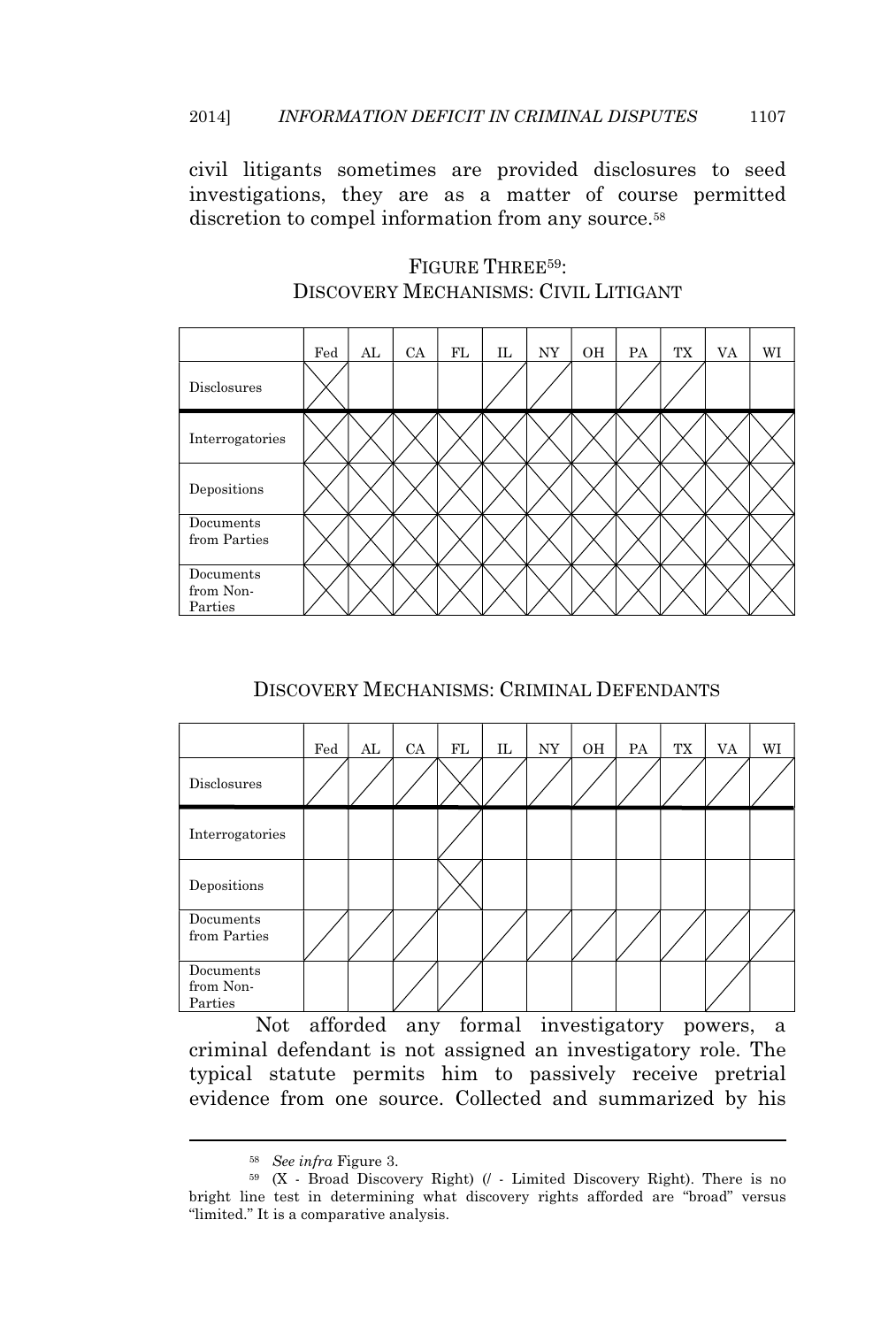opponent, this evidence is weighted against him. A defendant may conduct an informal investigation, but this method is not well suited for the high-stakes, limited-source scenario that tends to define criminal cases. As the sole party assigned an investigatory role, the State uses formal powers to develop facts and establish the narrative. What law enforcement turns over to the prosecutor is typically a subset of the investigative file. And what a prosecutor turns over to a defendant is a subset of the prosecutorial file.<sup>60</sup> This limited disclosure will constitute "the facts of the case" for a defendant who is unable to extract further information through informal means.<sup>61</sup> The conditions that triggered reform to civil procedure are thus present in criminal law; a criminal defendant is situated against a motivated opponent who controls the facts. Without the formal power to develop a counter-narrative, a criminal defendant is consequently subject to an adversary who controls all aspects of pretrial litigation.<sup>62</sup>

#### II. WHAT IS LOST FOR CRIMINAL DEFENDANTS

Although the formal investigatory tools exercised by civil litigants may not be tailored to the criminal law, an exploration of what it means to have such tools—depositions, document requests, interrogatories—reveals what is lost in their absence.

#### *A. Formal Investigatory Tool: Depositions*

All 50 states authorize civil litigants to depose witnesses.<sup>63</sup> By this power, an attorney may compel any person to appear and answer questions under oath. Questions are not constrained by rules of evidence that apply at trial. By design, depositions permit inquiry into inadmissible hearsay ("you heard Joey say that Frank hated the victim?"), other acts ("you heard that the Frank had been convicted for battery six months

<sup>60</sup> *See supra* Figure 1.

<sup>61</sup> *See supra* Part I (noting that disclosures only provide limited access to the State's, and only the State's, evidence).

<sup>62</sup> Langer, *supra* note 5, at 250 (stating in many cases the prosecutor, in control of the evidence, successfully plays the role of sole adjudicator in plea negotiations); Lynch, *supra* note 9, at 2120; Natapoff, *supra* note 12, at 968 (stating "the investigative sphere is the most powerful adjudicative arena, in which police and prosecutorial decisions about information and potential liability determine the circumstances under which individuals must confront the coercive powers of the state").

<sup>63</sup> Rhonda Wasserman, *The Subpoena Power,* Pennoyer*'s Last Vestige*, 74 MINN. L. REV. 37, 150 (1989).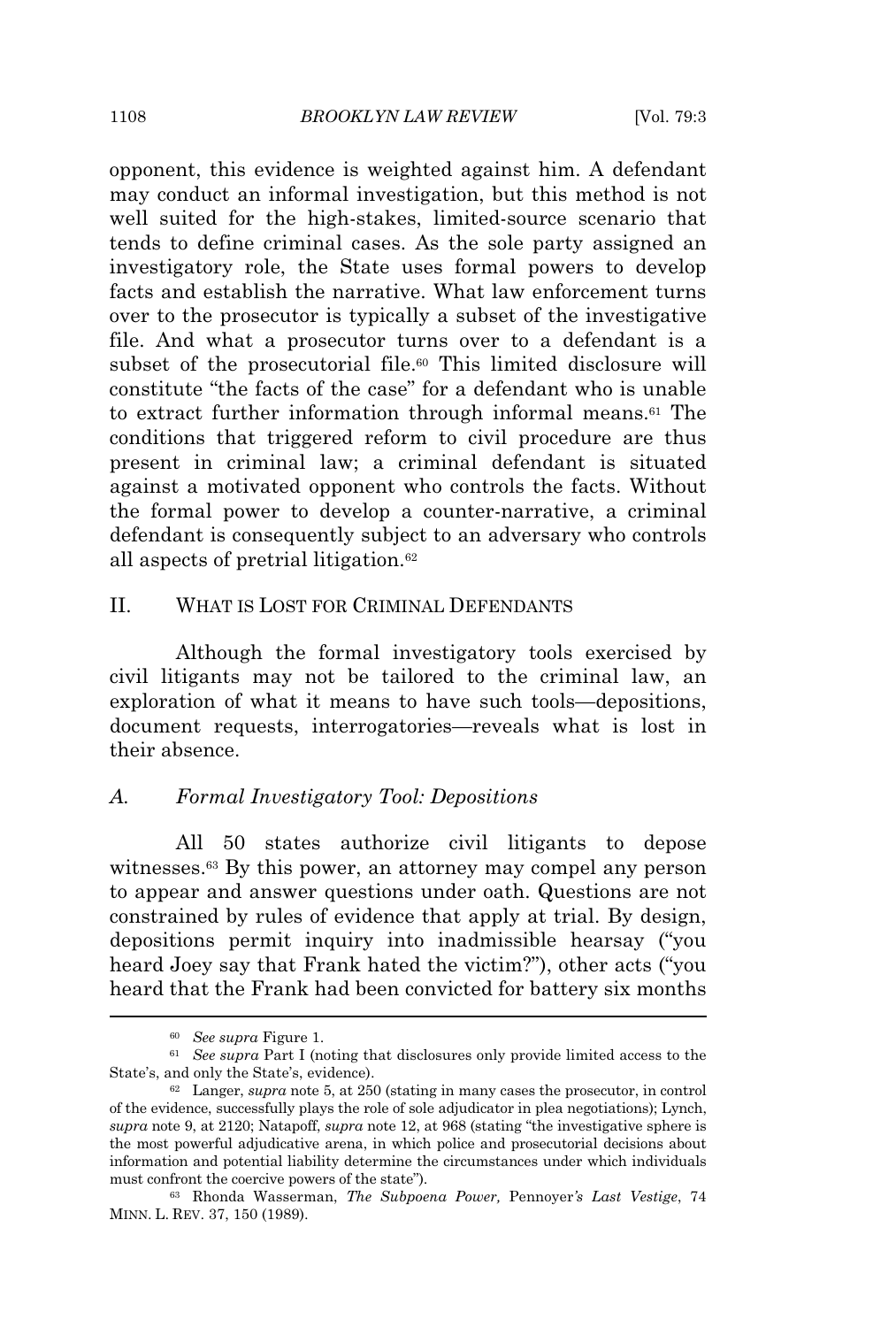before the crime?"), and character evidence ("is Frank easily provoked to violence?"); all are ingredients to an effective investigation.<sup>64</sup> In some jurisdictions there are no time limits to the deposition. Even if limited by time, a deposition frees an attorney from the pressure of eliciting in-court testimony from a sophisticated and recalcitrant witness.<sup>65</sup> The cost of witness prevarication is shifted from the questioning party to the witness and opposing party. Absent are the theatrics that tend to undermine the legitimacy of trial. In trial, a witness can play dumb and take a long time to refresh his recollection or understand the meaning of a simple passage. This tactic interrupts tempo. The trier of fact's interest wanes during periods of silence. In a deposition, such tactics are mere antics—the requesting party will note on the record the inordinate time the witness is taking to answer questions and, if necessary, will seek sanctions and secure permission to extend time to finish the deposition. The deposition is designed to collect a broad understanding of motives and facts that define a dispute. In operation, a deponent will be compelled to answer most questions. Any objection to a question that does not invoke a privilege typically accomplishes little—the witness must eventually answer.<sup>66</sup> An attorney may attempt to suspend a deposition because the asking party is badgering the witness or going beyond the scope of permissible questions. But hell hath no looks of annoyance like a judge drawn into a petty discovery dispute. The civil deposition power is permissive in theory and unrestrained in fact.<sup>67</sup> This liberal application of the

<sup>64</sup> David Young, *A New Theory of Relativity: The Triumph of the Irrelevant at Depositions*, 36 UWLA L. REV. 56, 59 (2005) ("[T]he concept of relevance is still the primary focus at depositions in determining the permissible scope of discovery.").

<sup>65</sup> Florida, New York, Ohio, Pennsylvania, and Wisconsin statutes place no time limits on depositions. *See supra* Figure 3; *see also* FLA. R. CIV. P. 1.310; N.Y. C.P.L.R. 3106 (McKinney 2013); OHIO R. CIV. P. 30; PA. R. CIV. P. 4007.1; WIS. STAT. ANN. § 804.05 (West 2010). Federal Rules, Alabama, California, Illinois, Texas, and Virginia place time limits on depositions. FED. R. CIV. P. 30 (seven hours); ALA. R. CIV. P. 30 committee comments to Aug. 1, 2004 amendment (five hours per day); CAL. CIV. PROC. CODE § 2025.290 (West 2013) (seven hours); ILL. SUP. CT. R. 206(d) (three hours); TEX. R. CIV. P. 199.5(c) (six hours, though case and corresponding discovery level may demand a longer period of time); VA SUP. CT. R. 4:5(b)(3) (allowing court discretion to set time limitation).

<sup>66</sup> Although the Federal Rules of Civil Procedure dictate that "[t]he examination and cross-examination of a deponent proceed as they would at trial under the Federal Rules of Evidence," there are distinctions between trial practice and depositions. FED. R. CIV. P. 30(c)(1). Objections during depositions can be made and noted, but the deponent must respond unless the objection relates to the need to preserve a privilege or enforce a court order. FED. R. CIV. P. 30(c)(2).

 $67$  FED. R. CIV. P. 37(a)(5)(A) (a person subject to a successful motion to compel disclosure faces the prospect of paying the "movant's reasonable expenses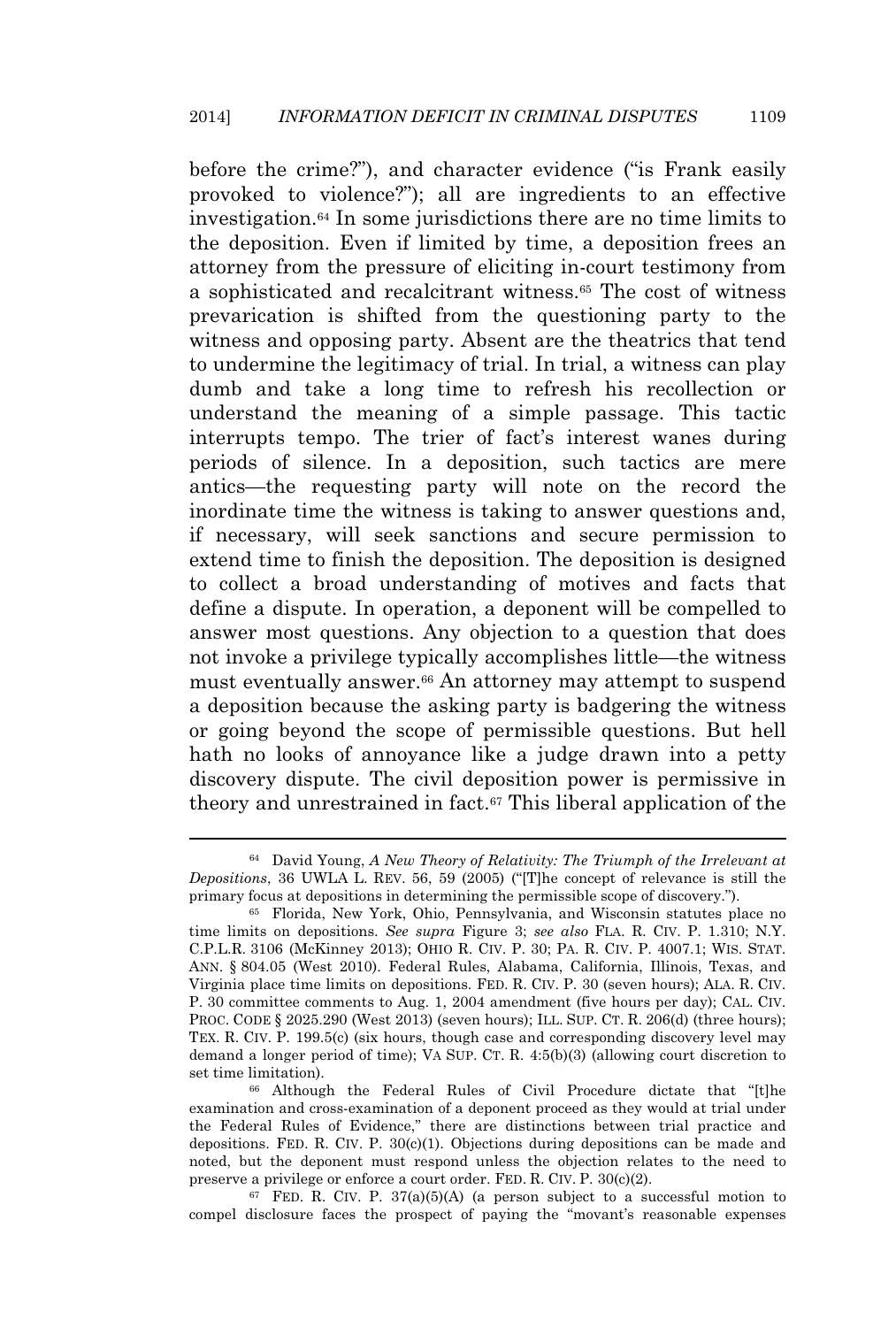deposition power is not a given. A deposition, like any investigatory tool, may be tailored to address concerns particular to any type of dispute.

Four states extend deposition power to criminal defendants in a manner approaching equivalence to the civil deposition: Vermont, Missouri, Indiana, and Florida.<sup>68</sup> These states permit parties to depose broad categories of individuals, police officers and victims included.<sup>69</sup> In New Mexico, parties may issue a pretrial subpoena and take a recorded statement<sup>70</sup>—an affordable "dirty deposition" subject to wide use, more cost-effective than a traditional deposition, and a tool that demonstrates how innovations to formal investigatory tools might respond to concerns particular to the criminal justice system.<sup>71</sup> Even in states that nominally allow depositions to criminal defendants, some require a defendant to make the formidable showing that the witness is "material and necessary." <sup>72</sup> In more restrictive jurisdictions, a defendant may only petition the court to take a deposition to preserve testimony—like that of a key witness on her deathbed.<sup>73</sup> The

<sup>68</sup> FLA. R. CRIM. P. 3.220(h); IND. CODE § 35-37-4-3 (2013); MO. SUP. CT. R. 25.12 (allowing a defendant to take the deposition of any person); MO SUP. CT. R. 25.15 (allowing prosecuting attorney to obtain deposition of any person); VT. R. CRIM. P. Rule 15.

<sup>70</sup> N.M. STAT. ANN. § 5-503 (West 2013) (allowing statements from any person and depositions by agreement of parties or by court order to prevent injustice).

<sup>73</sup> ALA. R. CRIM. P. RULE 16.6; ALASKA R. CRIM. PROC. 15; ARK. CODE ANN. § 16-44-202 (West 2013); COLO. CRIM. P. 15; CONN. GEN. STAT. ANN. § 54-86 (West 2013); DEL. SUPER. CT. CRIM. R. 15; GA. CODE ANN. § 24-13-130 (2013); HAW. R. PENAL P. 15; IDAHO CRIM. R. 15; ILL. SUP. CT. R. 414; KY. R. CRIM. P. 7.10; ME. R. CRIM. P. 15;

incurred in making the motion, including attorney's fees"); W. R. Grace & Co. v. Pullman, Inc., 74 F.R.D. 80, 84 (W.D. Okla. 1977) ("The harm caused by being required to take additional depositions of a witness who fails to answer a question based on an improperly asserted objection far exceeds the mere inconvenience of a witness having to answer a question which may not be admissible at the trial of the action."); Banco Nacional De Credito Ejidal v. Bank of Am. N.T. & S.A., 11 F.R.D. 497, 499 (N.D. Cal. 1951) ("Basically the propriety of probing any matter within the knowledge of deponent is dependent upon relevancy—and relevancy, especially at the pre-trial stage, is very liberally construed.").

<sup>69</sup> FLA. R. CRIM P. 3.220(h); IND. CODE § 35-37-4-3; MO. SUP. CT. R. 25.12; MO. SUP. CT. R. 25.15; VT. R. CRIM. P. 15.

<sup>71</sup> Interview with Katherine Judson, Innocence Project Litigation Fellow, in Madison, Wis. (Oct. 23, 2012) ("Dirty deposition" is the *nom de guerre* assigned by author); *see also*, Rule 5-503 of New Mexico District Court Rules of Criminal Procedure ("Any person, other than the defendant, with information which is subject to discovery shall give a statement. A party may obtain the statement of the person by serving a written 'notice of statement' upon the person to be examined and upon each party not less than five (5) days before the date scheduled for the statement. The notice shall state the time and place for taking of the statement.").

<sup>72</sup> *See, e.g.*, MONT. CODE ANN. § 46-15-201 (West 2013) (stating a deposition of a prospective witness may be taken if the witness will be unable to attend trial or the witness "is unwilling to provide relevant information to a requesting party and the witness's testimony is material and necessary in order to prevent a failure of justice").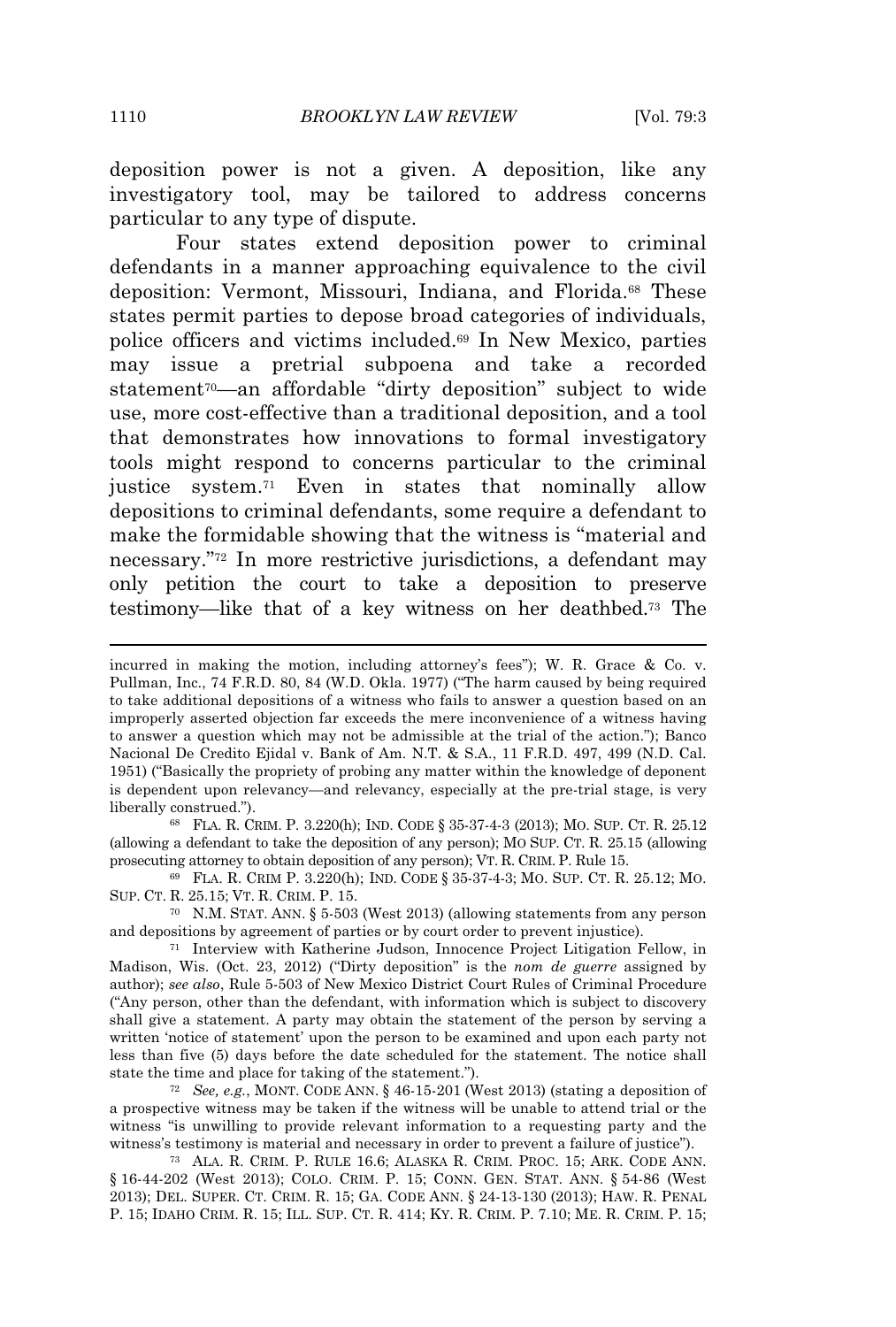federal statute is one of these jurisdictions, providing that a "party may move that a prospective witness be deposed *in order to preserve testimony for trial*. The court may grant the motion because of exceptional circumstances and in the interest of justice." <sup>74</sup> In these jurisdictions, the deposition is explicitly not intended to be a pretrial discovery tool but is instead oriented toward the trial moment. Remaining jurisdictions deny deposition power by omission (the lack of any provision granting defendant the right to request one).<sup>75</sup>

#### *B. Formal Investigatory Tool: Production of Documents*

Civil litigants have the pretrial power to request the production of documents from the opposing party<sup>76</sup> that are relevant to any claim or defense.<sup>77</sup> A responding party must make a "reasonable effort to assure that the client has provided all responsive information and documents available to  $\lim \dots$ ."<sup>78</sup> Federal criminal procedure, too, purports to make documents and objects "subject to disclosure." <sup>79</sup> These procedures, however, have very different DNA. Federal criminal procedure does not afford a defendant any discretion to compel documents of a defendant's choosing, but rather designates distinct categories of documents subject to disclosure. The first category requires the State turn over documents it intends to use "in its case-in-chief at trial"<sup>80</sup>any documents revealed by this disclosure will favor the State's case. The second category requires the disclosure of any item that was "obtained from or belongs to the defendant," a tell-me-what-Ialready-know disclosure.<sup>81</sup> The last category provides that the

MD. CODE ANN. CRIM. PROC. § 4-261 (West 2013); MASS. R. CRIM. P. 35; NEV. REV. STAT. ANN. § 174.175 (West 2012); N.J. STAT. ANN. R. § 3:13-2 (West 2013); N.Y. CRIM. PROC. LAW § 660.20 (McKinney 2013); N.C. GEN. STAT. ANN. § 8-74 (West 2013); OHIO R. CRIM. P. 15; OKLA. ST. ANN. tit. 22, § 762 (West 2013); PA. R. CRIM. P. 500; R.I. SUPER. CT. R. CRIM. P. 15; S.C. CODE ANN. § 22-3-940 (2013); S.D. CODIFIED LAWS § 23A-12-1 (2013); TENN. R. CRIM. P. 15; UTAH R. CRIM. P. 14; WASH. SUPER. CT. CRIM. R. 4.6; W. VA. R. CRIM. P. 15; WIS. STAT. ANN. § 967.04 (West 2013); WYO. R. CRIM. P. 15.

<sup>74</sup> FED. R. CRIM. P. 15(a)(1) (emphasis added).

<sup>75</sup> Criminal procedure statutes in Louisiana and Virginia do not address depositions.

<sup>76</sup> *See e.g.*, FED. R. CIV. P. 34; ALA. R. CIV. P. 34(a); CAL. CIV. PROC. CODE § 2031.010 (West 2013);FLA. R. CIV. P. 1.350(a); ILL. SUP. CT. R. 214; N.Y. C.P.L.R. 3120 (McKinney 2013); OHIO R. CIV. P. 34(A); PA. R. CIV. P. 4009.1; TEX. R. CIV. P. 196.1(a); VA. SUP. CT. R. 4:9(a); WIS. STAT. ANN. § 804.09 (West 2013).

<sup>77</sup> FED. R. CIV. P. 26(b); *see also* FED. R. CIV. P. 34.

<sup>78</sup> FED. R. CIV. P. 26 advisory committee's notes to 1983 Amendment.

<sup>79</sup> FED. R. CRIM. P. 16(a)(1).

<sup>80</sup> FED. R. CRIM. P. 16(a)(1)(E)(ii).

<sup>81</sup> FED. R. CRIM. P. 16(a)(1)(E)(iii).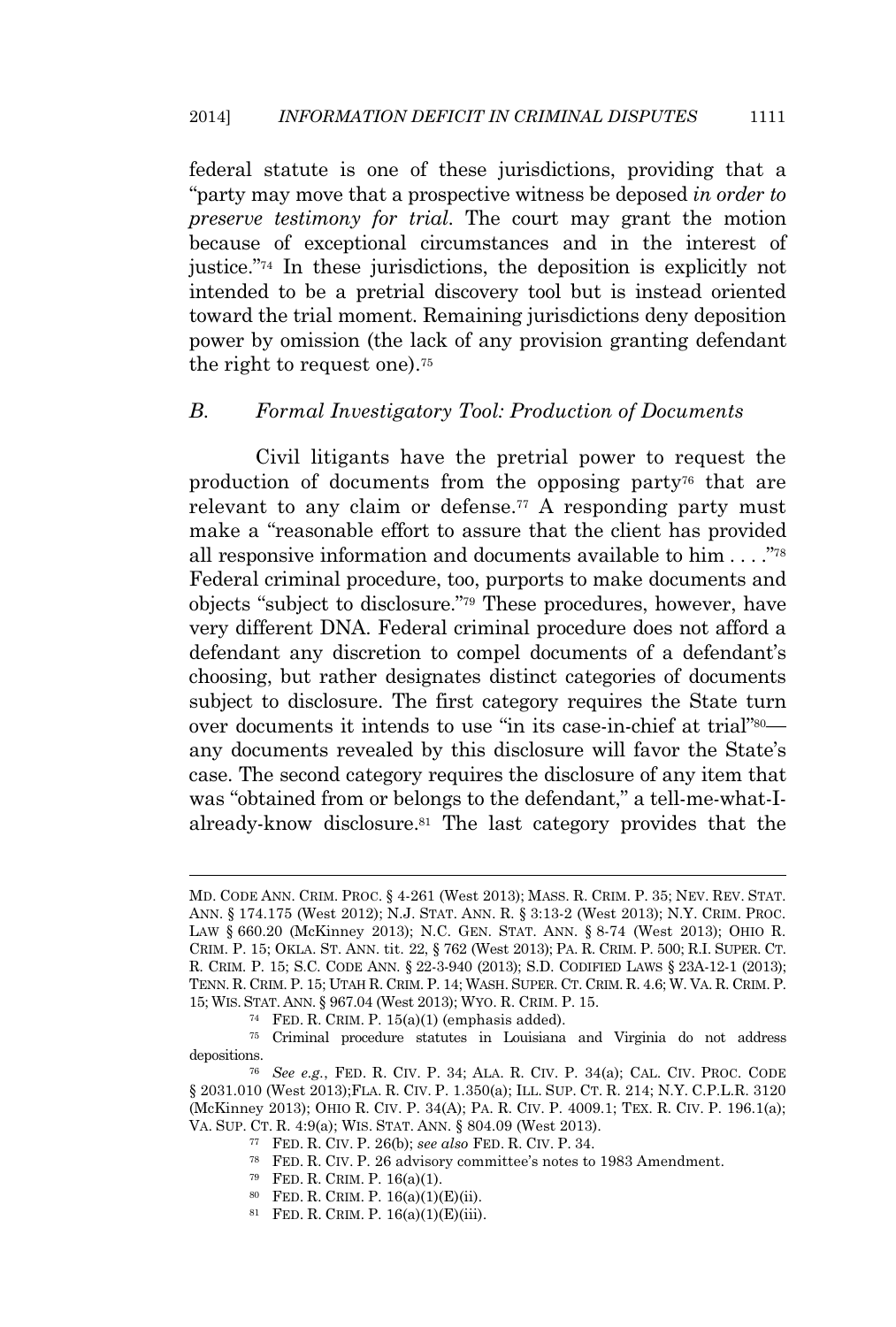State must turn over items "*material* to preparing the defense."<sup>82</sup> Some courts maintain the *Brady* standard does not govern this provision<sup>83</sup> whereas others look to *Brady* for guidance.<sup>84</sup> The debate underscores the cautious nature of the provision's language. In determining what is "material" to the defense, the State is prone to undervalue evidence helpful to the defendant.<sup>85</sup> These three categories permitting limited disclosures from a single source fall well short of the formal power and discretion to request documents that are extended to civil litigants.

Providing more robust disclosure rights for a criminal defendant than either the federal or ABA standards, Florida is again an outlier. Florida requires that, upon request, a prosecutor turn over all investigative reports.<sup>86</sup> Florida's statute does, however, protect notes of investigators from disclosure.<sup>87</sup> Yet these notes provide an unedited version of what later is altered or omitted in the resultant police report. The potential significance of an agent's notes is underscored in the United States Supreme Court's *Smith v. Cain* decision.<sup>88</sup> Eyewitness Larry Boatner implicated Defendant Smith in a New Orleans shooting. Boatner testified that gunmen entered his friend's home and began shooting.<sup>89</sup> At trial, Boatner identified Smith as a shooter. After trial, the defense learned of a *detective's notes* that stated "Boatner 'could not . . . supply a description of the perpetrators other then [sic] they were black males.'" <sup>90</sup> This case demonstrates how the non-transparent method employed by the State provides an opportunity for

 $82$  FED. R. CRIM. P. 16(a)(1)(E)(i).

<sup>83</sup> *See supra* notes 33-38, for a discussion of *Brady*. The *Brady* right only applies to admissible evidence; it does not provide for any right to investigate, but rather is animated by the much narrower concept of due process. Brady v. Maryland, 373 U.S. 83, 87 (1963). Under *Brady*, the "materiality" standard is rigorous; a document is only material if it has a reasonable probability of changing the outcome. Kyles v. Whitley, 514 U.S. 419, 435 (1995).

<sup>84</sup> ROBERT M. CARY ET AL., FEDERAL CRIMINAL DISCOVERY 95 (2011) ("Courts sometimes equate the Rule 16(a)(1)(E) materiality standard with the *Brady* rule, which also has a materiality component. Other courts have disagreed, and rightly so.") (footnotes omitted).

<sup>85</sup> *See supra* Part I.C. (discussing *Brady* and issues surrounding the exculpatory and material standard); *see also* Findley & Scott, *supra* note 38, at 351 ("*Brady* demands too much of prosecutors when it simultaneously asks them to act as advocates charged with prosecuting a defendant and as neutral observers responsible for assessing the value of evidence from the defendant's perspective.").

<sup>86</sup> FLA. R. CRIM. P. § 3.220(b)(1).

<sup>87</sup> FLA. R. CRIM. P. § 3.220(b)(1)(B).

<sup>88</sup> 132 S. Ct. 627, 630 (2012).

<sup>89</sup> *Id.* at 629-30.

<sup>90</sup> *Id.* at 629. The State also failed to disclose Boatner's statement that he "'could not ID anyone because [he] couldn't see faces' and 'would not know them if [he] saw them.'" *Id.* at 630.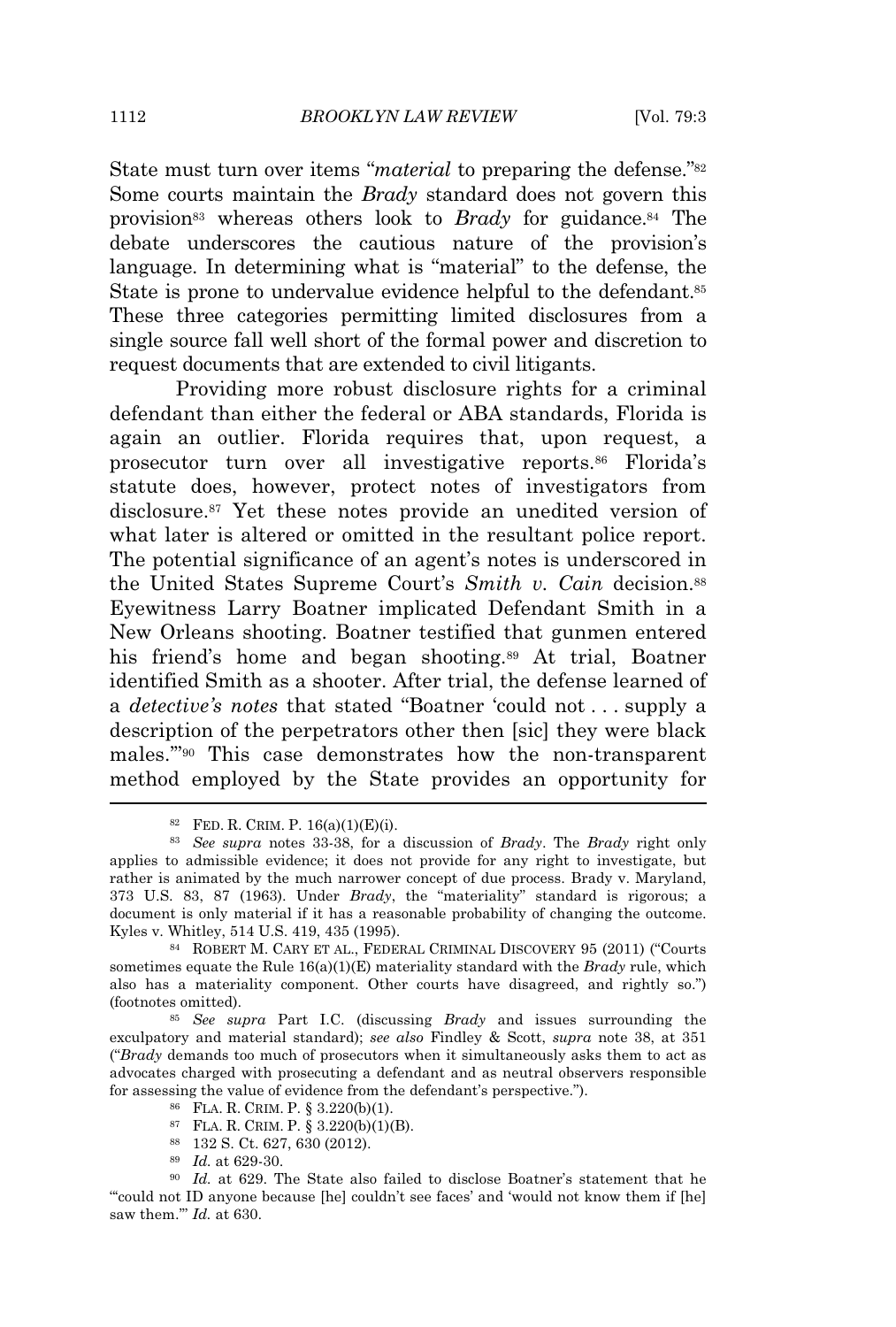abuse of power—the detective should not have omitted such evidence from the police report. These notes in the *Smith* case would not be discoverable under Florida's statute. Without statutory protection, a defendant must rely on *Brady*. But the *Brady* right only attaches once a defendant advances to trial. For the 90% of criminal defendants who enter pleas, the State would potentially be given impunity for its officers engaging in such behavior.

Civil litigants are authorized to subpoena documents from non-parties for the purpose of conducting a pretrial investigation.<sup>91</sup> A criminal defendant may not typically use a third-party subpoena (subpoena *duces tecum*) as a pretrial investigatory tool.<sup>92</sup> Rather, the subpoena *duces tecum* in criminal disputes is usually limited to expediting any trial or evidentiary hearing by requiring the disclosure of documents close in time to the upcoming hearing.<sup>93</sup> Even then, the standard for its use is typically stringent. Under federal law, a criminal defendant must in a court proceeding demonstrate: (1) each item sought is likely admissible, (2) "not otherwise procurable through due diligence prior to trial," (3) that defendant would be unable to "properly prepare for trial without such [pre-trial] production and

<sup>91</sup> The Federal Rules of Civil Procedure as well as each state in Fig. 3 allow for civil litigants to obtain documents and things from both parties and nonparties. FED. R. CIV. P. 34, 45(c); ALA. R. CIV. P. 34(a), 45(a)(3); CAL. CIV. PROC. CODE §§ 2031.020(b), 2020.410, 2025.280(b) (West 2013); FLA. R. CIV. P. 1.350(b), 1.351(a), 1.410(c); ILL. SUP. CT. R. 214; N.Y. C.P.L.R. 3120, 3111; OHIO R. CIV. P. 34(A)-(C), 45(A)(1)(b)(iii)-(vi); PA. R. CIV. P. 4009.1, 4009.12(a)(1)-(2), 4009.21(a), 4009.23(a); TEX. R. CIV. P. 196.1(a), 196.2(a), 205.1(c)-(d), 205.3(a); VA. SUP. CT. R. 4:9(a)-(b), 4:9A(a)-(b); WIS. STAT. § 804.09(1)-(3); 805.07(2)(a) (2013).

<sup>92</sup> In jurisdictions surveyed in Figure 3, a federal criminal defendant, as well as a criminal defendant in Alabama, Ohio, Illinois, New York, Pennsylvania, Wisconsin, and Texas may *not* use the subpoena *duces tecum* to conduct a pretrial investigation. *See, e.g.*, FED. R. CRIM. P. 17(c)(1) (under *Bowman Dairy Co. v. United States*, 341 U.S. 214, 220 (1951), the subpoena *duces tecum's* purpose "was not intended to provide an additional means of discovery. Its chief innovation was to expedite the trial by providing a time and place *before* trial for the inspection of the subpoenaed materials"); ALA. R. CRIM. P. 17.3 (stating in statute's commentary that "[t]his rule is not intended to be a discovery device"); OHIO R. CRIM. P. 17(c) (according to *In re Subpoena Duces Tecum Served Upon Attorney Potts*, 796 N.E.2d 915, 918 (Ohio 2003), use of the subpoena *duces tecum* is restricted to the trial moment—and any effort to use it in advance of trial requires a showing that the requested document(s) will be admissible); PA. R. CRIM. P. 107 (comments stating that subpoena only used for hearings or trial); People v. Hart, 552 N.E.2d 1, 2 (Ill. App. Ct. 1990) (defendant may not use subpoena *duces tecum* as a discovery tool); People v. Magliore, 679 N.Y.S.2d 267, 270 (N.Y. Crim. Ct. 1998) (purpose of subpoena *duces tecum* is limited to compelling "specific documents that are relevant and material to facts at issue in a pending judicial proceeding"); Cruz v. State, 838 S.W.2d 682, 686 (Tex. App. 1992) (consistent with federal rule); State v. Schaefer, 746 N.W.2d 457, 461 (Wis. 2008) (holding a defendant may not use subpoena *duces tecum* as a discovery tool).

<sup>93</sup> United States v. Nixon, 418 U.S. 683, 699-700 (1974).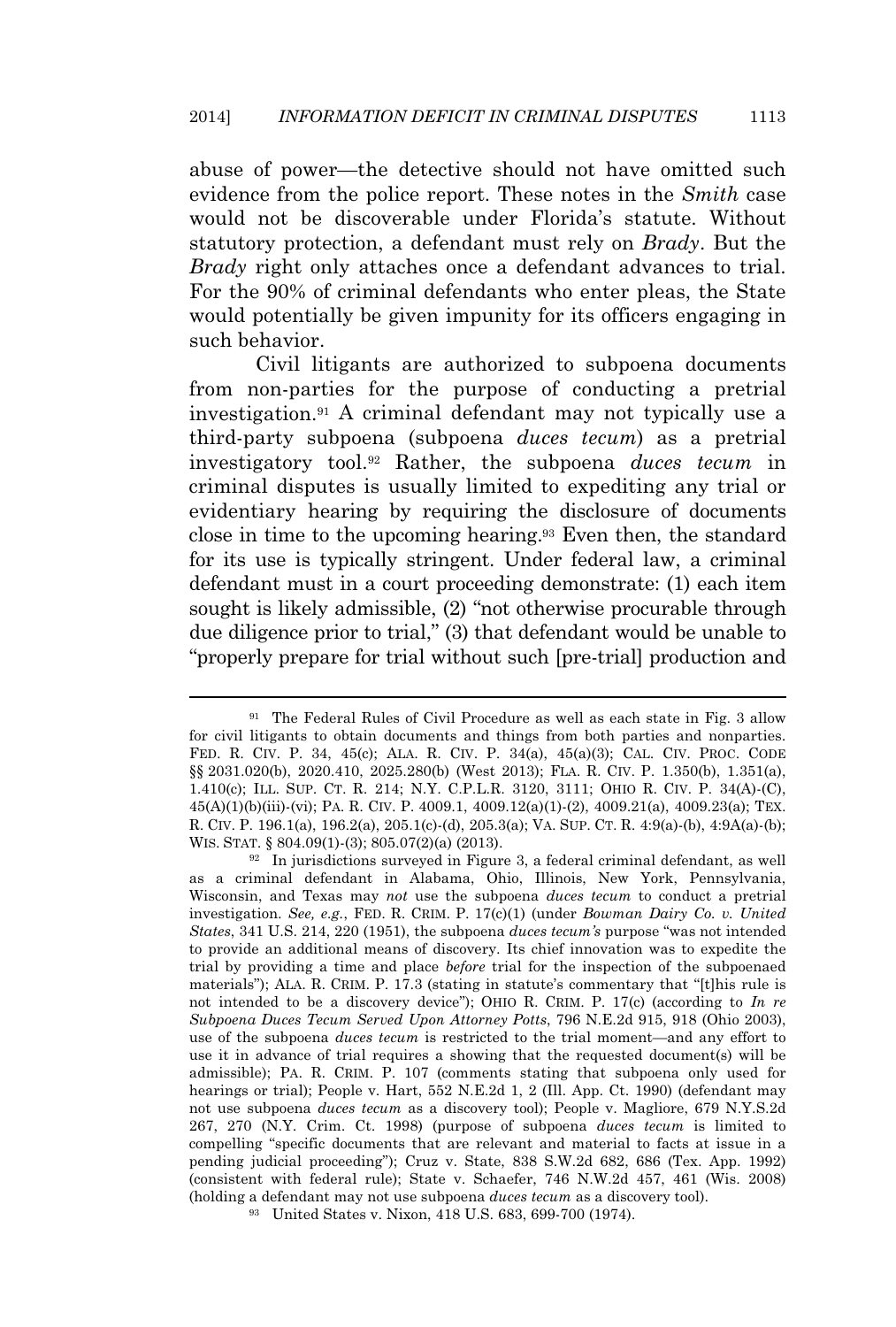inspection," and (4) that the request "is made in good faith." <sup>94</sup> A criminal defendant in more liberal jurisdictions will still encounter significant hurdles, like requirements that a subpoena *duces tecum* require a court hearing in which defendant must demonstrate a material need for the requested documents.<sup>95</sup>

### *C. Formal Investigatory Tool: Interrogatories*

Interrogatories—written questions to secure investigative leads—are valuable at a dispute's inception; a party can require the opponent to list facts in support of the opponent's allegations, along with the identity of individuals with information and documents that provide the basis for those assertions.<sup>96</sup> Responses must "represent the collective knowledge of the opponent." 97 Granted to civil litigants,<sup>98</sup> interrogatories are not extended to either the prosecution or the defense in jurisdictions influenced by federal and ABA standards. Florida again distinguishes itself; the equivalent of a "form interrogatory" (a list of judicially or legislatively authorized questions that in civil litigation may be propounded and are not subject to any objection) is embedded in its statute. Florida requires the prosecutor to disclose "a list of the names and addresses of all persons known to the prosecutor to have information that may be relevant to any offense charged or any defense thereto, or to any similar fact evidence to be presented at trial," <sup>99</sup> an evidentiary category that captures

<sup>94</sup> *Id.*

<sup>95</sup> In jurisdictions surveyed in Figure 3, to use a subpoena *duces tecum* in Virginia and Florida, court intervention is required and a "materiality" standard must generally be satisfied. FLA. R. CRIM. P. § 3.220(f) ("[o]n a showing of materiality, the court may require such other discovery to the parties as justice may require"); VA. SUP. CT. R. 3A:12(b) (requiring that requesting party include an affidavit "that the requested writings or objects are material to the proceedings," and in *Commonwealth v. Faulkner*, 82 Va. Cir. 417, 422-23 (Va. Cir. Ct. 2011), the court stated that subpoena *duces tecum's* use for limited discovery is permissible); Millaud v. Superior Court, 227 Cal. Rptr. 222, 224 (Cal. Ct. App. 1986) (stating that "the lack of specific statutory authority for the procedure is not conclusive" and that the court has "an inherent power 'to develop rules of procedure aimed at facilitating the administration of criminal justice and promoting the orderly ascertainment of the truth'").

<sup>96</sup> Edward L. Miner & Adrian P. Schoone, *The Effective Use of Written Interrogatories*, 60 MARQ. L. REV. 29, 30 (1976) ("Interrogatories are often preferable to depositions for identifying such things as witnesses, documents, the dates and substance of transactions and conversations.").

<sup>97</sup> *Id.* at 29.

<sup>98</sup> *See, e.g.*, FED. R. CIV. P. 33; ALA. R. CIV. P. 33; CAL. CIV. PROC. CODE § 2030.030 (West 2007); FLA. R. CIV. P. 1.340(a); ILL. SUP. CT. R. 213; N.Y. C.P.L.R. 3130 (McKinney 2013); OHIO R. CIV. P. 33; PA. R. CIV. P. 4005(a); TEX. R. CIV. P. 197; VA. SUP. CT. R. 4:8(a); WIS. STAT. § 804.08 (2013).

<sup>99</sup> FLA. R. CRIM. P. 3.220(b)(1)(A).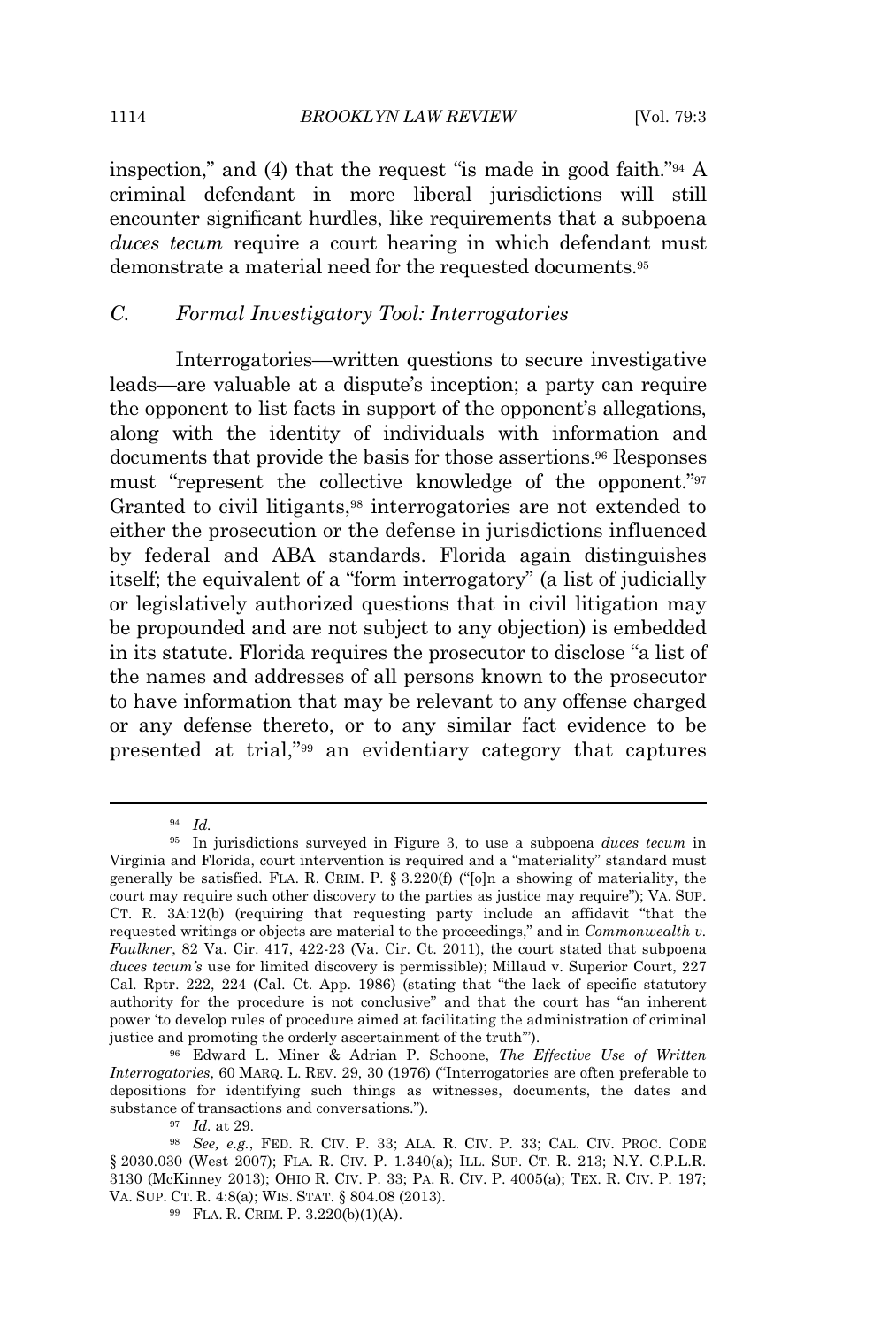eyewitnesses, alibi witnesses, investigating officers, and witnesses the prosecutor does not intend to call.<sup>100</sup>

# *D. In the Neighborhood: What it Would Mean to Have Formal Investigatory Tools*

How would having access to the formal investigatory tools available to a civil litigator—interrogatories, document requests, depositions—impact a criminal case? Would doing so reduce false positives, increase accuracy in outcomes, gain efficiencies, or improve conceptions of procedural justice and prosecutorial integrity? A recent case involving the homicide of Rodolfo Jimenez in Racine, Wisconsin provides a starting point to examine these questions.<sup>101</sup> Shawn Milton was tried for shooting Jimenez. Milton's trial, which took only two days, resulted in a guilty verdict and life imprisonment. At trial, Milton's defense counsel did not call a single witness. In a wellresourced post-conviction inquiry that resulted in a new trial, the appellate team discovered information that under typical rules of criminal procedure would have remained undisclosed. The appellate team, for example, secured the State's investigative file through open-record requests, a method unavailable before trial. Every piece of information discovered in the post-conviction inquiry would have been subject to pretrial production had Milton had the investigatory tools available to civil litigants.

At 10 PM on January 16, 2006, Rodolfo Jimenez was gunned down in the street. From an apartment window, an eyewitness observed two individuals facing Jimenez run south. No weapon or bullet casings were found. Two years later an individual told police he had heard that seven individuals were involved in the Jimenez shooting. He named, among others, Milton. Canvassing the neighborhood generated more heat than light—individuals who did not witness the crime nonetheless implicated various people. Because typical discovery statutes provide for little discovery, these complexities and contradictions typically remain unknown to the defense after a prosecutor presents charges in such a case.

One of the young men implicated was Matthew Roth. Police questioning of Roth resulted in a detailed written statement. According to his statement, Roth approached "a

<sup>100</sup> *Id*.

<sup>101</sup> An actual case, names of individuals have been changed, as well as dates and other identifying details. A redacted copy of the appellant's brief is on file with the author and the *Brooklyn Law Review*.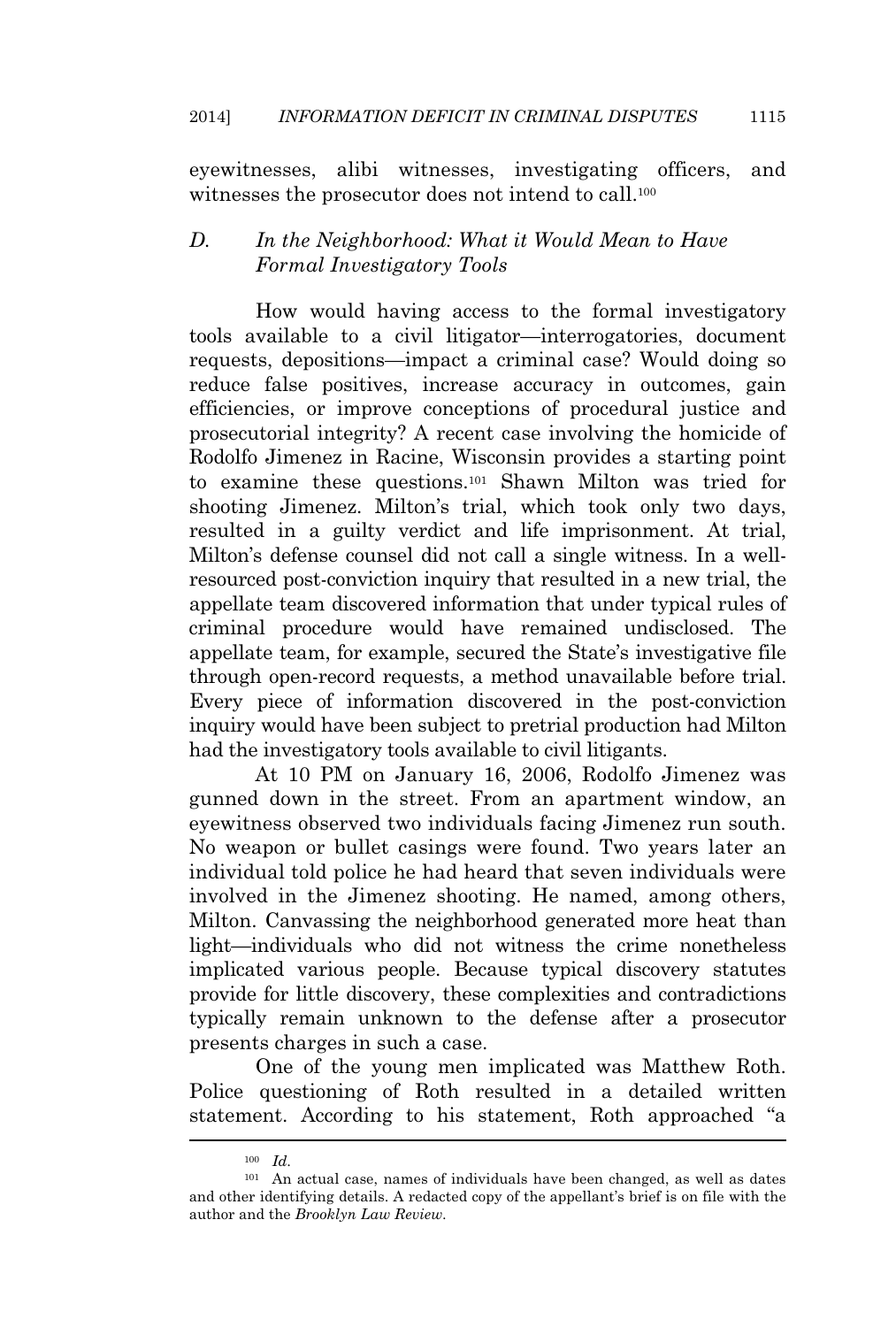Mexican" for a cigarette and said, "Dame un cigarillo." Jimenez responded, "Fuck you, get a job." Roth heard a gunshot. Jimenez doubled over. Roth looked back to see a gun in Milton's hand. After signing the statement on every page—a tactic to aid the prosecutor at trial (for impeachment purposes, a prosecutor will make it clear to a jury that the witness signed each and every page)102—Roth was released from custody.

The State filed charges against Milton. Milton sat in custody for seven months. A criminal defense attorney would typically receive little pretrial information during this time. But, a civil litigator wielding formal investigatory powers would immediately serve interrogatories (accompanied by a request for documents):<sup>103</sup>

- 1. State all facts that support allegations in the Complaint, describing documents and providing contact information of individuals who have information supporting these facts.
- 2. Provide contact information of suspects and of those implicated in the shooting, describing documents that reference these individuals.
- 3. Provide a description of all items collected in the investigation, along with all forensic documents.
- 4. Provide contact information of all individuals interviewed by law enforcement in the investigation, describing all related documents.

From this first formal investigatory act, the civil litigator would learn of Roth's written statement implicating Milton. In any jurisdiction following the federal rules, a prosecutor would not turn this statement over until after Roth testified at trial.<sup>104</sup> The civil litigator's initial round of discovery would also reveal that Roth implicated Milton only after police subjected Roth to a 10-hour interrogation in the middle of the night. A civil litigator would file additional discovery requests

<sup>102</sup> In the Milton trial, Roth started to change his story—the prosecutor blew up every page of his statement and surrounded Roth with a life-sized version of his statement. <sup>103</sup> These interrogatories are compressed and do not follow the traditional format.

<sup>104</sup> In the Milton case, the prosecutor did turn this statement over to the defense before being obligated to do so; the prosecutor was only required to turn it over a few weeks before trial. WIS. STAT. ANN. §§ 971.23(1), 971.23(1)(e) (West 2011). Under federal law, the prosecutor would not have to turn this statement over until after Roth testified at trial. 18 U.S.C. § 3500 (2012).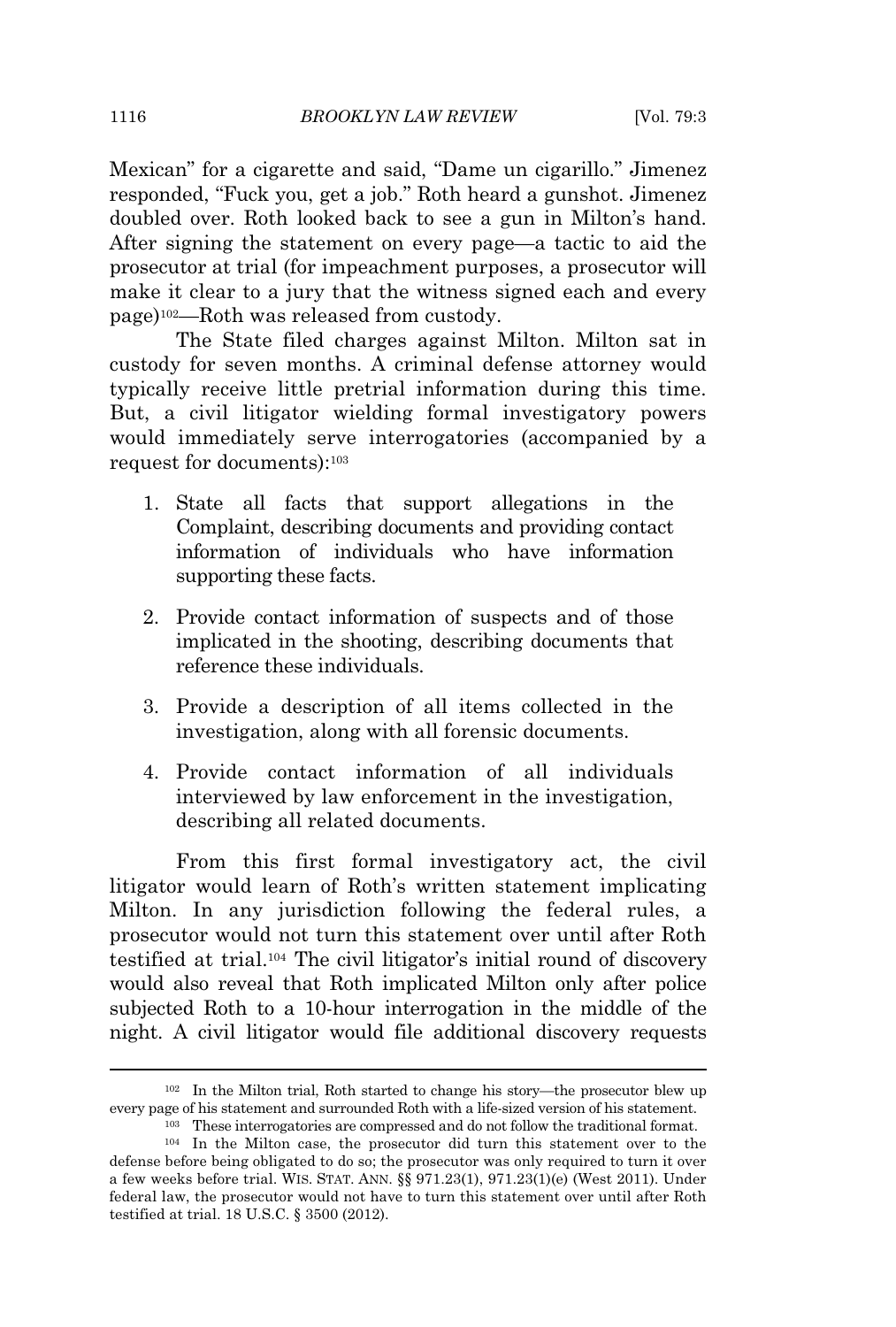(discovery begets discovery), and, as the massive post-conviction investigative file illustrates, such efforts likely would have uncovered the following before trial:

- 1. Reports indicating detectives picked up Roth and told him he was a suspect for Jimenez's murder.
- 2. Reports that at the beginning of the 10-hour interrogation, Roth denied any knowledge of the shooting.
- 3. Reports that during the 10-hour interrogation, officers falsely suggested to Roth that Milton had implicated Roth in the shooting. Reports indicate that only after hearing this falsehood did Roth implicate Milton.
- 4. Reports that on the same block, just six weeks before the Jimenez shooting, Roth shot at an unarmed man. The man barely escaped (Roth shot out the victim's back window; a bullet had lodged in the front passenger seat). Roth was not prosecuted perhaps, as a civil litigator might have learned, because Roth's sister was a Racine police officer.
- 5. Reports that Roth was found in possession of a large cache of ammunition and a handgun before and after the Jimenez shooting.

In the typical jurisdiction, these documents would not be subject to pretrial disclosure—in post-conviction proceedings in the Jimenez case, for example, the prosecutor argued he had no obligation to turn over reports of Roth's prior shooting.

To guide deposition choices, a civil litigator will use a key document like Roth's written statement. A civil litigator would attempt to undermine or confirm the statement's representations by deposing detectives who interrogated Roth, any person mentioned in the statement, and Roth. According to Roth's statement, Dante Randall cut Roth's hair on Randall's front porch on the day of the shooting. But meteorological data indicated it was 23 degrees below freezing that day, and the house described by Roth on Green Street turned out to have an open porch—hostile conditions for a haircut.

By informal investigative means, it took the appellate team three months to persuade Roth's alleged barber, Randall, to meet at Burger King. He entertained questions for 20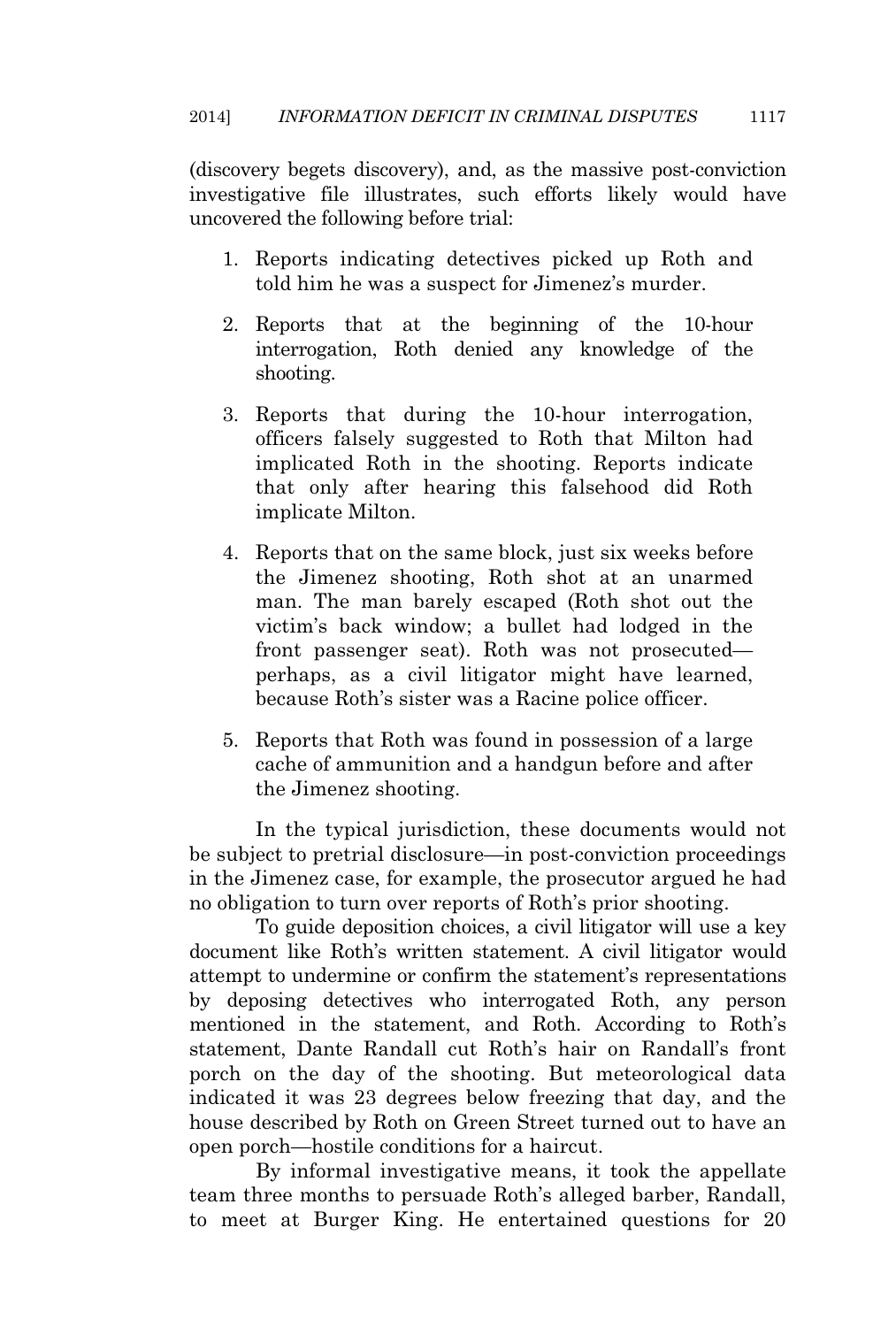minutes—an insufficient amount of time in an inappropriate venue to discuss police reports, neighborhood history, any criminal history, and a homicide. In a pretrial context, having the fortune to secure a critical witness' momentary attention does not qualify as a discovery plan. Randall's reluctance to meet would likely be more acute at a pretrial stage, given the warranted fear in neighborhoods like his that knowledge about a crime makes one a suspect. But a civil litigator, compelling Randall's attendance, would have found that Randall did not cut white people's hair (Roth is white) and would not cut hair on an open porch in winter. At a deposition, the civil litigator would learn that Randall was not even certain that he lived on Green Street in January of 2006. This uncertainty was significant. Roth had stated that after Randall gave him a haircut, Roth walked to the rear garage of Randall's Green Street home and observed Milton with the same revolver he observed in Milton's hand at the shooting. The State argued that this fact showed Milton had the opportunity to shoot Jimenez. But if Randall had not lived on Green Street, then Roth's recollection of events was mistaken or a work of fiction.

A civil attorney would issue subpoenas to compel production of documents from third parties. Criminal defendants typically do not have this pretrial investigatory power.<sup>105</sup> Formal discovery tools available to a civil attorney would have required the Green Street home's owner to search boxes in her attic—her receipts indicated Randall had moved out in September 2005, *four months before the shooting*. A civil attorney would compel the utility company to release information—she would learn that in September, Randall's bill had been transferred to a house on Lakeside Avenue. A subpoena to the Lakeside Avenue owner for his rental records would have confirmed Randall's move. A visual inspection of the Lakeside home indicated that it did not have a front porch or a rear garage. Roth had manufactured a significant fact.

<sup>105</sup> In jurisdictions surveyed in Figure 3, a federal criminal defendant, as well as a criminal defendant in Alabama, Ohio, Illinois, New York, Pennsylvania, Wisconsin, and Texas may *not* use the subpoena *duces tecum* to conduct a pretrial investigation. *See* FED. R. CIV. P. 34, 45(c); ALA. R. CIV. P. 34(a), 45(a)(3); CAL. CIV. PROC. CODE §§ 2031.020(b), 2020.410, 2025.280(b) (West 2013); FLA. R. CIV. P. 1.350(b), 1.351(a), 1.410(c); ILL. SUP. CT. R. 214; N.Y. C.P.L.R. 3120, 3111; OHIO R. CIV. P. 34(A)- (C),  $45(A)(1)(b)(iii)$ -(vi); PA. R. CIV. P.  $4009.1, 4009.12(a)(1)-(2), 4009.21(a), 4009.23(a);$ TEX. R. CIV. P. 196.1(a), 196.2(a), 205.1(c)-(d), 205.3(a); VA. SUP. CT. R. 4:9(a)-(b), 4:9A(a)-(b); WIS. STAT. § 804.09(1)-(3); 805.07(2)(a) (2013); United States v. Nixon, 418 U.S. 683, 699-700 (1974).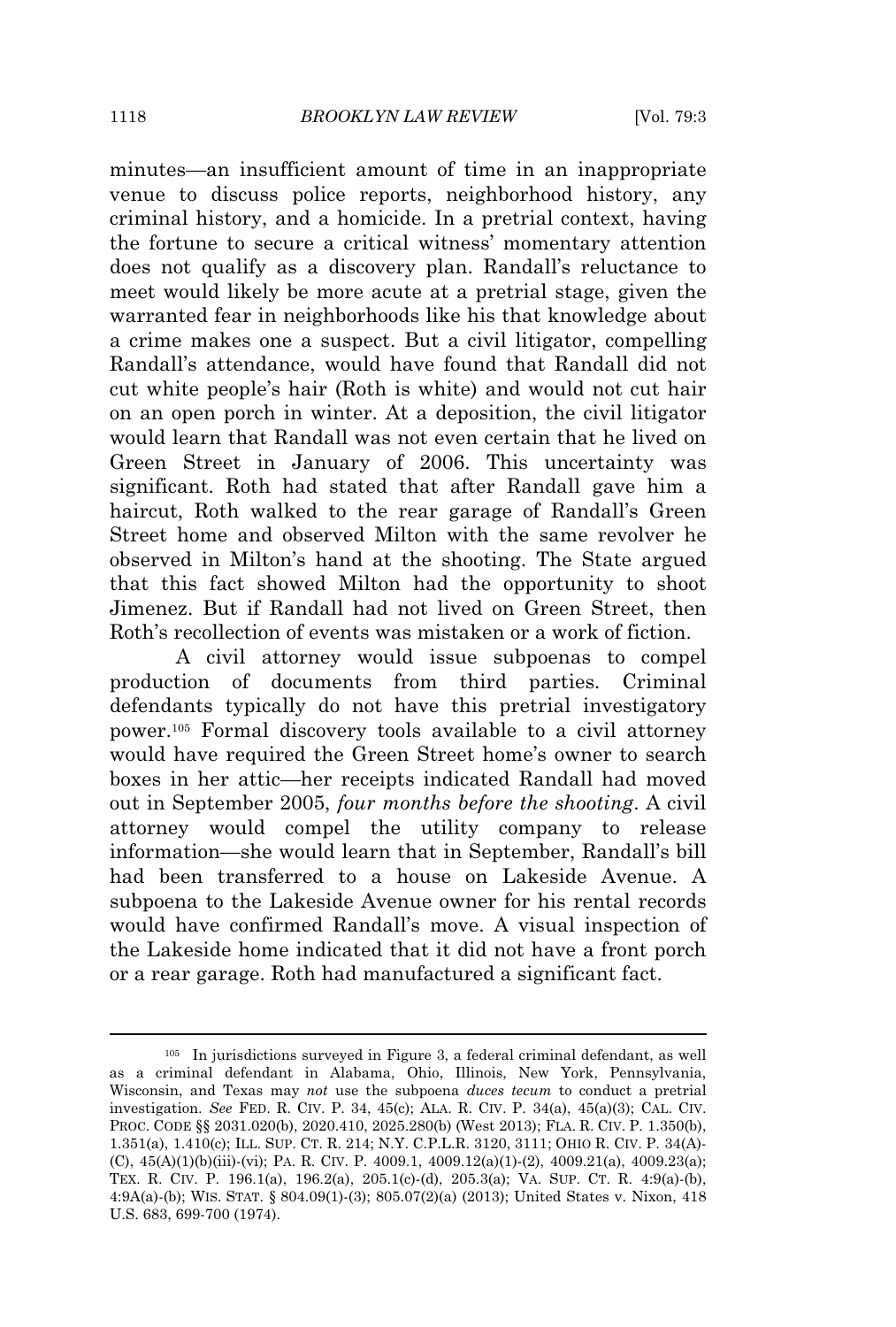The surface was scratched. A civil attorney, however, would go further than merely undermining the credibility of the State's key witness; she would use formal investigatory powers in search of an alternative theory of liability. To establish a link between the two shooting incidents, she would depose eyewitnesses to the shooting Roth had committed just weeks before the Jimenez incident. She would discover that Roth needed little provocation to unleash a stream of bullets that Roth emerged from the alley and shot into the victim's car because the victim verbally defended his girlfriend against insults hurled by Roth's friends.

A civil attorney would also depose Antonio Hernandez, who was mentioned in police reports but never questioned by police. Under informal investigatory methods, it took the appellate team months to arrange a meeting. Hernandez's reluctance to cooperate was attributable in part to his status as a confidential informant. If he turned against the State, the State could deem him a liar and reinstate drug charges against him. In providing any information exculpatory to Milton, Hernandez faced the prospect of losing his union job and going to prison. A civil attorney, however, would be entitled to compel Hernandez's attendance and testimony—and would learn that, on the night of the shooting, Roth had confessed to killing Jimenez.<sup>106</sup>

After a yearlong investigation, Milton's appellate team presented 10 witnesses and 50 exhibits in an eight-day evidentiary hearing. Confronted with new facts, Roth claimed his right against self-incrimination and refused to answer. Moved by a cohesive narrative that suggested that Roth, and not Milton, was the perpetrator, the court granted Milton a new trial. Months later Milton pled no contest to greatly reduced charges that capped incarceration at five years. He walked free on a "time-served" sentence. Had Milton been afforded pretrial power to compel documents and testimony, information developed by the appellate team's investigation would have emerged *before* trial, not *after* Milton's conviction. On the one hand, greater resources (and time) helped compensate for the absence of any formal investigatory tools. On the other hand, more resources did not compensate for the absence of the formal power to compel information. Key witnesses undermined the appellate investigation through

<sup>106</sup> When the prosecutor heard about Hernandez's statement, he deemed Hernandez a liar, and stated his value as a confidential informant (CI) was now worthless.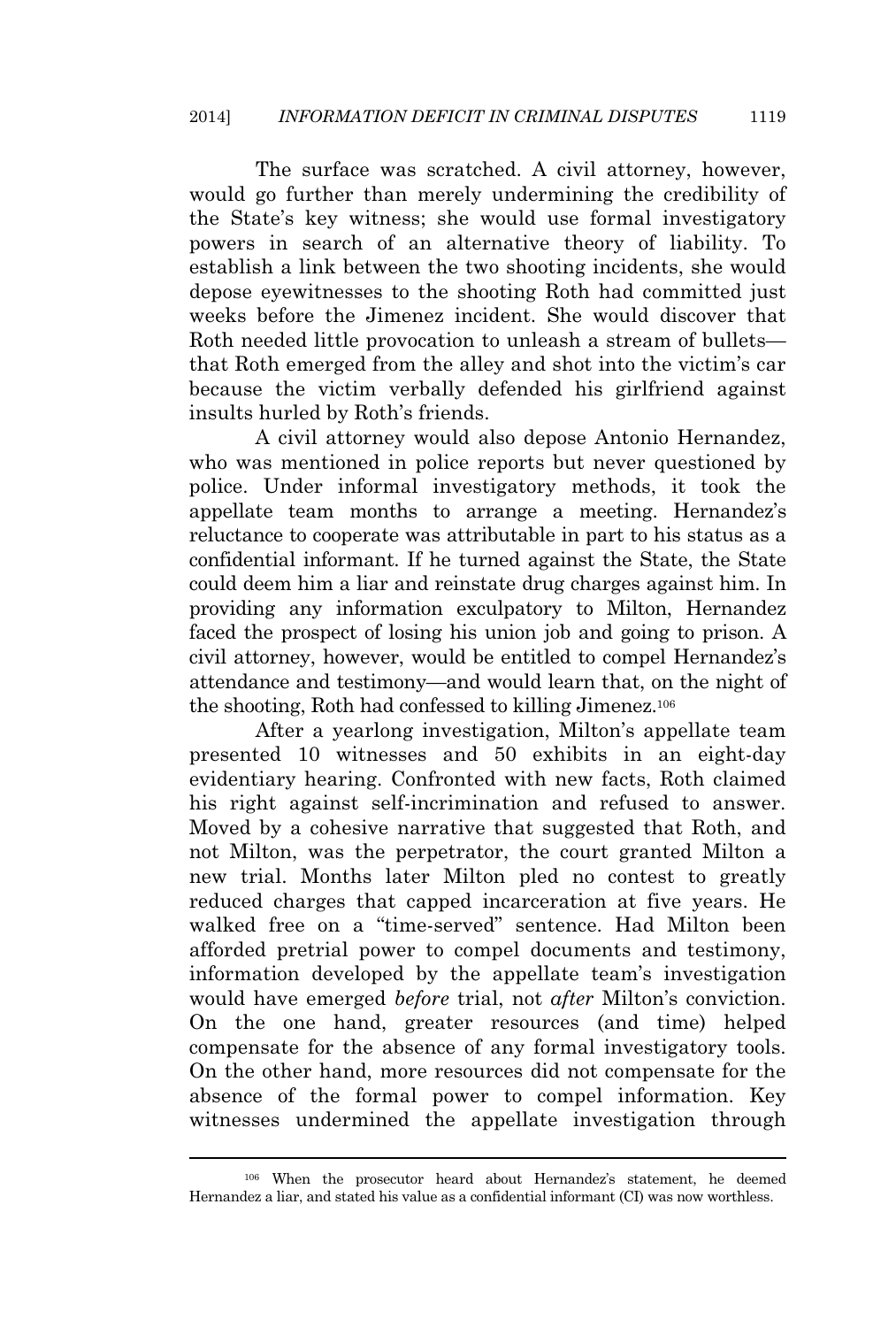their refusal or reluctance to cooperate. The Jimenez postconviction investigation suggests: (1) that the power to compel pretrial attendance and testimony, along with documents that should be subject to scrutiny, would be significantly more efficient than conducting an informal investigation, (2) that the appellate team would have found critical information with the aid of formal investigatory powers, and (3) that the idea that the defense has nothing to offer as a party to the investigation overestimates the likelihood that the State got the case right.

#### III. RESPONSES TO ARGUMENTS AGAINST FORMAL DISCOVERY

The resistance to granting a criminal defendant the power to investigate has deep roots. In 1960, Professor Robert Fletcher wrote:

Historically, discovery was unavailable in either civil or criminal cases, and, despite the full development of discovery in civil cases, denial in criminal cases has persisted. Even as recently as 1927, Mr. Justice Cardozo, then Chief Judge of the New York Court of Appeals, could see only the faint beginnings of a doctrine which would allow discovery in a criminal case. To achieve the degree of liberality that recent cases show, the courts have had to overcome the inertial force of a long and deeply imbedded practice designed to keep the defendant in the dark as long as possible.<sup>107</sup>

If the hand that rocks the cradle forms our world-view, then the law school experience establishes lasting impressions of what information is sufficient to resolve litigation in a civil or criminal law forum. Civil procedure casebooks provide a comprehensive treatment of formal discovery rights available to litigants. One casebook dedicates 60 pages to the subject.<sup>108</sup> But in criminal procedure casebooks there is little discussion of discovery challenges faced by a defendant. One textbook states a criminal defendant's "discovery provisions uniformly are broader than prosecution discovery provisions" <sup>109</sup> as if to suggest he is somehow entitled to more information than the prosecutor, who sits at the helm of a massive law enforcement apparatus. With few exceptions,<sup>110</sup> casebooks are silent on the discovery disparity between criminal and civil litigants. If

<sup>107</sup> Fletcher, *supra* note 57, at 294.

<sup>108</sup> ALLAN IDES & CHRISTOPHER N. MAY, CIVIL PROCEDURE: CASES AND PROBLEMS 608-68 (3d ed. 2009).

<sup>109</sup> KAMISAR ET AL., *supra* note 41, at 1201.

<sup>110</sup> JOSHUA DRESSLER & GEORGE C. THOMAS III, CRIMINAL PROCEDURE: PRINCIPLES, POLICIES AND PERSPECTIVES 880 (4th ed. 2010).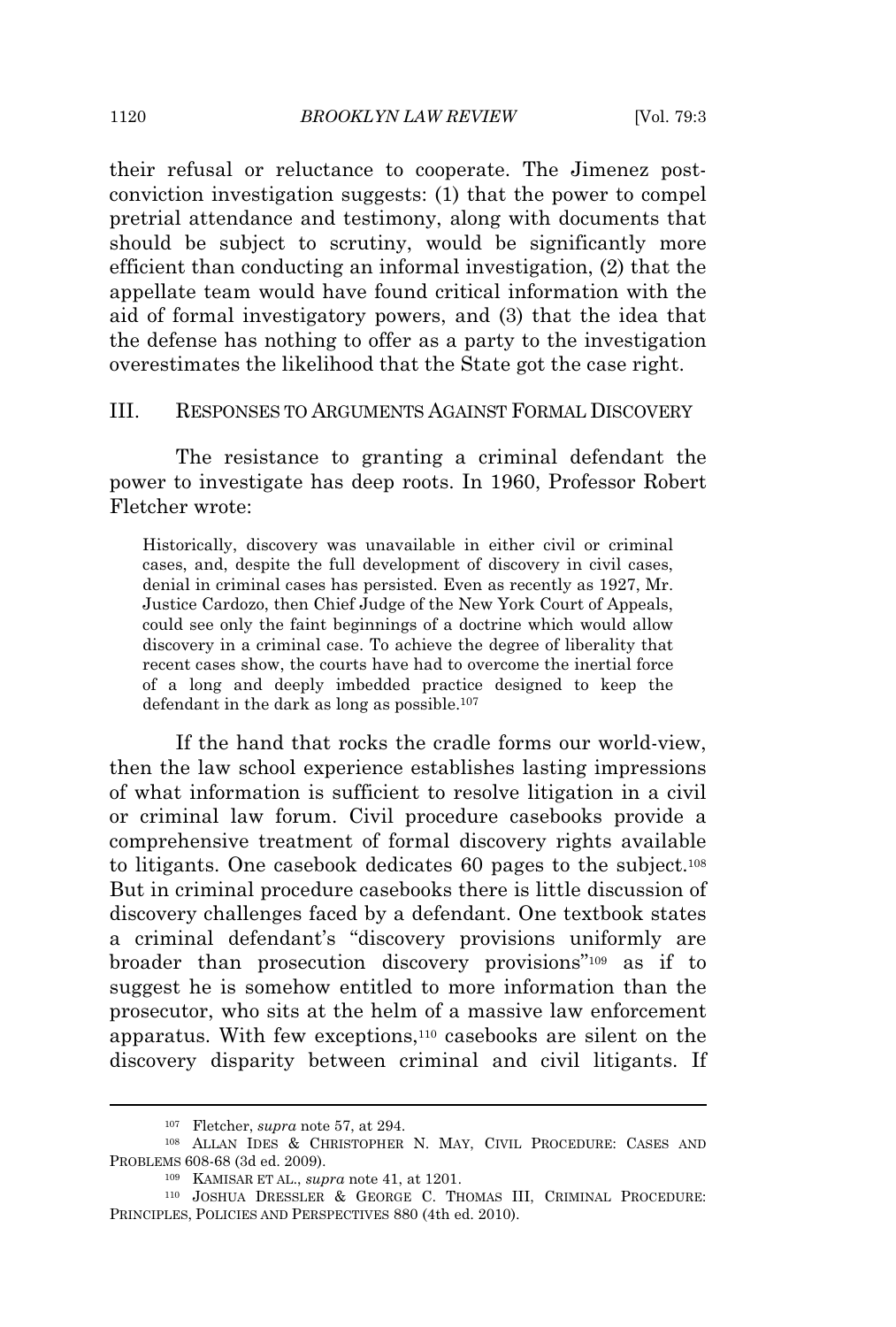casebooks are intended to inform a student about the legal world as it is, not pointing out the discovery disparity is a failure to do exactly that. Yet, criminal casebooks miss this opportunity to educate law students about the nature of this disparity and whether it has a legitimate justification.

This insularity between disciplines continues into practice. There is little cross-pollination between criminal and civil practitioners.<sup>111</sup> On the rare occasion civil practitioners step into the criminal arena they "tend to be stunned and often outraged by their inability to depose government witnesses or even to file interrogatories or requests for admissions." <sup>112</sup> A colleague teaching criminal procedure recently broke with this tradition of segregation. Knowing students had taken a semester of civil procedure, he introduced a hypothetical complaint and asked students how they would investigate if they represented the criminal defendant. Hands went up and depositions were scheduled, interrogatories drafted, requests for documents propounded. My colleague let fall the hammer: Padawans, you have none of these formal discovery tools available to you and your anticipated investigation has just been rendered impossible.<sup>113</sup> Confronted by the inequity from an advocate's point of view, a sense of injustice emerged.<sup>114</sup>

To remedy the informational asymmetry in criminal law, scholarship tends to focus on giving a defendant more access to the prosecutorial file.<sup>115</sup> But this solution merely expands the disclosure of State-authored reports. In a study funded by the Pew Foundation, the Justice Institute proposed:

Mandatory and open-file discovery, in which prosecutors make their entire case file available to the defense and disclose particular items at required times, leads to a more efficient criminal justice system that better protects against wrongful imprisonment and renders more reliable convictions.<sup>116</sup>

<sup>111</sup> David A. Sklansky & Stephen C. Yeazell, *Comparative Law Without Leaving Home: What Civil Procedure Can Teach Criminal Procedure, and Vice Versa*, 94 GEORGETOWN L.J. 683, 684 (2006).

<sup>112</sup> *Id.* at 714-15.

<sup>113</sup> A padawan is a young Jedi in training. *Padawan*, WOOKIEEPEDIA: THE STAR WARS WIKI, http://starwars.wikia.com/Padawan (last visited Feb. 21, 2014).

<sup>114</sup> Interview with Byron Lichstein, Associate Clinical Professor, University of Wisconsin Law School, in Madison, Wis. (Nov. 15, 2012) (notes on file with author).

<sup>115</sup> Joy, *supra* note 6, at 641 ("The surest way to meet and exceed *Brady* disclosure obligations is to adopt an 'open file' discovery policy-essentially making available to the defense all of the information in the prosecutor's possession.").

<sup>116</sup> THE JUSTICE PROJECT, EXPANDED DISCOVERY IN CRIMINAL CASES: A POLICY REVIEW 2 (2007), www.pewtrusts.org/uploadedFiles/wwwpewtrustsorg/Reports/ Death\_penalty\_reform/Expanded%20discovery%20policy%20brief.pdf.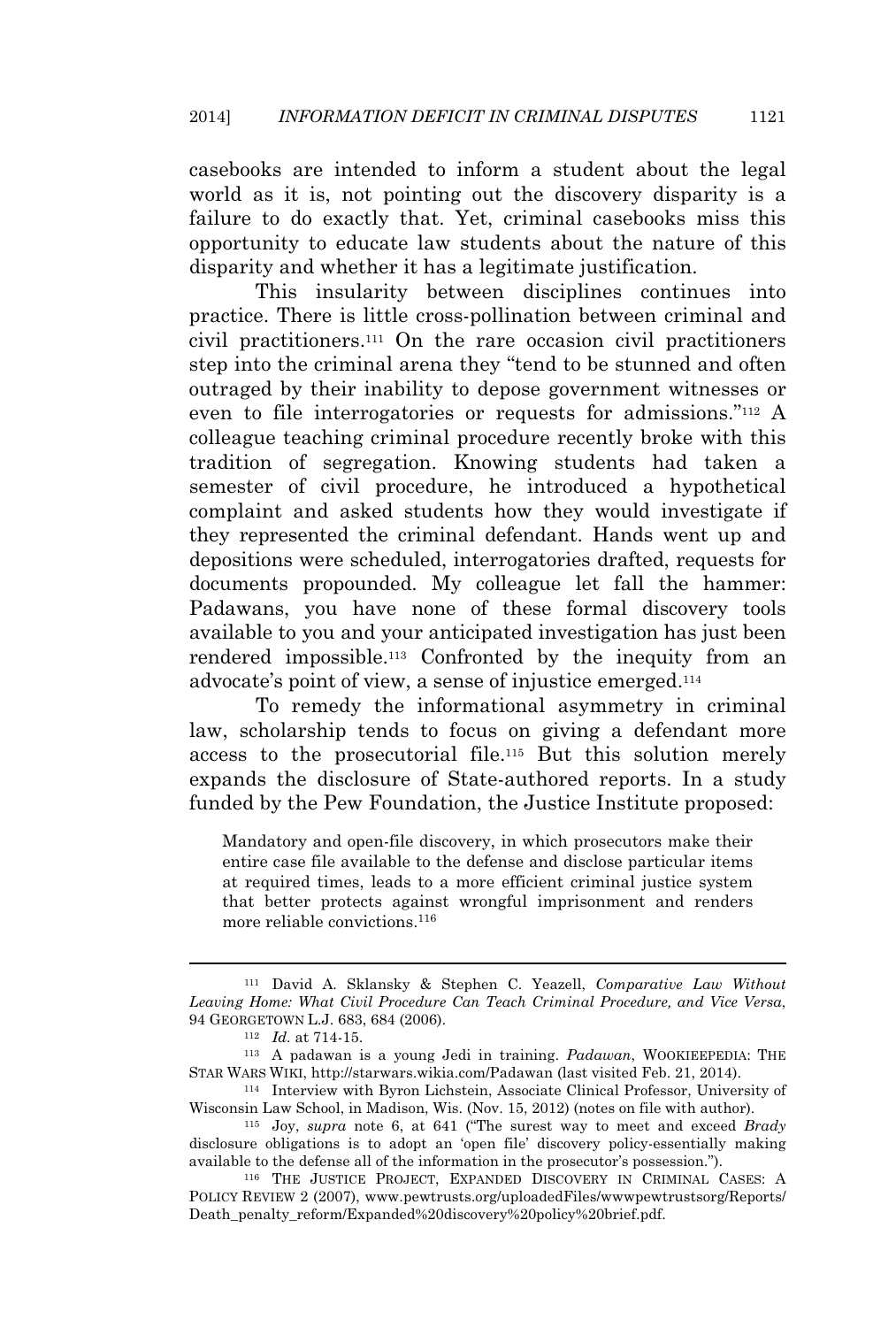This proposal does not correct for the State's immense power to collect facts that favor its own position. Expanding a defendant's access to the State's file remains a solution anchored in the pre-modern discovery era—that the defendant should be a passive recipient of information as opposed to having an essential, formal role in the investigation of the case.

The term "open-file policy" is misleading. The policy provides only a vague degree of access to the prosecutorial file and no access to the police department's investigatory file.<sup>117</sup> Providing a criminal defendant with a single investigatory tool—the right to compel documents—would exceed the value of any open-file policy. Use of the tool would override the common law rule that investigatory files are protected from disclosure and provide access to prosecutorial and police files. Given that a defendant might seek documents about witnesses and incidents law enforcement did not consider, use of the tool would potentially educate the prosecutor about reports her own detectives failed to consider.

An open-file policy does not authorize a defendant to question any information the State discloses.<sup>118</sup> Given that 90% of criminal defendants plead guilty, an open-file policy does not prevent the State from representing the strength of its case based on a narrative that is free from adequate scrutiny.<sup>119</sup> Yet, despite the slight narrowing of the information gap that would be accomplished by an open-file policy, resistance to its implementation continues. To go beyond an open-file policy and to grant a criminal defendant formal investigatory power meets fiercer resistance. Would the power give defendant an unfair advantage? What would he do with such power? Would he subvert the truth and harass or threaten witnesses? Would he waste resources that are better used to control crime?

# *A. A Concern that a Defendant Will Have an Unfair Advantage*

In criminal law disputes, neither party has use of those particular formal investigatory tools that civil litigants wield—

<sup>117</sup> *See supra* Figure 1.

<sup>&</sup>lt;sup>118</sup> A defense attorney who wishes to call a witness to testify may be dissuaded by his inability to conduct a prior interview. To unintentionally elicit information harmful to the defendant can expose the attorney to allegations of ineffective assistance of counsel. Montoya, *supra* note 57, at 862.

<sup>119</sup> *See supra* note 36 (regarding percentage of criminal defendants who plea versus advance to trial).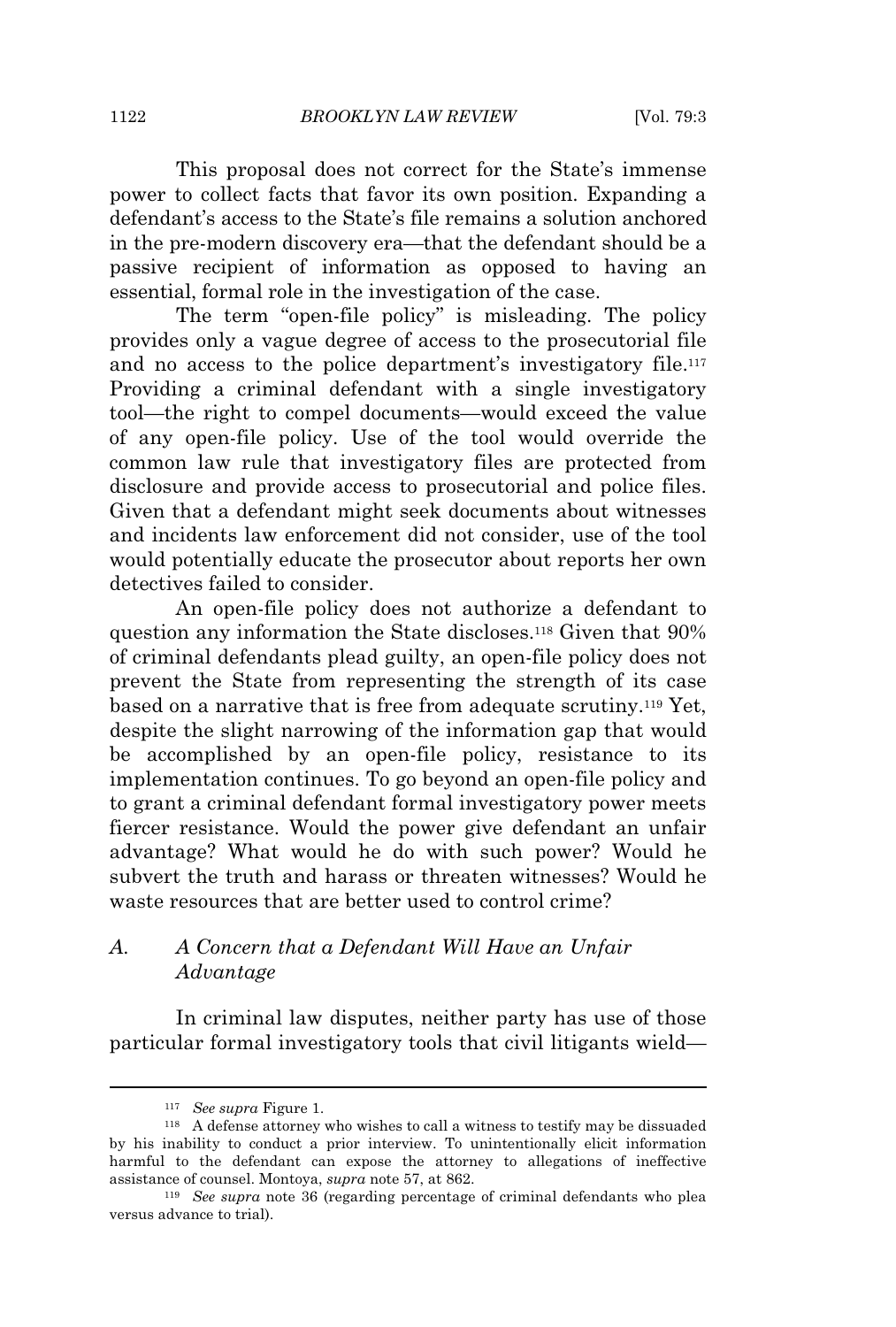depositions, requests for documents, and interrogatories. If neither party has access to these formal tools, how can one party claim unfair treatment? And if both parties have equal status, then wouldn't giving one party more power constitute an unfair advantage? As a preliminary matter, denying investigative opportunities to both parties does not improve the quality of facts that inform a dispute. As to fairness, it is not necessarily secured by ensuring that all parties are similarly deprived or empowered. Parties to a criminal dispute are not in any case similarly situated—"[t]oday's defense counsel must meet the prosecutor's particularly formidable and unprecedented arsenal of fact-gathering methods, including the use of an organized police force to marshal the evidence prior to trial."<sup>120</sup> Nor are parties to a criminal dispute similarly deprived—the State in fact exercises its own brand of formal investigatory powers. To treat parties the same during the pretrial period is to leave the criminal defendant at a distinct disadvantage.

Unlike a criminal defendant, the State conducts a formal investigation through the exercise of police powers. Cloaked in state authority, agents have the formal power to arrest,<sup>121</sup> search a person or place,<sup>122</sup> seize evidence, interrogate potential suspects, and, in some instances, threaten dire consequences to ensure cooperation of potential witnesses such as a probation hold and revocation to prison<sup>123</sup> or the loss of custody of one's child.<sup>124</sup> In some jurisdictions, prosecutors convene a grand jury, a proceeding that in many respects

<sup>120</sup> Montoya, *supra* note 57, at 870, 862 ("Professor Stanley Fisher has documented a pro-prosecution bias in police investigation and reporting.").

<sup>121</sup> See WILLIAM E. RINGEL, SEARCHES AND SEIZURES, ARRESTS AND CONFESSIONS § 23:9 (2013) for a discussion of the police and other state officials who are given statutory authority to perform arrests.

<sup>122</sup> This power is limited by the Fourth Amendment, which protects against unreasonable searches by government agents. U.S. CONST. amend. IV.

<sup>123</sup> Officers often work with probation agents to place holds on probationers to facilitate investigation of a crime. *See* Howard P. Schneiderman, *Conflicting Perspectives from the Bench and the Field on Probationer Home Searches—*Griffin v. Wisconsin *Reconsidered*, 1989 WIS. L. REV. 607, 615; *see also* Wagner v. State, 277 N.W.2d 849, 853-54 (Wis. 1979) (holding that a probation hold of approximately twenty-eight hours to investigate Wagner's potential involvement in a serious crime was not inappropriately long).

<sup>124</sup> A common threat women experience in poor neighborhoods is that the failure to cooperate will result in the loss of their children. This sort of pressure can also be used against a defendant. Regina Kelly was caught up in "a big drug sweep based on the word of a confidential informant who later would be proven unreliable." Because Kelly was being held in jail, and there was no one to care for her kids, she pled guilty, receiving 10 years of probation. Those who advanced to trial sat for months those cases were thrown out for lack of any reliable evidence. *The Plea: Erma Fay Stewart and Regina Kelly*, PBS FRONTLINE (June 17, 2004), http://www.pbs.org/wgbh/ pages/frontline/shows/plea/four/stewart.html.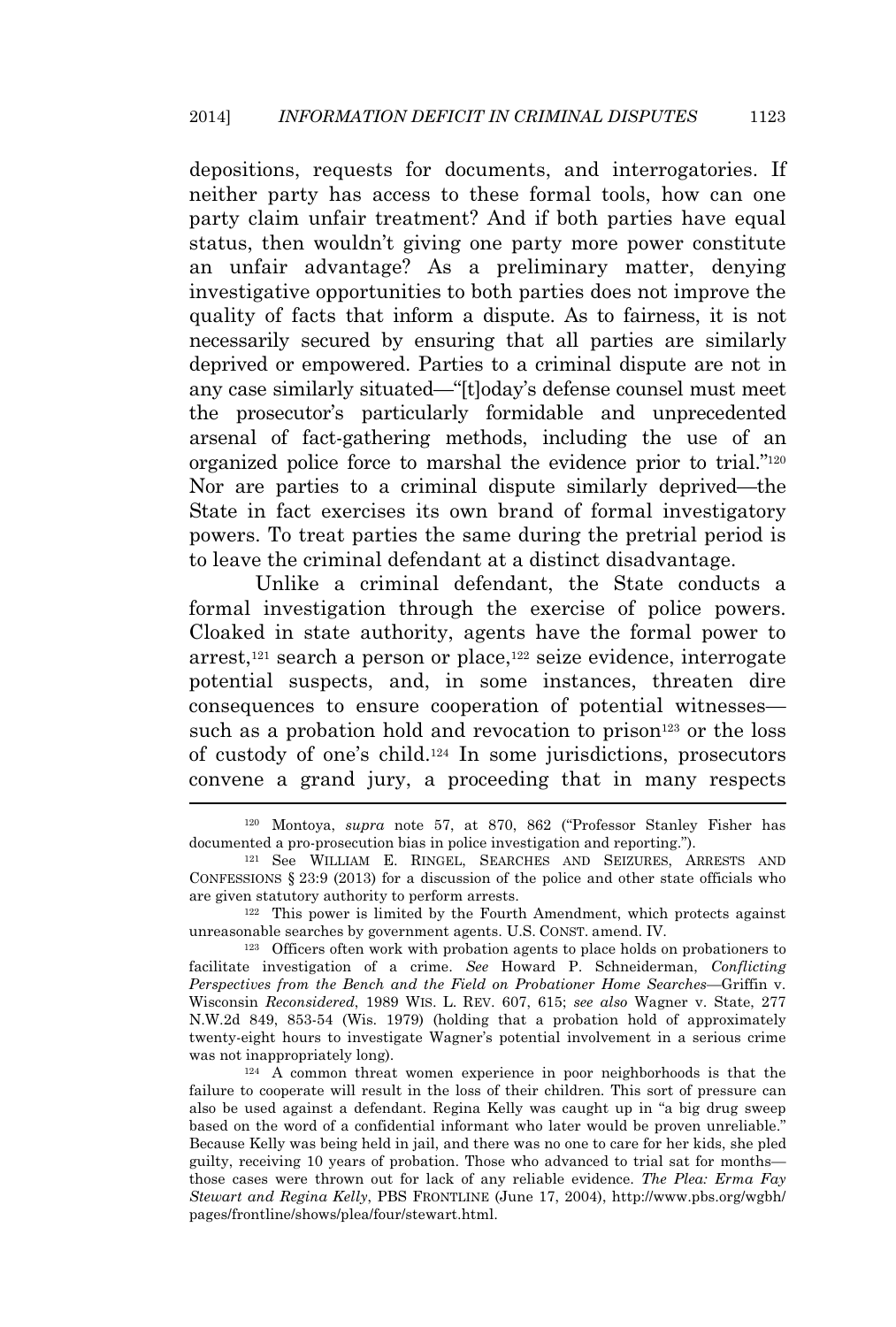resembles a civil litigant's pretrial deposition power.<sup>125</sup> None of these formal investigatory mechanisms are available to a criminal defendant.

The State's formal discovery tools are in some instances more robust than tools afforded to civil litigants. A civil litigant may have the power to inspect documents of her opponent at a mutually reasonable location, but she does not have the State's power to conduct a physical search of a person's premises and seize property. And though the State does not have the power to depose witnesses, prosecutors have the power to convene a grand jury, which extends pretrial subpoena power to a prosecutor in order to compel testimony and conduct a secret investigation.

The State also has the authority to conduct a pretrial interrogation, which is similar to and potentially more powerful than a deposition. Unlike an attorney taking a deposition, an officer is permitted to repeat a question forcefully and express an opinion that the defendant is guilty, a powerful tactic. (Use of this tactic, however favorable to the State's position, may lack integrity—approximately 25% of DNA exonerations arose out of cases in which the defendant falsely confessed to the crime.126) Depositions tend to take place in a pleasant enough room while interrogations take place in cinderblock cells. Attendance at a deposition is compelled by the threat of judicial sanction for failure to comply with a subpoena. Participating in an interrogation is compelled by the request of a law enforcement officer or through arrest. The refusal to answer to authority is rare even after arrest, which unlike a subpoena requires no notice to any opposing counsel.<sup>127</sup>

In a deposition, the witness typically has counsel. In an interrogation, the witness is typically alone and answering to one or more officers. In an interrogation, there are no significant time restraints. An interrogation may be conducted in multiple rounds by different interrogators at any time—often in

<sup>126</sup> *DNA Exonerations Nationwide*, INNOCENCE PROJECT http://www.innocenceproject.org/Content/DNA\_Exonerations\_Nationwide.php.

<sup>125</sup> The Fifth Amendment provides that "[n]o person shall be held to answer for a capital or otherwise infamous crime, unless on a presentment or indictment of a Grand Jury." U.S. CONST. amend. V. There is no requirement, however, that states employ the use of a grand jury. Hurtado v. California, 110 U.S. 516, 534 (1884). Most states have procedures to convene grand juries, and about a third require grand jury indictments for felonies. U.S. DEPT. OF JUSTICE, OFFICE OF JUSTICE PROGRAMS, NCJ 212351, STATE COURT ORGANIZATION 2004 215-17 (Aug. 2006), http://cdm16501.contentdm.oclc.org/cdm/ref/ collection/juries/id/180.

<sup>127</sup> Only 22% of those placed in custody invoke their *Miranda* rights and refuse to speak to police during an interrogation. Richard A. Leo, *The Impact of* Miranda *Revisited*, 86 J. CRIM. L. & CRIMINOLOGY 621, 653 (1996).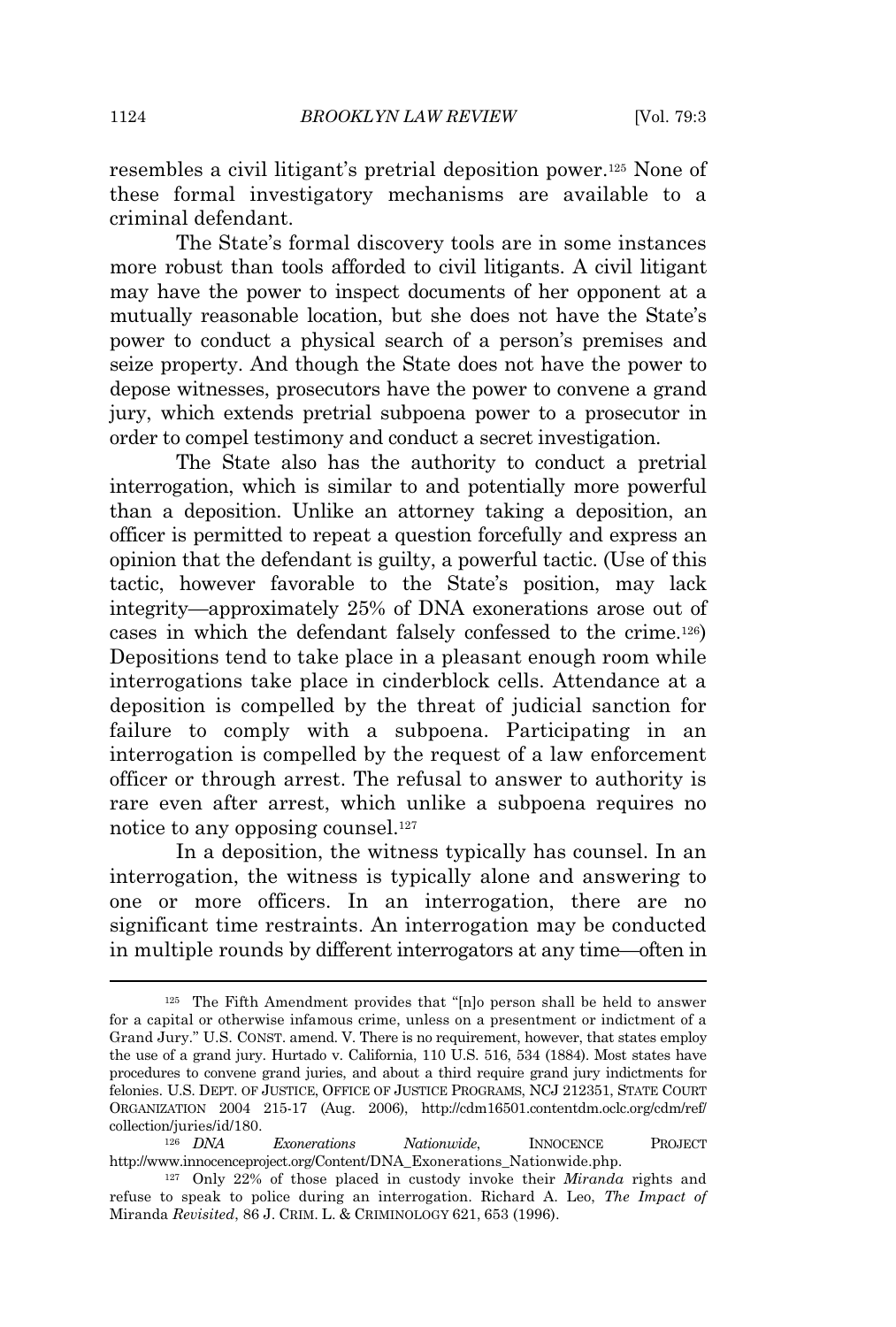the middle of the night—and may potentially transpire throughout a long duration of custody.<sup>128</sup> The subject is isolated from his support system. Officers may threaten the witness/suspect, $129$ falsely suggest others are implicating him,<sup>130</sup> or manufacture a nonexistent case against him to obtain information.<sup>131</sup> In contrast, civil attorneys taking a deposition are ethically barred from engaging in deception and deterred from doing so. Opposing counsel is not only present, but interactions are transcribed. Any ethical violation would be on the record and could lead to a disciplinary review that the opposing party may be happy to set into motion.<sup>132</sup>

A key advantage to the interrogation is the resulting report. State agents interpret a witness's responses and summarize the interview.<sup>133</sup> After a deposition, a civil litigator may believe he neutralized a witness. A later review of the transcript, however, might suggest his line of questioning proved something less or

<sup>130</sup> *See, e.g.*, David K. Shipler, Op-Ed., *Why Do Innocent People Confess?*, N.Y. TIMES, Feb. 23, 2012, *available at* http://www.nytimes.com/2012/02/26/opinion/sunday/ why-do-innocent-people-confess.html?pagewanted=all (noting a case in which 17-year old Martin Tankleff discovered his mother murdered and his father barely alive; he was told, falsely, by the detective interrogating him that his father awoke from his coma and said "Marty, you did it").

<sup>131</sup> *See, e.g.*, Garrett, *supra* note 129, at 22-23. David Vasquez, for example, was told by police that his fingerprints were found at the scene of a murder and eventually confessed. *Id.* at 22. He was exonerated after the real perpetrator was found; he had served four years in prison by that time. *Know the Cases: David Vasquez*, INNOCENCE PROJECT, www.innocenceproject.org/Content/David\_Vasquez.php.

<sup>132</sup> Since the purpose of an interrogation, generally, is to cause the subject to confess, police often use "persuasive techniques comprising trickery, deceit and psychological manipulation." Gisli H. Gudjonsson, *The Psychology of Interrogations and Confessions*, *in* INVESTIGATIVE INTERVIEWING: RIGHTS, RESEARCH, REGULATION 123, 124 (Tom Williamson ed., 2006). In contrast, several of the Model Rules of Professional Conduct would be implicated if an attorney engaged in deception during a deposition. *See* MODEL RULES OF PROF'<sup>L</sup> CONDUCT R. 4.1 (2011) (governing truthfulness in statements to others); MODEL RULES OF PROF'<sup>L</sup> CONDUCT R. 8.4(c) (2011) (prohibiting deceitful behavior); MODEL RULES OF PROF'<sup>L</sup> CONDUCT R. 3.5 cmt. 5 (2011) ("The duty to refrain from disruptive conduct applies to any proceeding of a tribunal, including a deposition."); MODEL RULES OF PROF'<sup>L</sup> CONDUCT R. 3.3 cmt. 1 (2011) (indicating that the rule governing candor to the tribunal includes conduct during a deposition).

<sup>133</sup> Police fabrication of reports is a significant problem, since police reports are often "dispositive in a case resolved through plea bargaining." Christopher Slobogin, *Testilying: Police Perjury and What to Do About It*, 67 U. COLO. L. REV. 1037, 1044 (1996).

<sup>128</sup> In *State v. Masch*, Milwaukee Case No. 2003CF004581, defendant was held in custody over a period of 58 hours and subject to four separate interrogations conducted by four different pairs of officers that totaled approximately 14 hours. The final pair of interrogators, two experienced homicide detectives, were called in by special request to break the defendant.

<sup>129</sup> *See, e.g.*, BRANDON L. GARRETT, CONVICTING THE INNOCENT: WHERE CRIMINAL PROSECUTORS GO WRONG 39 (2011) (noting a case in which 17-year-old Paula Gray, who was borderline mentally impaired, inculpated herself and four other innocent people in a double murder. "Gray testified that she was asked, 'Did they emphasize what would happen if you did not tell this story?' and answered, 'That they would kill me.'").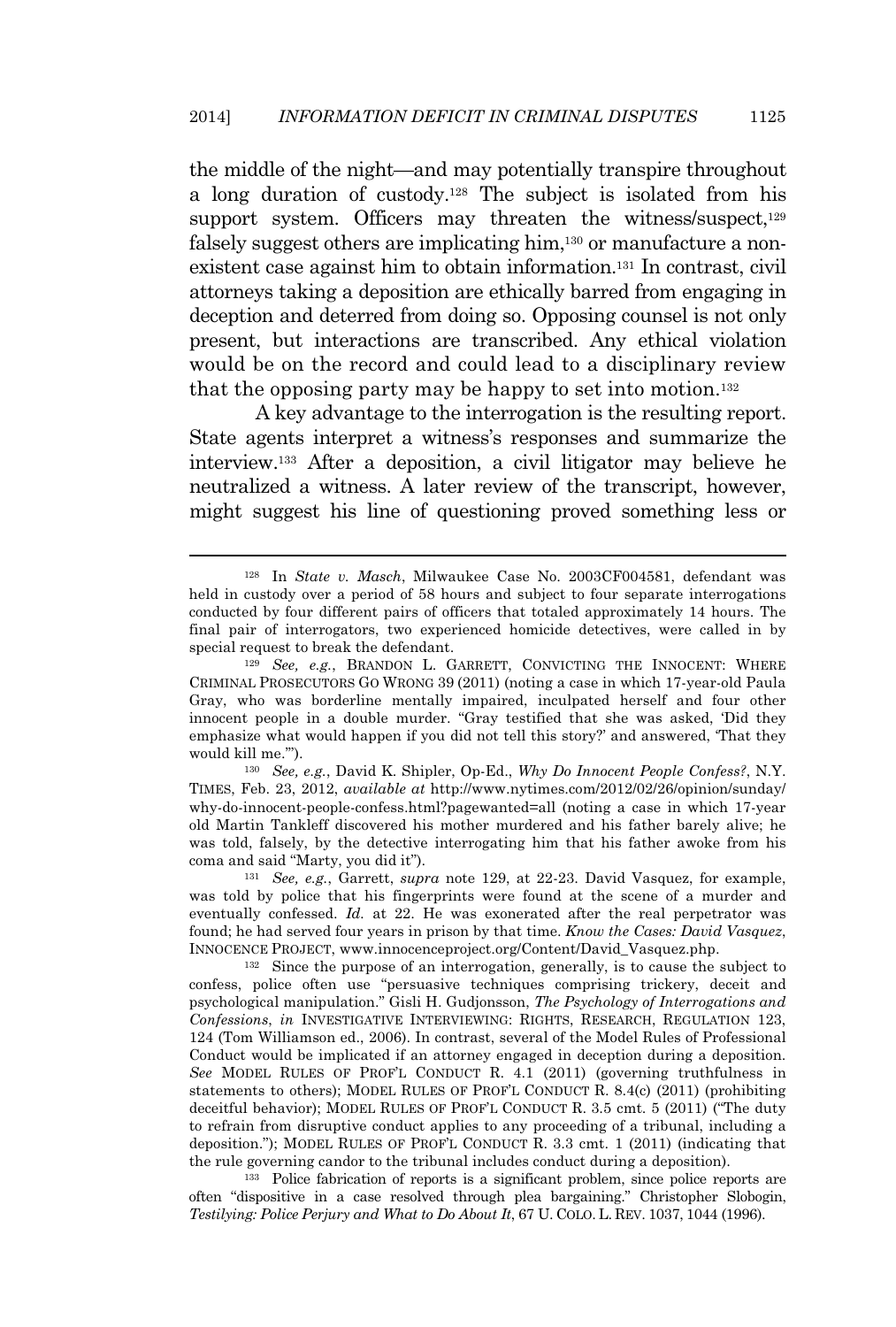nothing at all. This "morning after" disappointment does not occur for detectives who obtain an inculpatory statement or author the resulting summary of their efforts. The State and its agents almost always retain rights over the narrative.<sup>134</sup> The interrogation in these ways serves as a "shadow deposition" that potentially provides the State an investigatory tool with greater advantages than a formal deposition.

The view that the parties to a criminal dispute are equally situated is as erroneous as it is pervasive. Ignoring the deep asymmetry between an empowered State and a frequently detained defendant, the misapplied concept—to equate equal treatment with fairness—is embedded in the rules of criminal procedure. The Federal Rules of Criminal Procedure, for example, adopt the concept of "reciprocity."<sup>135</sup> Only after a criminal defendant requests certain information from the State may the prosecutor then request the same category of information from defendant—a statutory expression of "I'll show you mine if you show me yours." If, for example, a criminal defendant requests documents that the prosecutor plans to use at trial, only then may the prosecutor request the same disclosure from the defendant.<sup>136</sup> This concept of reciprocal exchange suggests equal burden and measure, masking the deep disparity that exists between the parties.

The state apparatus brings to bear impressive formal investigatory powers. A criminal defendant must sip from the cup of his opponent. Affording formal investigatory tools to a defendant would begin to correct for this existing imbalance yet leave intact the State's inherent investigatory and trial advantages. The State would still conduct a formal, unregulated pre-complaint investigation. The State's officers would still summarize their own interviews. The State would still control a police force that has the qualified right to search and seize, to engage in deception and threats to secure information, and to employ suggestive lineup procedures that target a suspect. The State would still have at its disposal detectives to authoritatively

<sup>134</sup> As of 2010, 17 states and the District of Columbia required recording of suspect confessions under certain circumstances. *See* Alan M. Gershel, *A Review of the Law in Jurisdictions Requiring Electronic Recording of Custodial Interrogations*, 16 RICH. J.L. & TECH. 9 (2010).

<sup>135</sup> FED. R. CRIM. P. 16 advisory committee's notes to 1974 amendment ("The House version of the bill provides that the government's discovery is reciprocal. If the defendant requires and receives certain items from the government, then the government is entitled to get similar items from the defendant. . . . The Conference adopts the House provisions.").

<sup>136</sup> FED. R. CRIM. P. 16(b)(1)(A)(ii).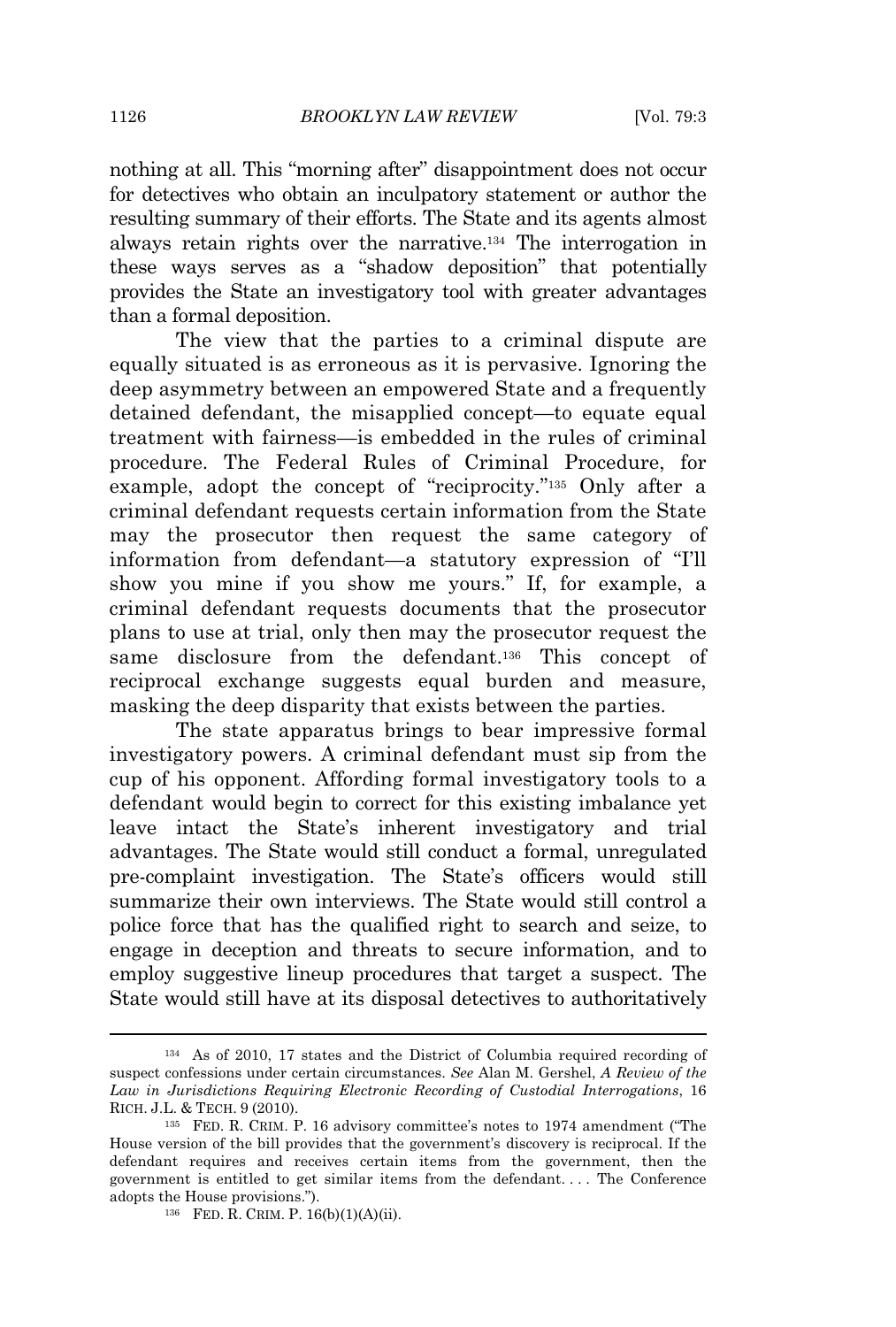explain the course of the investigation to a jury, providing a theatrical display of self-validation. And the State would still pull from its stable of law enforcement experts to testify about the results a scientifically untested but quite persuasive analysis.<sup>137</sup>

#### *B. A Concern That a Defendant Will Threaten Witnesses*

In 1974, an effort to require pretrial disclosure of the State's witnesses in federal criminal disputes met vigorous opposition. The United States Department of Justice reported that allowing this disclosure would be "dangerous and frightening in that government witnesses and their families will even be more exposed than they are now to threats, pressures, and physical harm." <sup>138</sup> There is little empirical guidance on the issue. Since 1974, some state jurisdictions have permitted a criminal defendant access to witness lists—one would expect that any significant uptick in witness intimidation would have led to a repeal of this policy. Yet these provisions remain on the books.<sup>139</sup> Justice William Brennan, observing that particular circumstances might warrant concern, opined "the proper response . . . cannot be to prevent discovery altogether; it is rather to regulate discovery in those cases in which it is thought that witness intimidation is a real possibility." <sup>140</sup> Beyond the issuance of protective orders in cases where there is reason to believe that a particular witness is in danger, there are sufficient existing deterrents to prevent witness intimidation. Pretrial custody reduces a defendant's ability to communicate with the outside world. Communications from the jail are monitored. A jailhouse call revealing an attempt to intimidate a witness may be used against a defendant as affirmative evidence of guilt.<sup>141</sup> Under federal law, anyone who attempts to dissuade a witness from testifying faces 20 years in prison.<sup>142</sup>

<sup>137</sup> NATIONAL RESEARCH COUNSEL, STRENGTHENING FORENSIC SCIENCE IN THE UNITED STATES—A PATH FORWARD 22 (2009) ("Some forensic science disciplines are supported by little rigorous systematic research to validate the discipline's basic premises and techniques."); *id.* at 42 ("The fact is that many forensic tests—such as those used to infer the source of toolmarks or bite marks—have never been exposed to stringent scientific scrutiny.").

<sup>138</sup> Brennan, Jr., *supra* note 12, at 6 (quoting Justice Department testimony before Congress) (footnotes omitted).

<sup>139</sup> *See, e.g.*, CAL. PENAL CODE § 1054.1(a) (West 2013); ILL. SUP. CT. R. 412(a)(i); OHIO R. CRIM. P. 16(I).

<sup>140</sup> Brennan, Jr., *supra* note 12, at 14.

<sup>141</sup> *See, e.g.*, *United States v. Miller*, 276 F.3d 370, 373 (7th Cir. 2002) ("Evidence that the defendant threatened a potential witness or a person cooperating with a government investigation is relevant to show the defendant's consciousness of guilt.").

<sup>142</sup> 18 U.S.C. § 1512(b) (2012).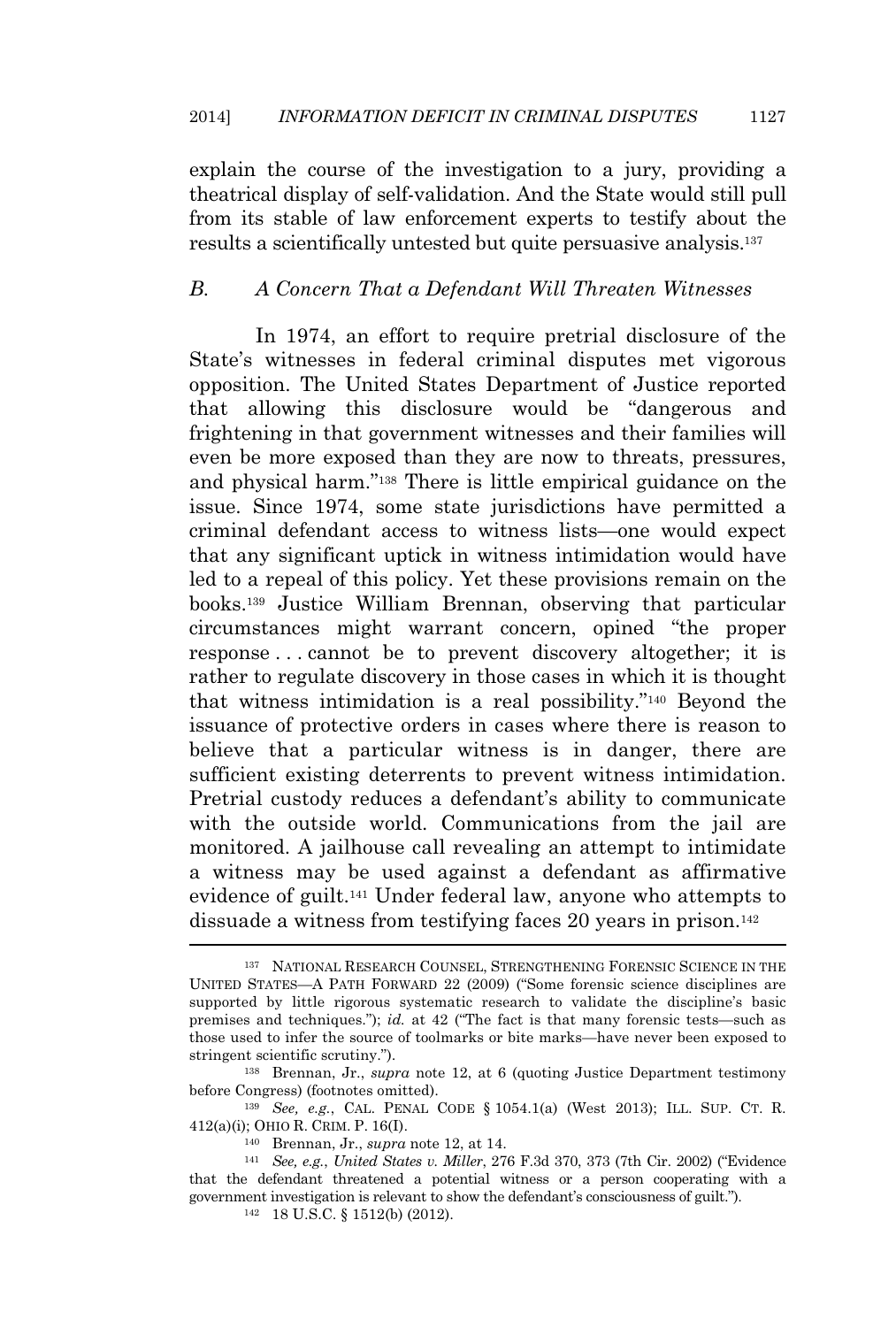In permitting a defendant deposition power, there is concern over subjecting a victim or witness to a defendant's presence at a deposition "without the security provided by the courtroom setting." <sup>143</sup> A criminal defendant's presence at a deposition, however, is not constitutionally required.<sup>144</sup> In those jurisdictions that permit depositions in criminal cases, "only defense counsel need be present . . . . "<sup>145</sup> For example, Missouri provides a default rule that a criminal defendant "shall not be physically present at a discovery deposition except by agreement of the parties or upon court order for good cause shown." <sup>146</sup> Florida provides protections for "sensitive witnesses." <sup>147</sup> A related argument is that a victim of domestic violence or sexual assault might be deterred from cooperating. She would face the anxiety of being subjected to hours of deposition testimony that, by design, allows for questioning that exceeds what could be explored at trial. Precautions would mitigate these concerns: ensuring that the defendant is not present, limiting the time to depose the victim, making certain subjects, like past sexual history, off limits, and restricting the distribution of testimony to attorneys.

Left unexplored by those concerned about witness intimidation is the fact that a criminal defendant is powerless to counter *state-initiated* efforts to intimidate witnesses. Stateinitiated threats can be serious in nature and effective.<sup>148</sup> In 2010, after 15 years of prison, Jabbar Collins was exonerated of

<sup>143</sup> KAMISAR ET AL., *supra* note 41, at 1206.

<sup>144</sup> The right to confront witnesses against the defendant only ripens at trial. *See* Sarah A. Stauffer & Sean D. Corey, *Sixth Amendment at Trial*, 87 GEO. L.J. 1641, 1647-48 (1999). In Florida, a defendant is not allowed to be present at a deposition absent court approval or stipulation by the parties. FLA. R. CRIM. P. 3.220(h)(7). The Florida Supreme Court concluded a discovery deposition does not provide for meaningful cross-examination of the deponent because a discovery deposition is not a device designed to gather testimony for later use at trial. State v. Lopez, 974 So. 2d 340, 347 (Fla. 2008).

<sup>145</sup> KAMISAR ET AL., *supra* note 41, at 1206.

<sup>146</sup> MO. SUP. CT. R. 25.12(c).

<sup>147</sup> FLA. R. CRIM. P. 3.220(h)(4) (providing, "[d]epositions of children under the age of 16 shall be videotaped unless otherwise ordered by the court. The court may order the videotaping of a deposition or the taking of a deposition of a witness with fragile emotional strength to be in the presence of the trial judge or a special magistrate").

<sup>148</sup> *See, e.g.*, A. G. Sulzberger, *Facing Misconduct Claims, Brooklyn Prosecutor Agrees to Free Man Held 15 Years*, N.Y. TIMES, June 9, 2010, at A18 (discussing exoneration of Jabbar Collins); *see also* Colin Moynihan, *Cleared in One '95 Killing, 3 Seek Reversal in Another*, N.Y. TIMES, Jan. 2, 2013, http://www.nytimes.com/2013/01/ 03/nyregion/three-still-jailed-for-95-killing-seek-a-second-reversal.html (same witness stated that she "feared retaliation from law enforcement" should she not testify); Colin Moynihan, *Cleared of One '95 Murder, 3 Men Have Conviction Vacated in a 2nd*, N.Y. TIMES, Jan. 23, 2013, http://www.nytimes.com/2013/01/24/nyregion/convictions-of-three-in-1995-murder-of-denise-raymond-overturned.html (witness recanted her testimony, saying it was delivered under duress from law enforcement).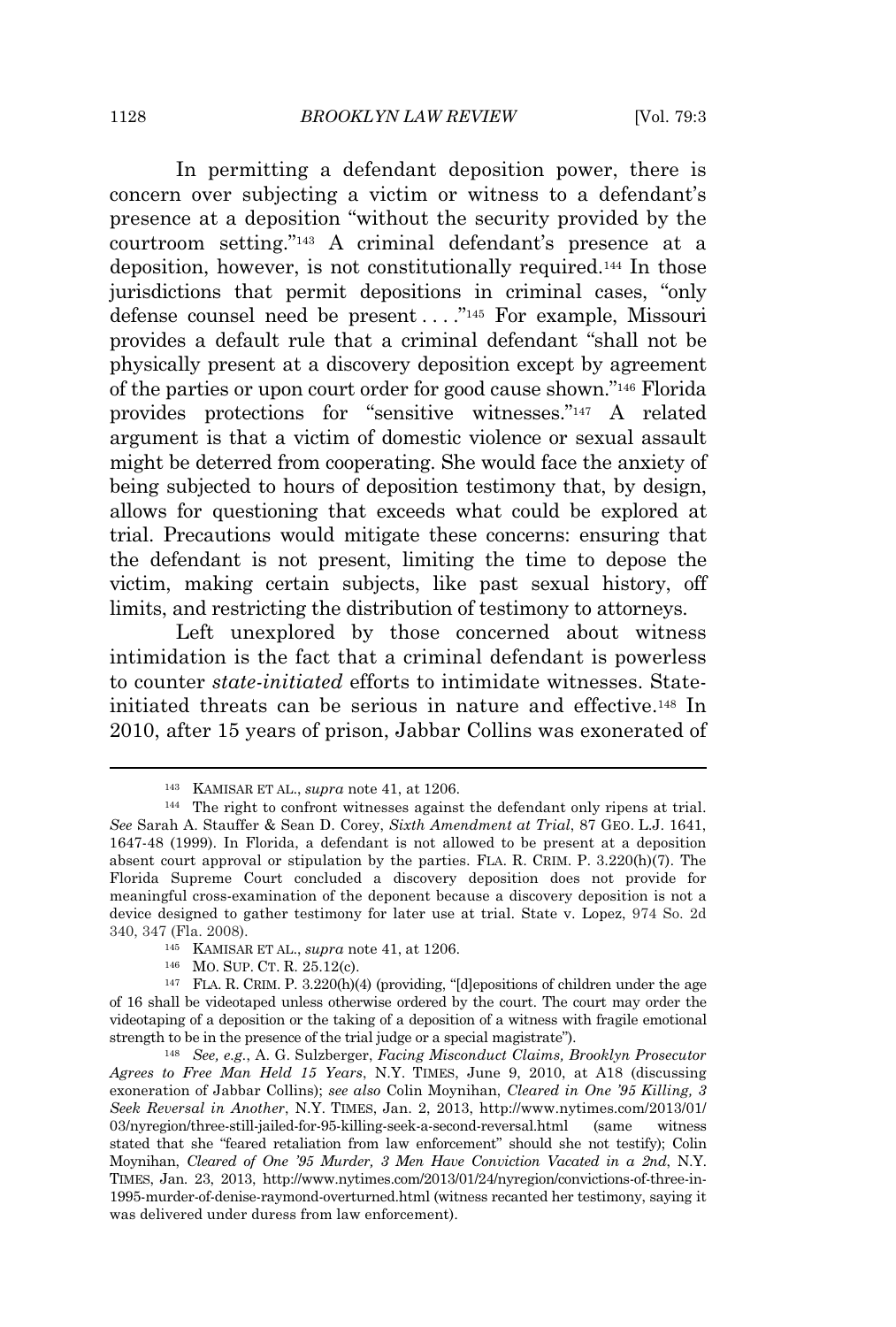murder after a key State witness testified in a post-conviction proceeding that the prosecutor had threatened to hit him and incarcerate him for any failure to testify in accordance with the State's theory.<sup>149</sup> The witness was jailed for a week before he eventually agreed to testify falsely for the State.<sup>150</sup> The State may also engage in threats to suppress potentially exculpatory evidence—"[p]olice and prosecutorial improprieties take on several different forms: [including] making threats against potential witnesses for the accused." <sup>151</sup> In a Milwaukee homicide case, a potential alibi witness told police that, at the time of the shooting across town, he thought the defendant had arrived at the witness's residence. Officers threatened to tell the witness's track coach that the witness was lying in a homicide investigation and warned that he would lose his scholarship.<sup>152</sup> Without the power to compel pretrial answers from officers, witnesses, and those who may have observed the exchange, a defendant cannot overcome the threat's effectiveness.

State witnesses are not the only individuals subject to intimidation. A witness with exculpatory or inculpatory information may refuse to come forward because he fears retribution from an alternate suspect or the State. The potentiality of witness retaliation is real, but the source of that retaliation may be State agents, a State witness, or an alternate suspect. Both parties should have sufficient powers to expose incidents of intimidation. The State has that power through the use of its police force and witness protection programs; a defendant does not.

### *C. A Concern That a Defendant Will Misuse Formal Powers*

A perennial concern over providing formal investigatory power to a criminal defendant is that he will misuse it to delay the State's case.<sup>153</sup> The predicate conditions to committing

<sup>149</sup> Sulzberger, *supra* note 148, at A18.

<sup>150</sup> *Id.*

<sup>151</sup> *See* C. RONALD HUFF ET AL., CONVICTED BUT INNOCENT: WRONGFUL CONVICTION AND PUBLIC POLICY 71 (1996).

<sup>152</sup> This example is based on an investigation conducted by the Wisconsin Innocence Project. Interviewed five years after the event, the young man, now working at a bank and running a non-profit to assist inner-city kids, confirmed detectives made these threats. Information on file with author.

<sup>153</sup> Brennan, Jr., *supra* note 12, at 6 (detailing arguments made by Chief Justice Vanderbilt of the New Jersey Supreme Court against liberal discovery for criminal defendants); Brown, *supra* note 2, at 1590 ("defense counsel's commitment is not to accuracy; it is to his or her clients, many of whom want inaccuracy to mask their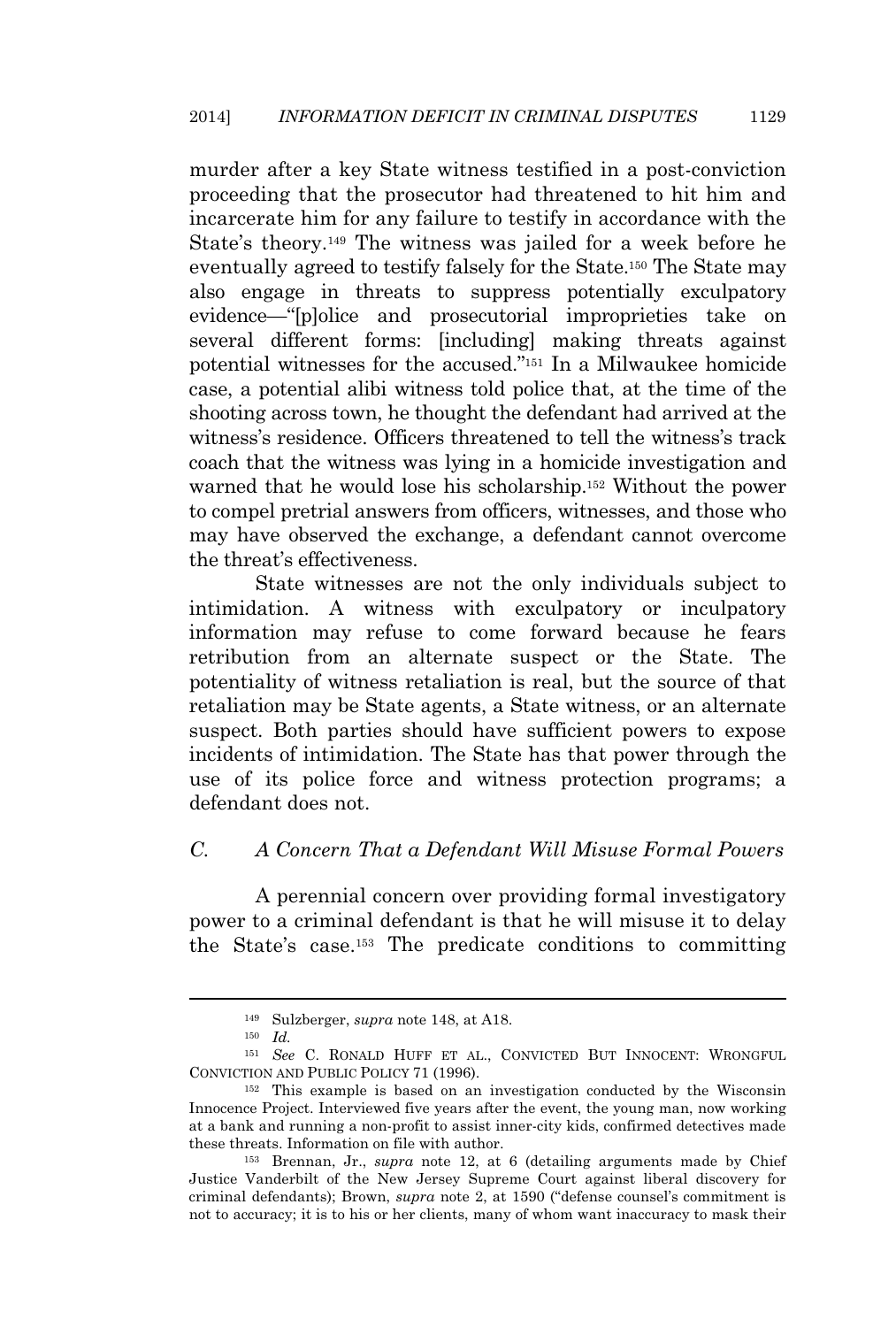discovery abuse, however, are typically absent from criminal law. Discovery abuse in civil litigation is associated with document-heavy cases in which well-resourced opponents engage in dilatory practices by propounding unnecessary discovery requests or dumping truckloads of marginally responsive documents on opposing counsel.<sup>154</sup> Other than in white-collar disputes (which represent a very small fraction of criminal cases), these tactics would not typically be available to a criminal defendant—the vast majority of criminal defendants are indigent. Any attempt by a defense attorney to unnecessarily subpoena law enforcement officers would reach the ears of the prosecutor and court. That an overworked public defender would have the time, interest, or resources to engage in discovery abuse is unlikely.

The concern that a criminal defendant would only use discovery rights to subvert the process is likely grounded in the presumption that the State generally "gets it right"—that the criminal defendant is guilty. But this resistance to affording a presumptively liable party with investigatory power appears to be reserved for a criminal defendant. There is no movement to deprive a civil defendant of formal powers where the defendant is most certainly liable—Exxon in the Puget Sound oil spill litigation, for example.<sup>155</sup> Rather, we leave it to a civil defendant, however liable, to use its sometimes impressive resources (resources a criminal defendant might never possess) to protect its interests. In this sense, the potentiality that a liable party would be motivated to interfere with an investigation is not unique to criminal law. A civil defendant may face overwhelming liability that leads to damage control

guilt"). It should be noted that Brown nevertheless proposes more robust discovery, advocating for an open-file policy. *Id.* at 1637-38.

<sup>154</sup> *See, e.g.*, Kawamata Farms v. United Agri Prods., 948 P.2d 1055, 1090-91 (Haw. 1997) ("The record shows that DuPont engaged in a pattern of discovery abuse by, among other things, violating the circuit court's discovery orders, 'dumping' forty boxes of documents pursuant to one of the Plaintiffs' interrogatory requests, and intentionally withholding information and documents that DuPont should have produced during discovery. This inexcusable behavior by DuPont is very disturbing."); *Class Action* starring Gene Hackman and Mary Mastrantonio. CLASS ACTION (20th Century Fox 1991).

<sup>155</sup> Exxon's big boat spilled ll million gallons of oil into a pristine bay. Exxon argued it was free from liability, but was found to be "worse than negligent but less than malicious." The Supreme Court, however, did agree with Exxon that maritime common law principles applied, reducing a \$2.5 billion punitive award. Under maritime law punitive damages should not exceed a 1:1 ratio with compensatory damages (\$507 million). *See* David Savage, *Justices Slash Exxon Valdez Verdict*, L.A. TIMES, June 26, 2008, http://articles.latimes.com/2008/jun/26/nation/na-valdez26.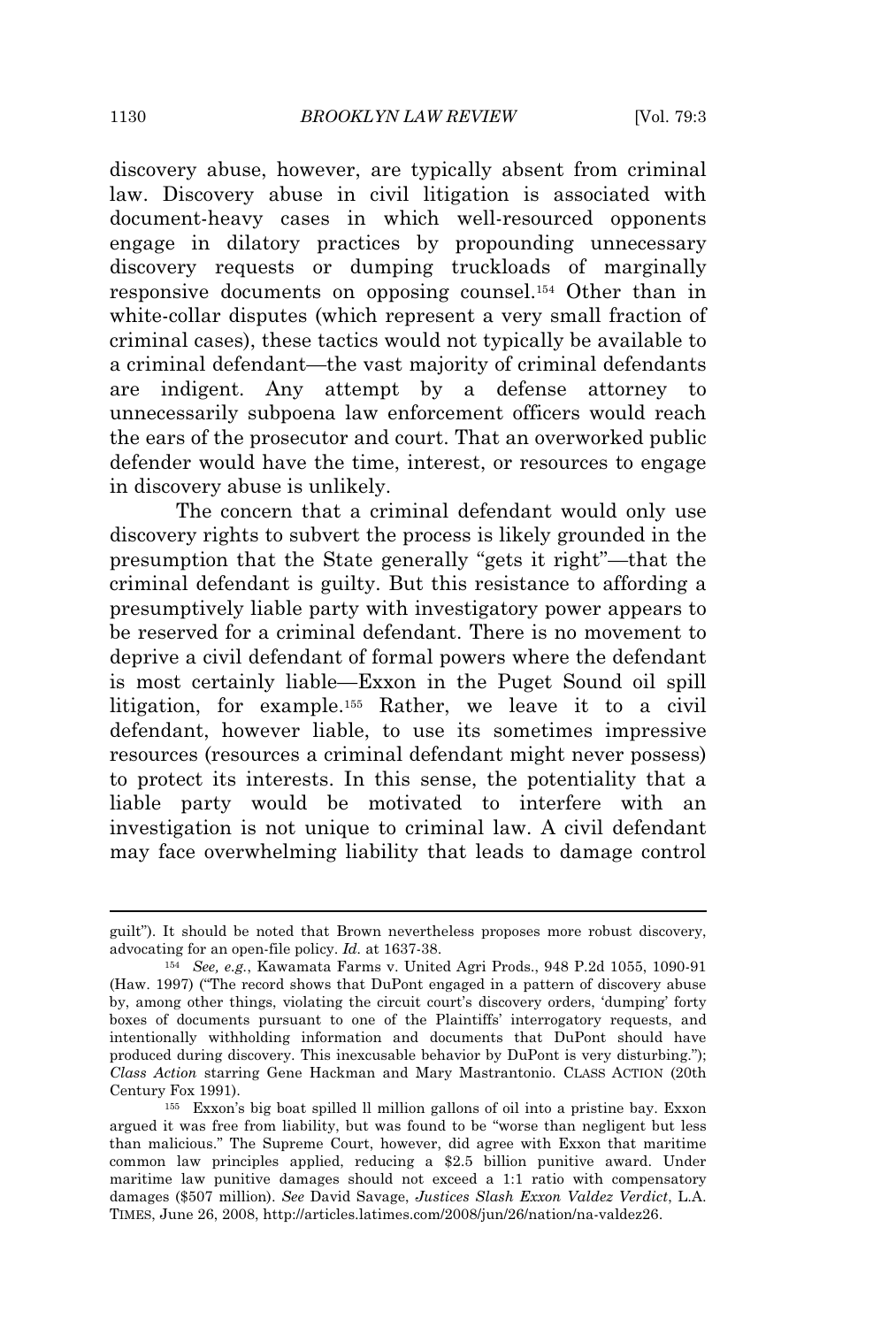behaviors, from destroying documents<sup>156</sup> to making examples of employees who breach conceptions of loyalty.<sup>157</sup> But these potentialities do not result in calls to preclude a civil defendant from testing plaintiff's theories.

At the same time, should formal investigatory powers be extended to criminal defendants, some defense attorneys *would* inevitably engage in delay or subterfuge. Civil procedure provides for checks on dilatory practice, including the imposition of protective orders and judicial sanctions.<sup>158</sup> In Florida, where formal investigatory rights are extended to the criminal defendant, due process does not preclude a court from sanctioning him for violating discovery rules, including the power to prohibit him from calling a witness or introducing documentary evidence.<sup>159</sup>

On the other hand, the concern that a criminal defendant will use discovery tools to subvert the truth ignores the possibility that law enforcement will use police powers to subvert the truth. The lack of formal investigatory power renders a criminal defendant particularly vulnerable to a law enforcement officer who falsifies witness testimony in police reports. A former San Francisco Police Commissioner recently

<sup>156</sup> Charles R. Nesson, *Incentives to Spoilate Evidence in Civil Litigation: The Need for Vigorous Judicial Action*, 13 CARDOZO L. REV. 793, 793 (1991) ("[O]ne half of litigators believe that 'unfair and inadequate disclosure of material information prior to trial [is] a "regular or frequent" problem . . . [and] 69% of surveyed antitrust attorneys [have] encountered unethical practices,' in including, most commonly, destruction of evidence.").

<sup>157</sup> Whistleblower statutes—those statutes that protect people who expose wrongdoing by either incentivizing their decision to speak or protecting them from retaliation—reflect policymakers' attention to this problem in the civil sphere. *See generally* Elletta Sangrey Callahan & Terry Morehead Dworkin, *The State of State Whistleblower Protection*, 38 AM. BUS. L.J. 99 (2000) (discussing legislative and judicial protections available to whistleblowers in the United States); *see also* Paul Sullivan, *The Price Whistle-Blowers Pay for Secrets*, N.Y. TIMES, Sept. 21, 2012, http://www.nytimes.com/2012/09/22/your-money/for-whistle-blowers-consider-the-riskswealth-matters.html?pagewanted=all ("If you look at the field of whistle-blowers, you see a high degree of bankruptcies. You may find yourself unemployable. Home foreclosures, divorce, suicide and depression all go with this territory.") A spokesman for Taxpayers Against Fraud stated that, for whistleblowers, "[t]here is a 100 percent chance that you will be unemployed—the question is, Will you be forever unemployable? . . . The other 100 percent factor is the person who fired you, the person who designed and implemented the fraud, won't be fired. He'll probably be promoted again." *Id.* (internal quotation marks omitted). Statutes like Title VII's retaliation provisions are meant to prevent such results. *See* 42 U.S.C. § 2000e-3(a) (2006).

<sup>158</sup> FED. R. CIV. P. 26 advisory committee's note to 1983 amendment ("Excessive discovery and evasion or resistance to reasonable discovery requests pose significant problems."). In response, the Advisory Committee struck the language stating "the frequency of use of the various discovery methods was not to be limited" with the intent that parties, when appropriate, would file a protective order. *Id.* (internal quotations omitted).

<sup>159</sup> FLA. R. CRIM. P. 3.220(n).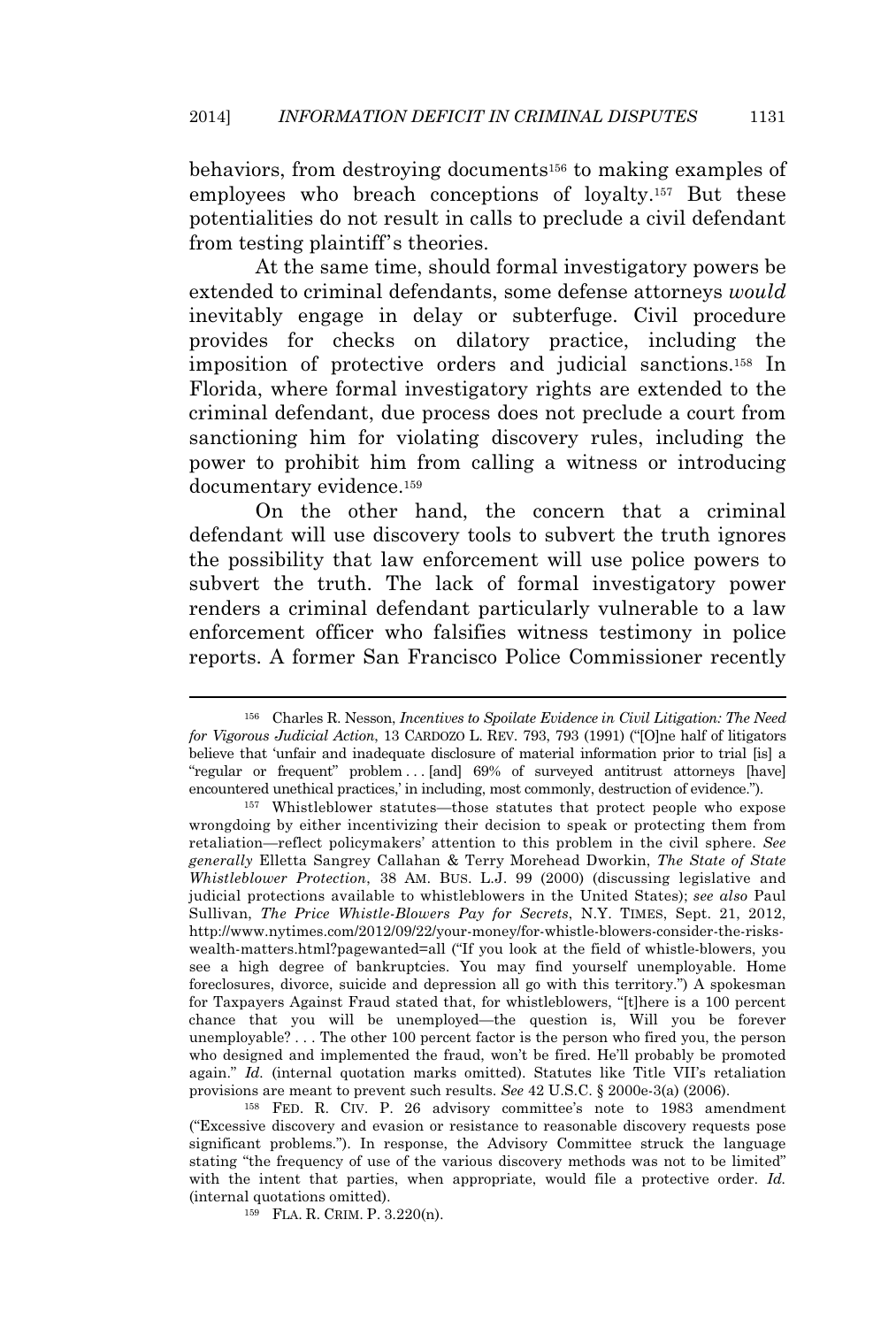complained of the incidence of narcotics officers falsifying evidence.<sup>160</sup> In another instance, Bronx Assistant District Attorney Jeannette Rucker determined that "it had become apparent that the police were arresting people even when there was convincing evidence that they were innocent," and found that officers had provided "false written statements" to justify the arrests.<sup>161</sup> Despite such concerns, a criminal defendant has no formal power to depose officers or the witnesses subject to State incentives, threats, or police falsification.

Not all civil litigants are angels and not all civil disputes are just about money. Like in the criminal law, civil cases can be of great significance.<sup>162</sup> At issue might be a critical question about whether a health condition is covered by insurance, whether a bay fouled by oil will be restored, or whether minority students should be subjected to a segregated school system. We provide all potentially serious civil wrongdoers—whose decisions have led to discrimination, bankruptcies, injury, death, and environmental degradation robust pretrial power to potentially undermine the truth. There is little reason that a criminal defendant, presumed innocent, should not be privileged to sit among such company. We might reframe the issue: irrespective of whether a criminal defendant is innocent, guilty, or ultimately something in between, he is motivated to challenge the State's theory of liability. The fact that a criminal defendant faces significant consequences best positions him to check mistakes made by his opponent.

In the end, it is not the significance of the issues that distinguishes a criminal defendant from his fellow tortfeasors. Rather, the distinguishing characteristic is the unique burden

<sup>160</sup> Michelle Alexander, Op-Ed, *Why Police Lie Under Oath*, N.Y. TIMES, Feb. 3, 2013, at SR4.

<sup>161</sup> *Id.*

<sup>162</sup> Abram Chayes, *The Role of the Judge in Public Law Litigation*, 89 HARV. L. REV. 1281, 1281 (1976); Linda S. Mullenix, *Resolving Mass Tort Litigation: The New Private Law Dispute Paradigm*, 33 VAL. U. L. REV. 413, 415 (1999) (stating that the "aggregative private dispute resolution paradigm resembles nothing so much as private legislation with wide-reaching effects, carrying the imprimatur of judicial oversight and approval, but frequently accompanied by troubling questions about fairness, adequate representation, and the subtle merger of legislative, administrative, and judicial functions"); *see also* Roscoe Pound, *The Causes of Popular Dissatisfaction with the Administration of Justice*, 40 AM. L. REV. 729, 730 (1906) (read by Roscoe before the American Bar Association in St. Paul, Minnesota on August 29, 1906) ("The rules which define those invisible boundaries within which each may act without conflict with the activities of his fellows in a busy and crowded world, upon which investor, promoter, buyer, seller, employer and employee must rely consciously or subconsciously in their every-day transactions, are conditions precedent of modern social and industrial organization.").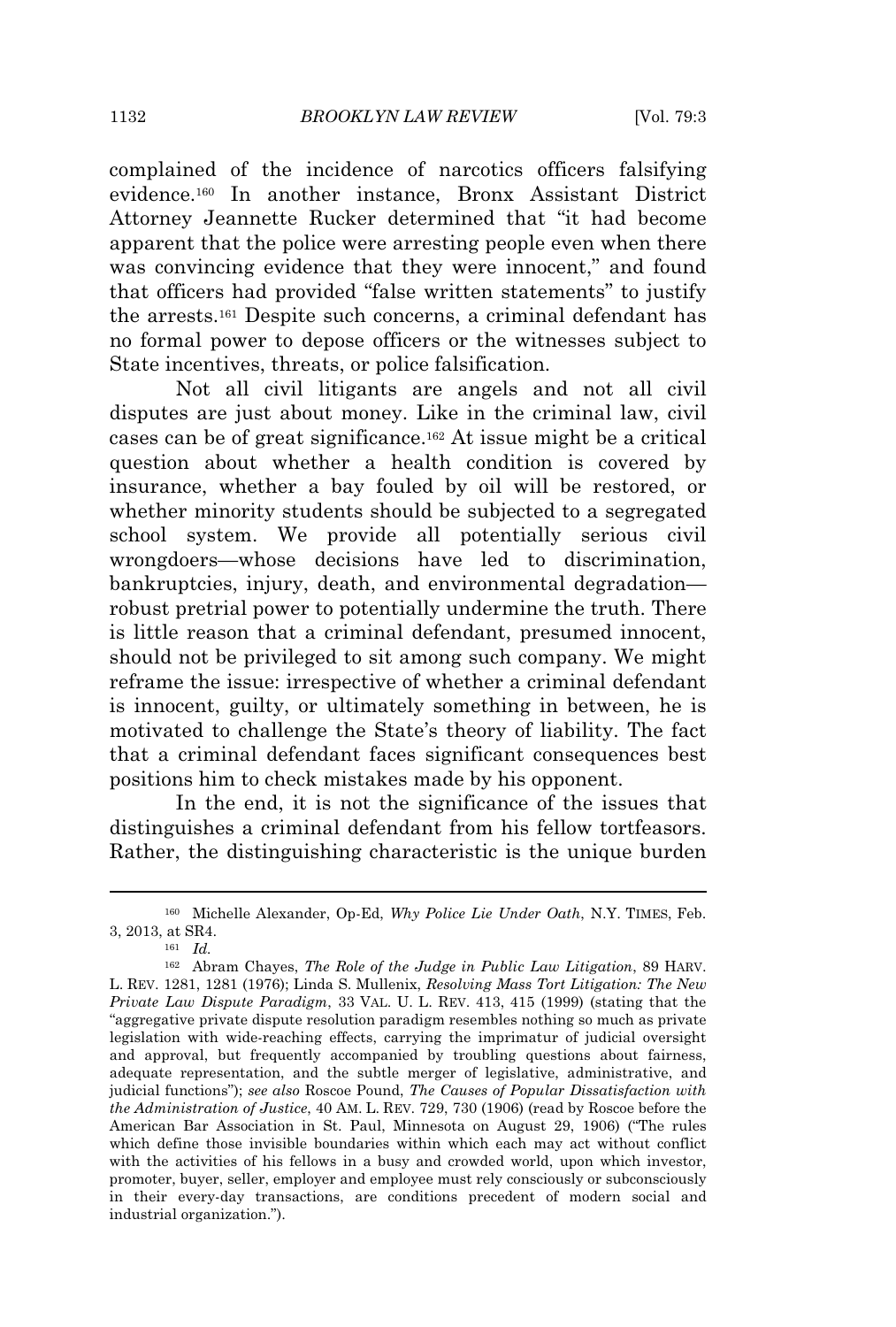borne by the criminal defendant. He faces severe punishment the loss of liberty and damage to reputation, inhumane conditions of prison, and the assured lack of opportunities following release. All of these concerns underscore the importance of providing the criminal defendant with formal investigatory tools to defend himself. Added to this is the desire that a criminal defendant be able to defend himself in accordance with the "categorical *ex ante* judgment that society would prefer to let a guilty person go free rather than send an innocent person to prison." 163

And a criminal defendant may in fact be innocent. To deprive a criminal defendant of formal investigatory power underestimates how difficult it may be for a factually innocent defendant to secure an acquittal. An innocent defendant likely has no idea who committed the crime. Alibis tend to be hard to prove. An alibi may be unsophisticated and, when tested by a talented prosecutor, appear suspect. A crime may occur at night (it often does) and an alibi that asserts the defendant went to sleep could not confirm he did not slip out. The theory that the State's high burden of proof will set an innocent defendant free<sup>164</sup> is a weak insurance policy against an erroneous eyewitness account, for example, which is highly resilient to crossexamination.<sup>165</sup> In some cases, only affirmative evidence demonstrating that an alternate suspect likely committed the crime is sufficient to overcome the State's case. To demonstrate innocence in such circumstances, the defense attorney cannot rely on the State's evidence but must instead conduct an independent inquiry that leads to a different result.

# *D. A Concern that Trial is the Proper Forum for Testing the Case*

Providing criminal defendants with formal investigatory tools might make the pretrial period more adversarial, and there is a concern that doing so would waste resources during a period in which most criminal defendants voluntarily admit

<sup>163</sup> Redish, *supra* note 23, at 855 (citing 4 WILLIAM BLACKSTONE, COMMENTARIES 358; Alexander Volokh, *Guilty Men*, 146 U. PA. L. REV. 173, 174–77 (1997)).

<sup>164</sup> Leipold, *supra* note 12, at 1152 ("Because it has the burden of proof, the prosecutor collects most of the evidence.").

<sup>&</sup>lt;sup>165</sup> Brown, *supra* note 2, at 1602 ("Once an eyewitness's memory has been affected by suggestive identification procedures, it is hard to undo the damage.").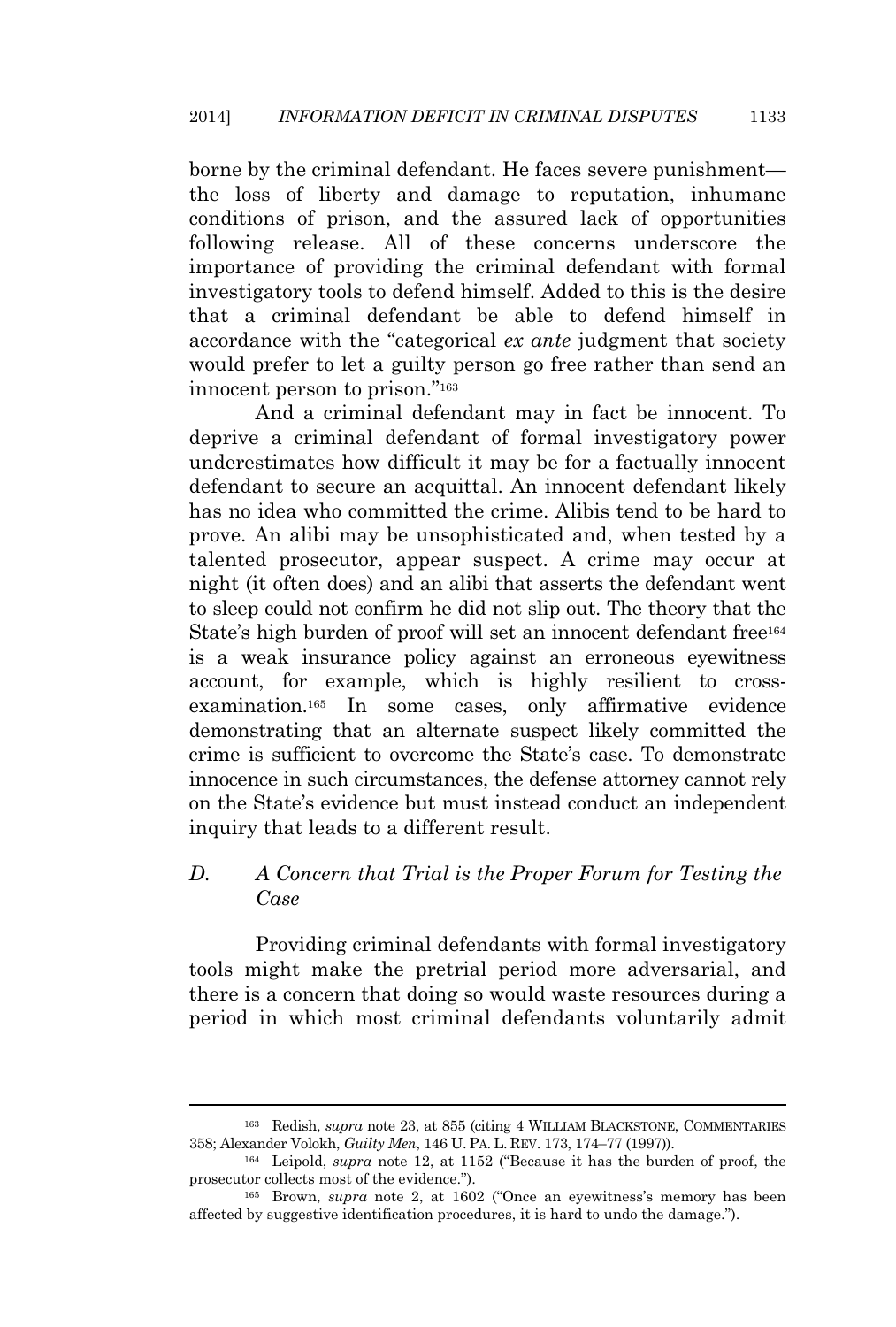guilt.<sup>166</sup> There is a significant body of scholarship, however, that challenges the assumption that all pleas are voluntary.<sup>167</sup> And for those criminal defendants who are overcharged or innocent, the lack of formal discovery tools leaves a criminal defendant ill-prepared by the time he advances to trial.

Trial provides an inappropriate forum to conduct an investigation of the case. By the time a jury is impaneled, litigants should not be exploring alternative theories of liability. Pretrial motions have been decided. Litigants have determined what narrative they want to convey. Any absence of a trial strategy at this juncture would constitute deficient performance—a trial strategy to "figure out what to do after we investigate at trial" is *per se* deficient.<sup>168</sup> Even if a defendant attempted to conduct an investigation at trial, the rules of evidence would inhibit the effort; hearsay, inadmissible at trial, is essential to establishing investigative leads.<sup>169</sup> Cross-examination is designed to cement, not uncover, a narrative. Trial does not provide the optimum forum to refresh a witness' recollection, a process that can result in long periods of silence as a witness reviews documents. Trial is in part a public spectacle, roles have already been assigned, the script finalized. If a defendant has not adequately investigated the incident by the eve of trial, it is too late for defendant. He will lose.

And trial is not where disputes are predominantly resolved.<sup>170</sup> As to the few disputes that advance to trial, the quality of facts informing strategy and witness selection is inextricably tied to the quality of the pretrial investigation. A pretrial investigation also protects the record. It is not uncommon for a witness to miss a trial appearance due to unstable living arrangements, mental health and substance abuse issues, or

<sup>166</sup> Gershman, *supra* note 8, at 145 ("[W]hereas a fair trial involves a forced settlement of a factual dispute in a fair adversarial contest before a judge and jury, a fair plea typically does not involve a factual dispute.").

<sup>167</sup> Langer, *supra* note 5, at 276 (suggesting more discovery rights like openfile policies to counteract the conditions that lead to coerced pleas).

<sup>168</sup> *See, e.g.*, Silva v. Woodford, 279 F.3d 825, 846 (9th Cir. 2002) ("[A]n attorney's performance is not immunized from Sixth Amendment challenges simply by attaching to it the label of 'trial strategy.' Rather, '[c]ertain defense strategies may be so ill-chosen that they may render counsel's overall representation constitutionally defective.'") (citing *United States v. Tucker, 7*16 F.2d 576, 586 (9th Cir. 1983)).

<sup>169</sup> *See, e.g*., FED. R. EVID. 802-04. The hearsay rule alone precludes conducting an adequate investigation—the question, "who told you that?" being central to any investigation. In addition, the "other acts rule" precludes inquiring about what the witness has done, and his knowledge of what others have done, in the past. *See* FED. R. EVID. 404.

<sup>170</sup> Whereas 90 percent of criminal disputes resolve in a plea deal, only 10 percent of criminal litigants advance to trial. *See supra* note 36 and accompanying text.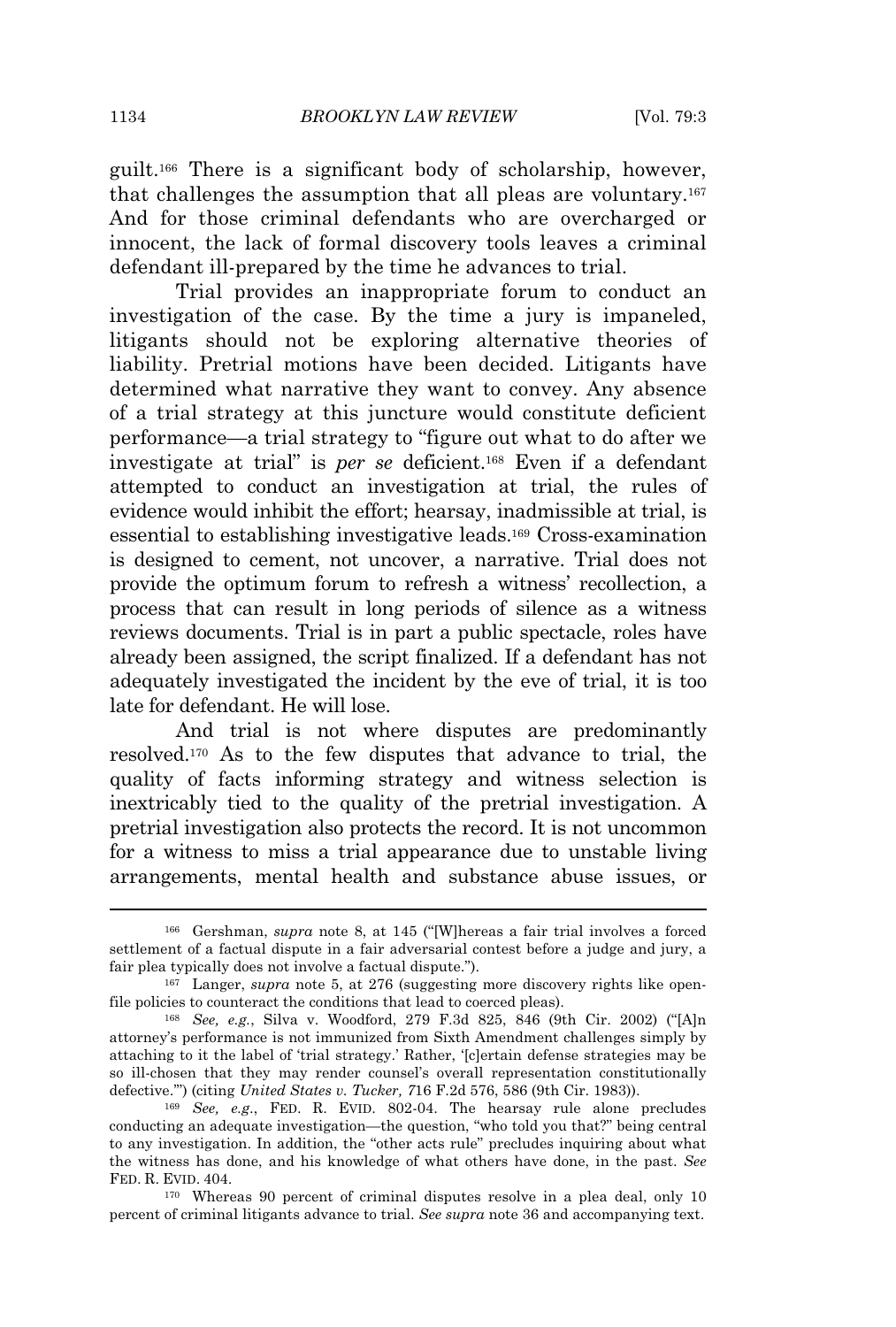trouble with the law. A formal investigatory tool like the deposition provides an insurance policy against no-shows. Unlike the one-shot opportunity presented at trial, a party has time to make pretrial attempts to secure a witness' attendance at a deposition. If a witness fails to appear for trial, any recorded or written prior statement will typically constitute inadmissible hearsay. A deposition, however, ensures that in these circumstances admissible portions of the witness's transcript will be admitted at trial under the "former testimony" exception to the hearsay rule.<sup>171</sup> A jury should consider what all critical witnesses have to say. Substantive deliberation should not be undermined by the unavailability of a witness on the day of trial.

#### *E. A Concern That Defendant Already Has Enough Rights*

A criminal defendant has constitutional protections designed to check abuses by a police force that is otherwise authorized to search, seize, arrest, interrogate, lie, and threaten serious consequences for non-cooperation. These constitutional rights are defensive in nature. They grant no affirmative power to a defendant to develop evidence (with the notable exception of the Sixth Amendment right to counsel). They also do little to check the intentions of the state apparatus. Deference typically afforded to an officer's account of conditions on the ground and the exceptions to the warrant requirement render the suppression of evidence rare.<sup>172</sup> Individuals tend to cooperate in custodial interrogations despite a right to remain silent.<sup>173</sup> Regarding constitutional efforts to prevent police coercion, in jurisdictions that do not require officers to record the interrogation the judge weighs the credibility of a criminal defendant who allegedly confessed to criminal activity against the credibility of officers.

Because these constitutional protections are defensive in nature, they do not provide a criminal defendant any affirmative right to engage in fact-finding. Yet some might find it particularly unfair to give the criminal defendant a right to compel information from the State's witnesses when the

<sup>171</sup> FED. R. EVID. 804(b)(1).

<sup>172</sup> Craig D. Uchida & Timothy S. Bynum, *Search Warrants, Motions to Suppress and "Lost Cases:" The Effects of the Exclusionary Rule in Seven Jurisdictions*, 81 J. CRIM. L. & CRIMINOLOGY 1034, 1044-45 (1991) (citing to a 1979 study of almost 3,000 cases conducted by the General Accounting Office that found successful motions to suppress were made in 1.3% of the prosecuted cases).

<sup>173</sup> Leo, *supra* note 127, at 653 (finding that only 22% of those placed in custody invoke their *Miranda* rights and refuse to speak to police during an interrogation).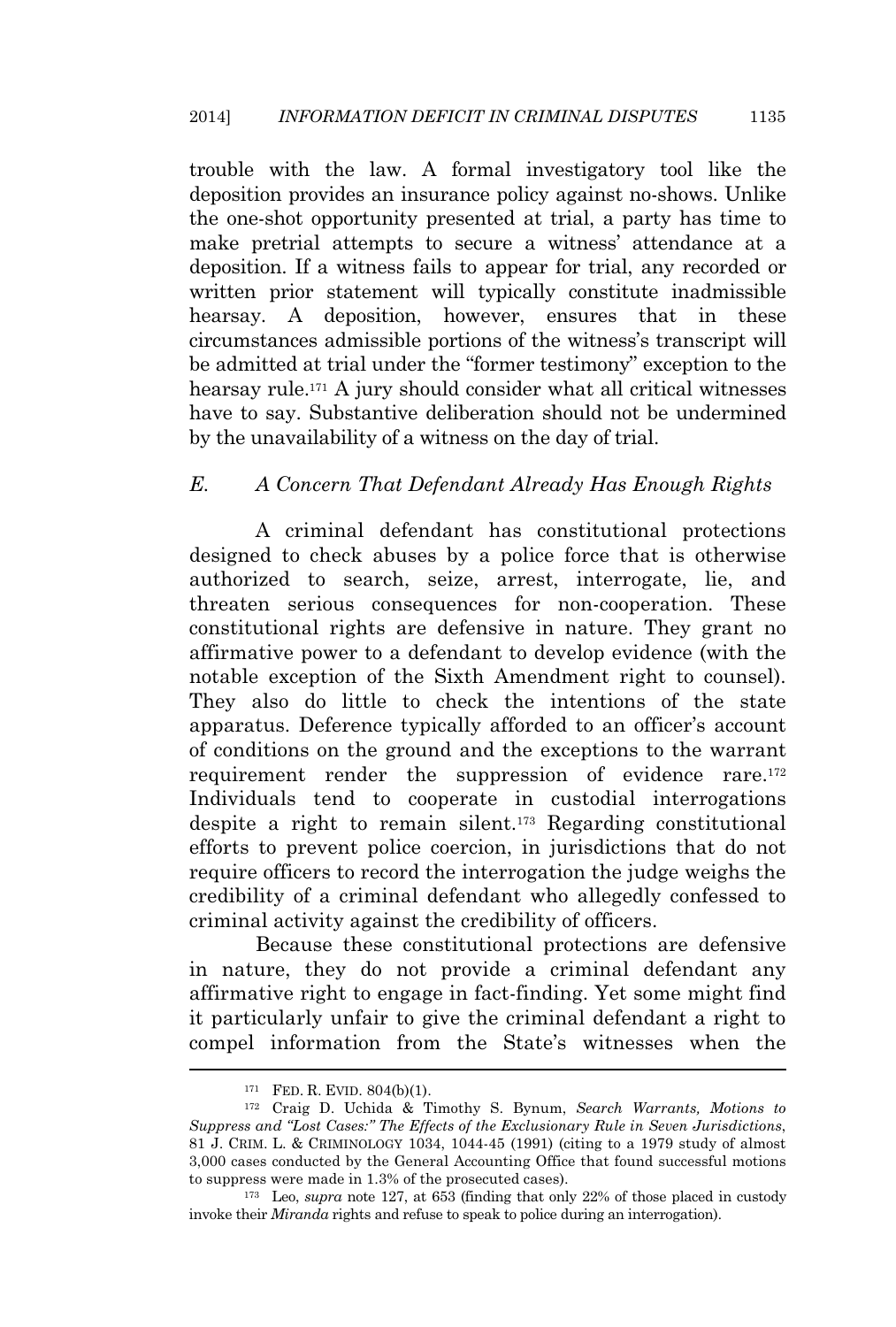defendant can elect to invoke the Fifth Amendment.<sup>174</sup> This argument does not acknowledge that the existing informational asymmetry between the parties would persist even if formal discovery powers were only extended to a criminal defendant. A criminal defendant will never match the State's exercise of police powers through a sophisticated police force.

The concern also overstates the Fifth Amendment's limitation on the State's power. It is common for civil litigants to be foreclosed from making inquiries into privileged information, however probative that evidence might be. In a shareholder suit, a plaintiff can expect to be prevented from inquiring into an executive board meeting held in the presence of the board's attorney. Yet, these privileges do not ultimately inhibit broad and intrusive inquiry into the opposing party's theory of the case. Likewise, that the State may be foreclosed from deposing a defendant would not preclude the State from compelling testimony from a defendant's friends, family, alibi, former employers, landlords, and anyone else with relevant information.<sup>175</sup> And the State may not be the only party hindered by the Fifth Amendment. The constitutional protection would also pose a challenge to a defendant pursuing an alternate perpetrator defense, as an alternate suspect deposed by defense counsel is also privileged to claim a right to silence.

# *F. A Concern That Formal Discovery Would Be Too Costly*

One concern over extending formal discovery is "that depositions are very costly, and with the state footing the bill for indigent defendants, there is no financial sacrifice that would provide a restraint against appointed counsel conducting unnecessary depositions." <sup>176</sup> Providing deposition power, however, will not relieve public defenders of a relentless caseload.<sup>177</sup> In Wisconsin, for example, a public defender must meet an annual quota of 200 points—receiving a half-point for a misdemeanor,

<sup>174</sup> See *United States v. Garsson*, 291 F. 646, 649 (S.D.N.Y. 1923), for Judge Learned Hand's position against expanding discovery to a criminal defendant.

<sup>175</sup> Florida's approach to discovery depositions in criminal proceedings provide an example of how discovery depositions can be used in the criminal justice system without running afoul of the confrontation clause. FLA. R. CRIM. P. 3.220(h)(1)(A)-(D) (allowing both the defendant and the prosecution to depose certain categories of witnesses).

<sup>176</sup> KAMISAR ET AL., *supra* note 41, at 1206.

<sup>177</sup> Peter A. Joy, *Ensuring the Ethical Representation of Clients in the Face of Excessive Caseloads*, 75 MO. L. REV. 771, 777 (2010) ("Most commentators and bar leaders agree that the major factors contributing to poor quality of defense services are excessive caseloads, lack of funds for expert witnesses and investigators, and extremely low pay rates for court-assigned lawyers and contract defense services.").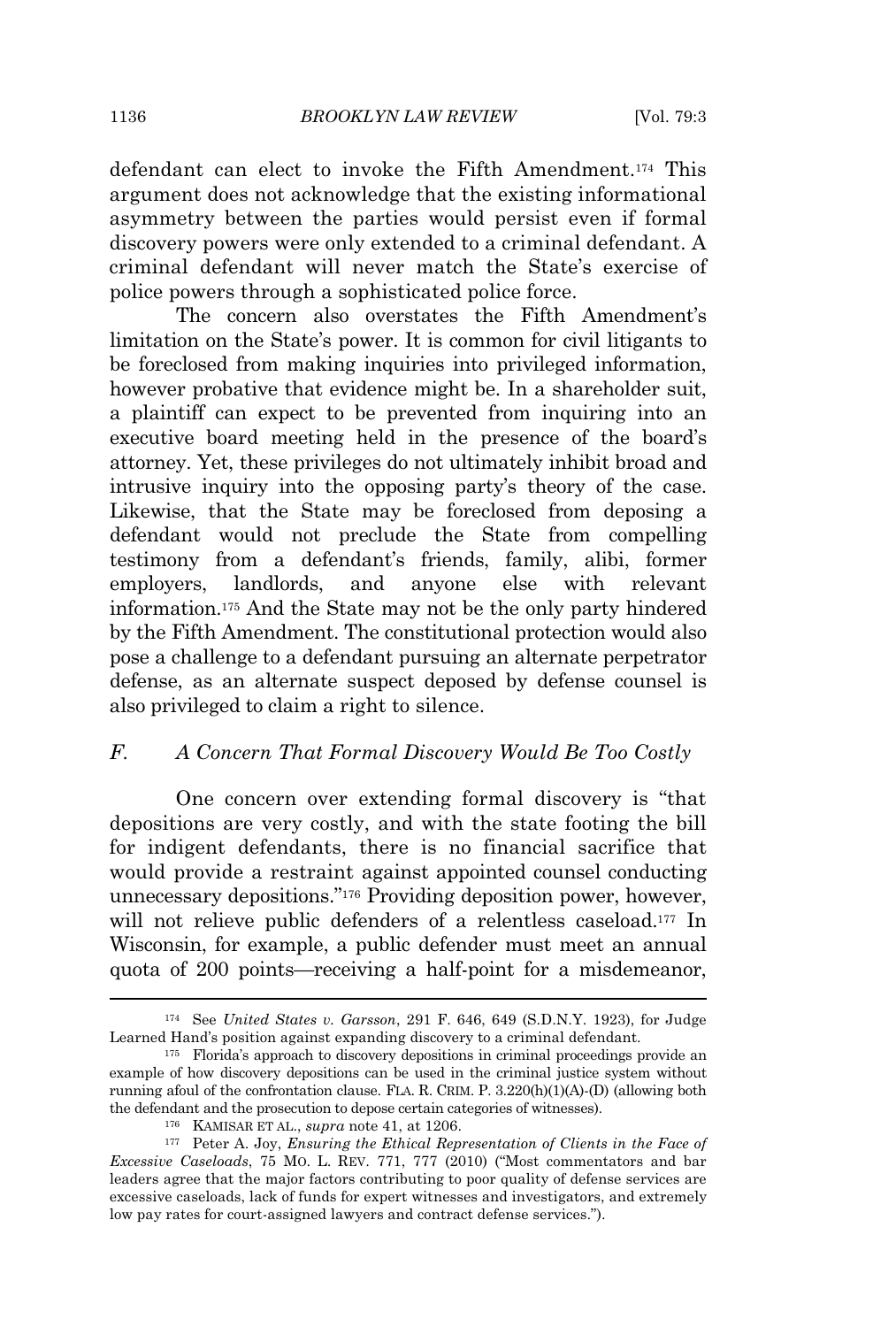and upwards of 20 points for a homicide.<sup>178</sup> An entry-level public defender must dispose of 400 cases in one year to meet her minimum. Those litigating on the felony calendar and predominantly taking Class A felony cases "reduce" their workload to two or three homicide cases a month. Wisconsin public defenders actually fare better than public defenders of other jurisdictions where "felony caseloads of 500, 600, and 800 or more are common." <sup>179</sup> Caseload realities effectively provide a built-in deterrent to a deposition's overuse.

In serious criminal cases, the stakes are high and the sources of information tend to be limited. In the absence of interrogatories to seed the investigation and subpoena power to compel production of testimony and documents, conducting an informal investigation may prove not only less effective, but more costly than conducting a formal investigation. To the extent that instances of discovery abuse surface, judicial intervention provides a moderating role, and subsequent reform efforts in the civil forum have sought to increase cooperative behavior in exchanging information.<sup>180</sup> Operationally, the complexity of a dispute tends to govern the use of discovery. Even where litigants have an arsenal of discovery tools at their disposal, simple disputes—the majority of civil cases, in fact—are resolved in the absence of discovery.<sup>181</sup> In Florida, the legislature considered this concern and has codified that "[n]o deposition shall be taken in a case in which the defendant is charged only with a misdemeanor ... unless good cause can be shown to the trial court." <sup>182</sup> A party in New Mexico may subpoena a witness, record the interview, and direct an assistant to prepare a transcript to which the opposing party typically stipulates, a measure that greatly reduces costs associated with securing a

<sup>178</sup> Interview with Michele LaVigne, Clinical Professor of Law, Univ. of Wis. Law Sch., in Madison, Wis. (Jan. 23, 2012) (notes on file with author).

<sup>179</sup> *Five Problems Facing Public Defense on the 40th Anniversary of* Gideon v. Wainwright, NATIONAL LEGAL AID & DEFENDER ASSOCIATION, http://www.nlada.org/ Defender/Defender\_Gideon/Defender\_Gideon\_5\_Problems (last visited Feb. 26, 2014).

<sup>180</sup> FED. R. CRIM. P. 26 advisory committee's notes to 1993 amendment (requiring mandatory disclosures, the "purpose of the revision is to accelerate the exchange of basic information about the case and to eliminate the paper work involved in requesting such information, and the rule should be applied in a manner to achieve those objectives").

<sup>181</sup> David M. Trubeck et al., *The Cost of Ordinary Litigation*, 31 UCLA L. REV. 72, 89-90 (1983) ("Our data [analyzing civil litigation trends] suggest[s] that relatively little discovery occurs in the ordinary lawsuit. We found no evidence of discovery in over half our cases. Rarely did the records reveal more than five separate discovery events.").

<sup>182</sup> FLA. R. CRIM. P. 3.220(h)(1)(D).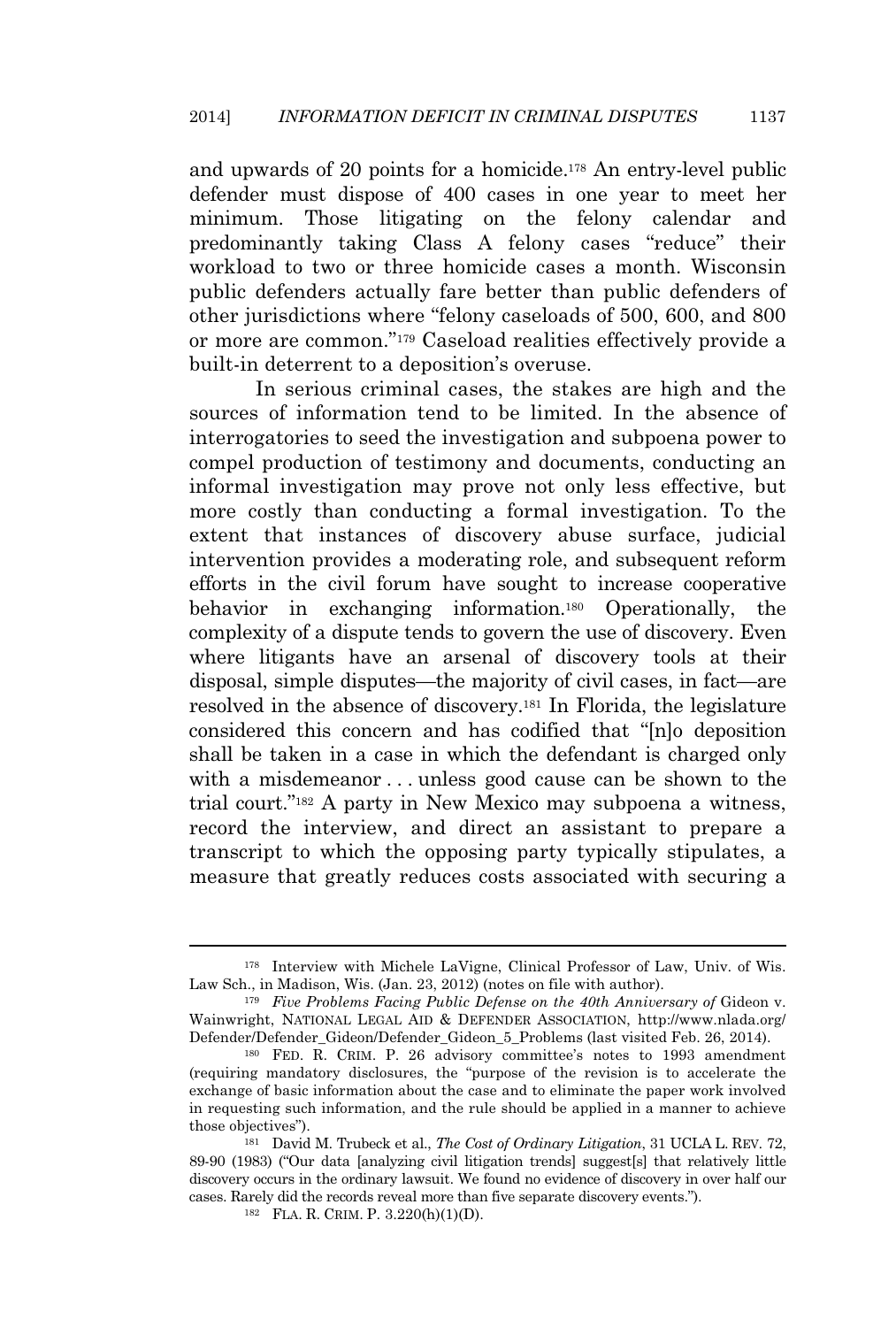court reporter in a deposition.<sup>183</sup> Formal discovery tools are subject to customization. Properly configured, they are potentially more effective and efficient than the informal discovery methods currently available to the criminal defendant.

#### **CONCLUSION**

Rules that govern the exchange of information ultimately reflect the quality of information society agrees to afford litigants. A limited grant of discovery power would suggest an unwillingness to disrupt daily life to resolve a dispute. A small claims court, for example, does not permit litigants to depose witnesses to determine the exact value of damage done to a personal printer.<sup>184</sup> In contrast, invasive discovery tools are permitted in disputes deemed significant. In civil disputes, litigants are afforded investigatory tools that disrupt the lives of others. In this light, a criminal defendant has more in common with a small claims litigant.

Precluding a criminal litigant from engaging in formal investigation means that the quality of facts informing resolutions is, relative to civil law outcomes, inferior. Entitled to only discrete information, negotiations in criminal disputes are based on allegations in the complaint, evidence favorable to the State, and the raw power to threaten sobering penalties in exchange for reduced punishment. One cannot imagine a civil dispute in which a defendant's settlement position is informed by allegations in the complaint and documents selected by a plaintiff. Yet, most criminal defendants are entitled to just that,<sup>185</sup> facilitating complaint-based outcomes that credit prosecutorial hunches.

These pretrial deficiencies—affecting 90% of defendants186—are not cured by trial. The information that informs a criminal trial, relative to civil trials, is also inferior. The overwhelming source of information originates from the State's file—sources of potentially exculpatory evidence remain unexplored and witnesses who have not been deposed are freer to prevaricate. The Supreme Court acknowledged in *Kyles v.*

<sup>183</sup> Interview with Katherine Judson, Innocence Project Litigation Fellow, in Madison, Wis. (Oct. 23, 2012) (notes on file with author).

<sup>184</sup> Small claims courts are characterized by the "lack of opportunity to conduct discovery." Bruce Zucker & Monica Her, *The People's Court Examined: A Legal and Empirical Analysis of the Small Claims Court System*, 37 U.S.F. L. REV. 315, 347 (2003).

<sup>185</sup> *See supra* Part I.C.

<sup>186</sup> *See supra* note 36 and accompanying text.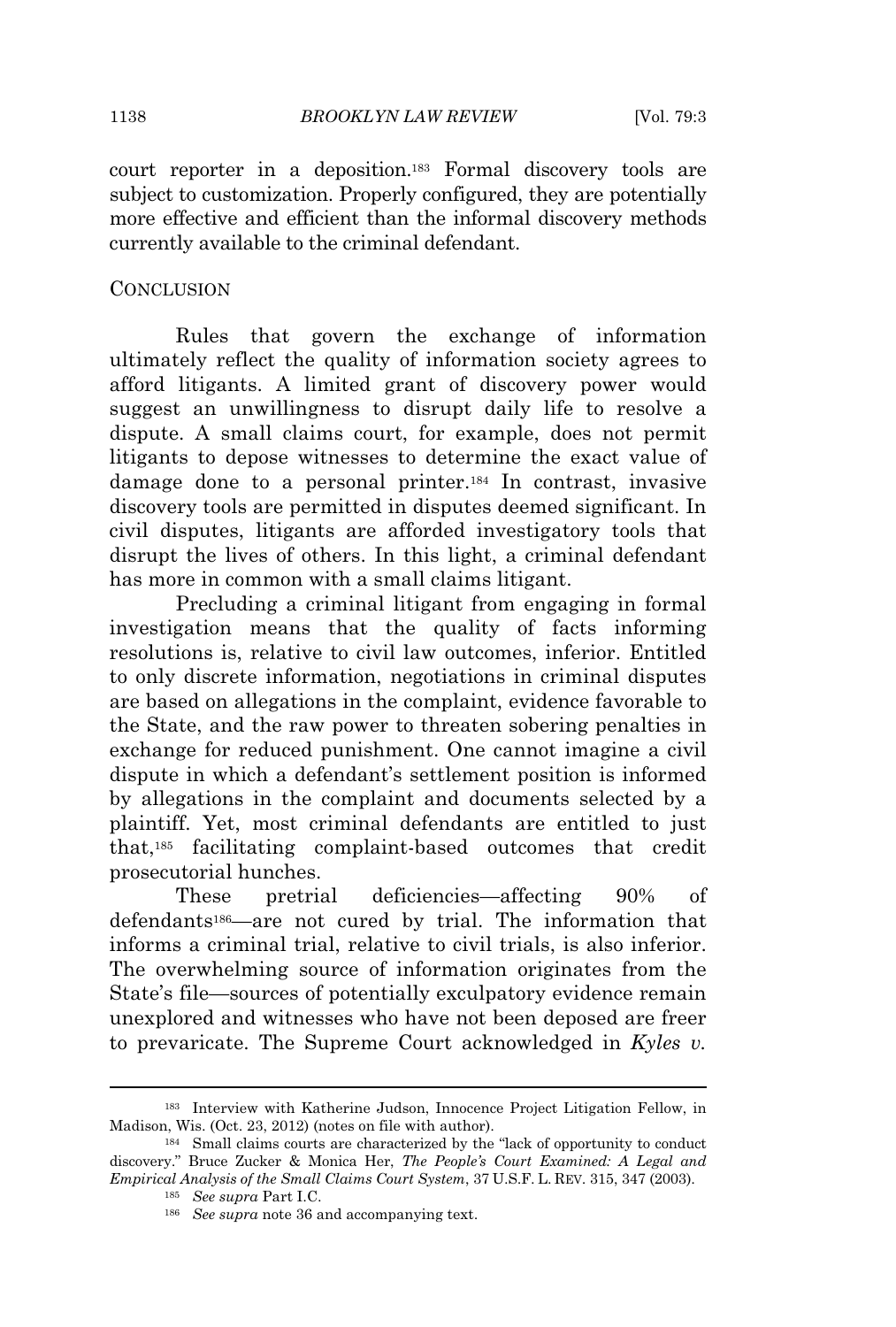*Whitley*<sup>187</sup> that it is a legitimate defense to argue to the jury that the State's investigation was flawed. But a defendant cannot discern the existence of this defense without the ability to conduct an independent investigation to show what law enforcement missed.

Civil discovery rules are designed to fuel a broad *pretrial* investigation, one that uncovers and tests the credibility of evidence before trial.<sup>188</sup> The orientation of criminal discovery rules toward the trial moment further diminishes a defendant's pretrial access to information.<sup>189</sup> These disclosure provisions are wedded to an event that rarely occurs. Some jurisdictions are trial-centric *in toto*; Wisconsin does not require any disclosure of State's evidence until "a reasonable time before trial."<sup>190</sup>

A criminal defendant is not entitled to play an essential role in the investigation of his case. His right to be informed is in every respect inferior to all other parties in the common law system.<sup>191</sup> In 1974, when changes were made to federal criminal procedure to ensure that pretrial disclosure was mandatory upon request, it was done because:

broad discovery contributes to the fair and efficient administration of criminal justice by providing the defendant with enough information to make an informed decision as to plea; by minimizing the undesirable effect of surprise at the trial; and by otherwise contributing to an accurate determination of the issue of guilt or innocence.<sup>192</sup>

This was the Advisory Board's "Mission Accomplished" moment—the finish line is a long way off.

The criminal defendant's role in an investigation should be reevaluated. Currently, he is a passive recipient of information. Statutorily, he is afforded no role in the investigation of his own case. Greater access to the prosecutorial file and more resources would go some way to mitigate existing deprivations. But in light of the State's formal power to investigate, the failure to provide a criminal defendant formal investigatory tools leaves potentially

<sup>187</sup> 514 U.S. 419, 445 (1995) (observing that disclosure of the informant's statements would have given the defense grounds to attack "the thoroughness and even the good faith of the investigation").

<sup>188</sup> *See, e.g.*, FED. R. CIV. P. 26(a).

<sup>189</sup> Langer, *supra* note 5, at 275 (stating that federal criminal procedure in particular "establish[es] a mainly trial-centric approach to discovery rules").

<sup>190</sup> WIS. STAT. ANN. § 971.23(1) (West 2013) (requiring that certain disclosures be made at a "reasonable time before trial").

<sup>191</sup> Susan R. Klein, *Enhancing the Judicial Role in Criminal Plea and Sentence Bargaining*, 84 TEX. L. REV. 2023, 2044-45 (2006) (describing the "gulf between criminal and civil discovery").

<sup>192</sup> FED. R. CRIM. P. 16 advisory committee's note to 1974 amendment.